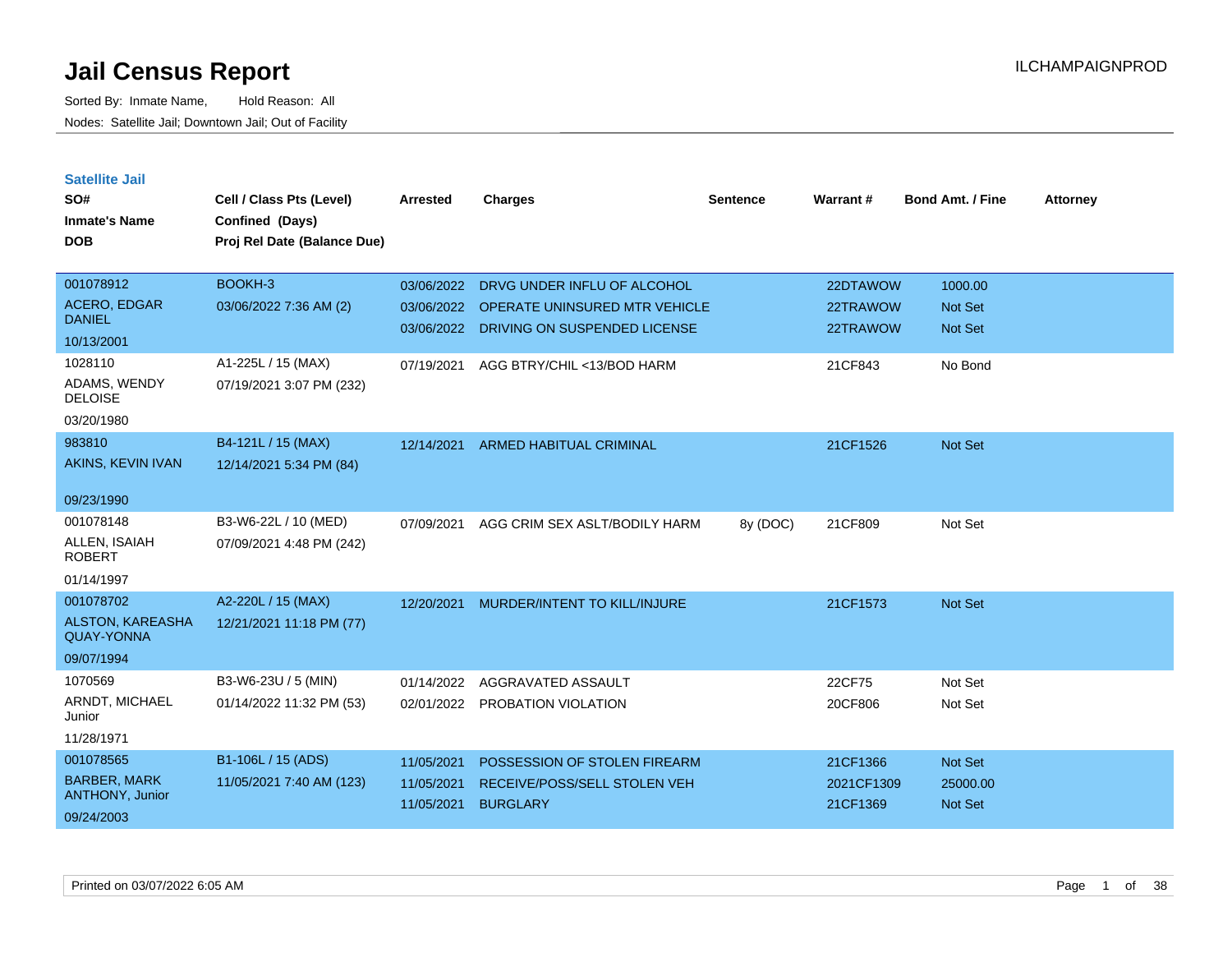| SO#<br><b>Inmate's Name</b><br><b>DOB</b>                         | Cell / Class Pts (Level)<br>Confined (Days)<br>Proj Rel Date (Balance Due) | <b>Arrested</b>                                                    | <b>Charges</b>                                                                                                                                                                                                                                                             | <b>Sentence</b> | <b>Warrant#</b>                                                                     | <b>Bond Amt. / Fine</b>                                                       | <b>Attorney</b> |
|-------------------------------------------------------------------|----------------------------------------------------------------------------|--------------------------------------------------------------------|----------------------------------------------------------------------------------------------------------------------------------------------------------------------------------------------------------------------------------------------------------------------------|-----------------|-------------------------------------------------------------------------------------|-------------------------------------------------------------------------------|-----------------|
| 518851<br><b>MASSIE</b>                                           | B1-105U / 10 (MED)<br>BARKER, ALEXANDER  01/11/2022 2:37 PM (56)           | 01/11/2022<br>01/11/2022<br>01/11/2022<br>01/11/2022<br>01/11/2022 | <b>FELON POSS/USE WEAPON/FIREARM</b><br>01/11/2022 POSS AMT CON SUB EXCEPT(A)/(D)<br><b>BAD CHK/OBTAIN CON PROP/&gt;150</b><br><b>BAD CHK/OBTAIN CON PROP/&gt;150</b><br>METH DELIVERY/15<100 GRAMS<br>DRIVING ON REVOKED LICENSE<br>01/11/2022 OBSTRUCTING IDENTIFICATION | 20y (DOC)       | 20CF361<br>2020CF863<br>20CF192<br>19CF1686<br>20CF1383<br>2020TR16539<br>2020CM222 | 15000.00<br>15000.00<br>15000.00<br>15000.00<br>No Bond<br>1500.00<br>1500.00 |                 |
| 09/24/1986<br>001078891<br>BARR, JOHN D<br>01/25/1995             | A3-111L / 10 (MED)<br>02/28/2022 6:38 PM (8)                               | 02/28/2022                                                         | AGGRAVATED BATTERY<br>02/28/2022 WARRANT OUT OF COUNTY                                                                                                                                                                                                                     |                 | 22CF242<br>21-725                                                                   | Not Set<br>5000.00                                                            |                 |
| 969121<br><b>BECKLEY, ANTHONY</b><br><b>PATRICK</b><br>06/30/1989 | A4-206L / 15 (MAX)<br>11/25/2021 7:16 PM (103)                             | 11/25/2021                                                         | <b>CRIM TRESPASS TO RESIDENCE</b>                                                                                                                                                                                                                                          |                 | 21CF1444                                                                            | Not Set                                                                       |                 |
| 64877<br><b>BIALESCHKI,</b><br>JONATHON MICHAEL<br>12/30/1983     | BOOKH-7<br>03/04/2022 9:35 AM (4)                                          | 03/04/2022<br>03/04/2022<br>03/04/2022<br>03/04/2022               | DRVG UNDER INFLU/BAC 0.08<br>DRVG UNDER INFLU OF ALCOHOL<br>DRIVING ON SUSPENDED LICENSE<br>RECEIVE/POSS/SELL STOLEN VEH                                                                                                                                                   |                 | 22DTAWOW<br>22DTAWOW<br>22CMAWOW<br>21CFAWOW                                        | 3000.00<br>3000.00<br>2500.00<br>Not Set                                      |                 |
| 517915<br><b>BOXLEY, CHARLES</b><br><b>OMAR</b><br>01/10/1985     | B3-W3-11U / 5 (MIN)<br>08/03/2021 2:18 PM (217)                            | 08/03/2021<br>08/03/2021<br>08/03/2021                             | <b>BURGLARY</b><br><b>BURGLARY</b><br>FORGERY/ISSUE/DELIVER DOCUMENT                                                                                                                                                                                                       |                 | 21CF289<br>21CF679                                                                  | 20000.00<br>20000.00<br>No Bond                                               |                 |
| 993169<br><b>BRAATEN, KAYLAN</b><br>AMBER<br>10/29/1990           | A2-221U<br>03/04/2022 9:40 AM (4)                                          | 03/04/2022                                                         | <b>RESIDENTIAL BURGLARY</b>                                                                                                                                                                                                                                                | 6y (DOC)        | 21CF1059                                                                            | No Bond                                                                       |                 |
| 923208<br><b>BREADY, ANDREW</b><br><b>NICHOLAS</b><br>06/08/1988  | B3-W3-12L / 10 (MED)<br>01/22/2022 7:43 PM (45)                            |                                                                    | 01/22/2022 CRIM TRES TO RES/PERS PRESENT                                                                                                                                                                                                                                   |                 | 22CF92                                                                              | <b>Not Set</b>                                                                |                 |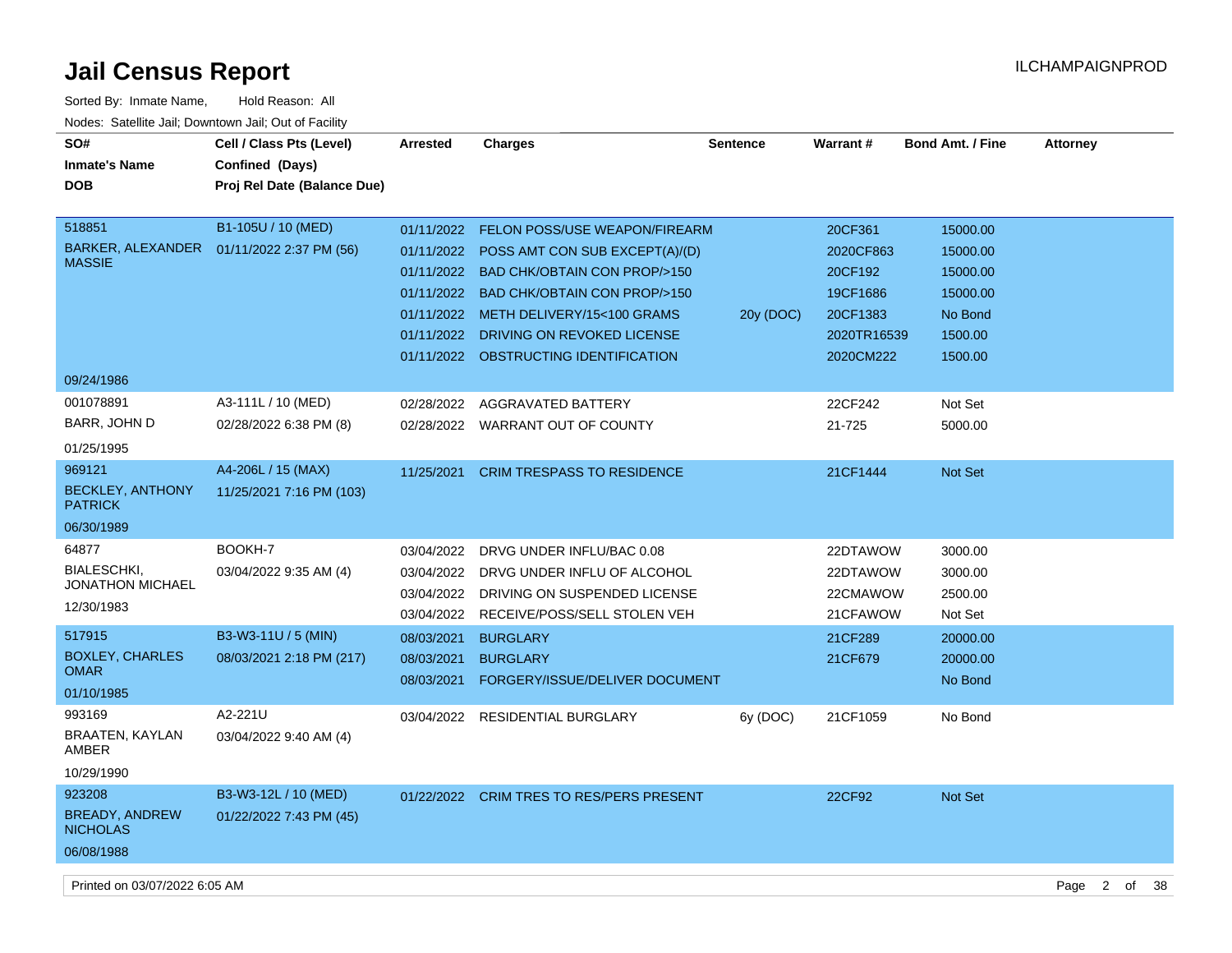| SO#                                       | Cell / Class Pts (Level)    | <b>Arrested</b>   | <b>Charges</b>                            | <b>Sentence</b> | Warrant#    | <b>Bond Amt. / Fine</b> | <b>Attorney</b> |
|-------------------------------------------|-----------------------------|-------------------|-------------------------------------------|-----------------|-------------|-------------------------|-----------------|
| <b>Inmate's Name</b>                      | Confined (Days)             |                   |                                           |                 |             |                         |                 |
| <b>DOB</b>                                | Proj Rel Date (Balance Due) |                   |                                           |                 |             |                         |                 |
|                                           |                             |                   |                                           |                 |             |                         |                 |
| 001078880                                 | A3-211U / 15 (ADS)          | 02/25/2022        | PAROLE REVOCATION                         |                 | HN-2200660  | No Bond                 |                 |
| <b>BROACH, CAREU</b>                      | 02/25/2022 3:58 PM (11)     | 02/25/2022        | ARMED VIOLENCE/CATEGORY I                 |                 | 22CF237     | Not Set                 |                 |
| 02/27/2003                                |                             |                   | 02/25/2022 AGG DISCHARGE FIREARM/BLDG/SCH |                 | 22600096201 | No Bond                 |                 |
| 61675                                     | B1-202L / 10 (MED)          |                   | 02/10/2022 AGG DISCHARGE FIREARM/OCC BLDG |                 | 20CF374     | 100000.00               |                 |
| <b>BROWN, ANTONIO</b><br><b>BURNETT</b>   | 02/10/2022 3:28 PM (26)     |                   |                                           |                 |             |                         |                 |
| 03/04/1983                                |                             |                   |                                           |                 |             |                         |                 |
| 1018137                                   | A2-222U / 5 (ADS)           | 02/23/2022        | POSSESSING A CONTROLLED SUBSTANC          |                 | 20 CF 1009  | No Bond                 |                 |
| <b>BROWN, ASHLEY</b><br><b>SHAUNTRELL</b> | 02/23/2022 3:25 PM (13)     |                   |                                           |                 |             |                         |                 |
| 09/08/1993                                | 3/24/2022 (0.00)            |                   |                                           |                 |             |                         |                 |
| 001078008                                 | A4-103U / 15 (ADS)          | 02/15/2022        | AGG BATTERY/DISCHARGE FIREARM             |                 | 21CF1090    | 500000.00               |                 |
| <b>BROWN, CODY</b><br><b>RUSSELL</b>      | 02/15/2022 9:17 AM (21)     |                   |                                           |                 |             |                         |                 |
| 02/15/2004                                |                             |                   |                                           |                 |             |                         |                 |
| 51247                                     | B1-202U / 10 (MED)          | 04/15/2021        | FELON POSS/USE WEAPON/FIREARM             |                 | 21CF411     | Not Set                 |                 |
| <b>BROWN, DANTE</b><br><b>MAURICE</b>     | 04/15/2021 6:24 PM (327)    |                   |                                           |                 |             |                         |                 |
| 04/19/1979                                |                             |                   |                                           |                 |             |                         |                 |
| 990921                                    | B4-122L / 15 (MAX)          | 01/20/2022        | MFG/DEL 1<15 GR COCAINE/ANLG              |                 | 19CF369     | 25000.00                |                 |
| BROWN, QUINTIN<br><b>MARSHAUN</b>         | 01/20/2022 7:19 PM (47)     |                   | 01/20/2022 ARMED HABITUAL CRIMINAL        |                 | 21CF935     | 750000.00               |                 |
| 09/26/1991                                |                             |                   |                                           |                 |             |                         |                 |
| 29957                                     | B4-222L / 15 (MAX)          | 11/13/2021        | FELON POSS/USE WEAPON/FIREARM             |                 | 21CF1390    | Not Set                 |                 |
| <b>BROWN, RODNEY</b><br>LOUIS             | 11/13/2021 8:57 PM (115)    | 11/13/2021        | AGG CRIM SX AB/>5 YR OLDER VIC            |                 | 2019CF0718  | 250000.00               |                 |
| 01/07/1968                                |                             |                   |                                           |                 |             |                         |                 |
| 981645                                    | B4-224L / 15 (MAX)          | 01/27/2022 MURDER |                                           |                 | 22CF114     | 1000000.00              |                 |
| BRUMFIELD,<br><b>JONATHAN EZEKEIL</b>     | 01/27/2022 8:15 PM (40)     |                   |                                           |                 |             |                         |                 |
| 08/03/1989                                |                             |                   |                                           |                 |             |                         |                 |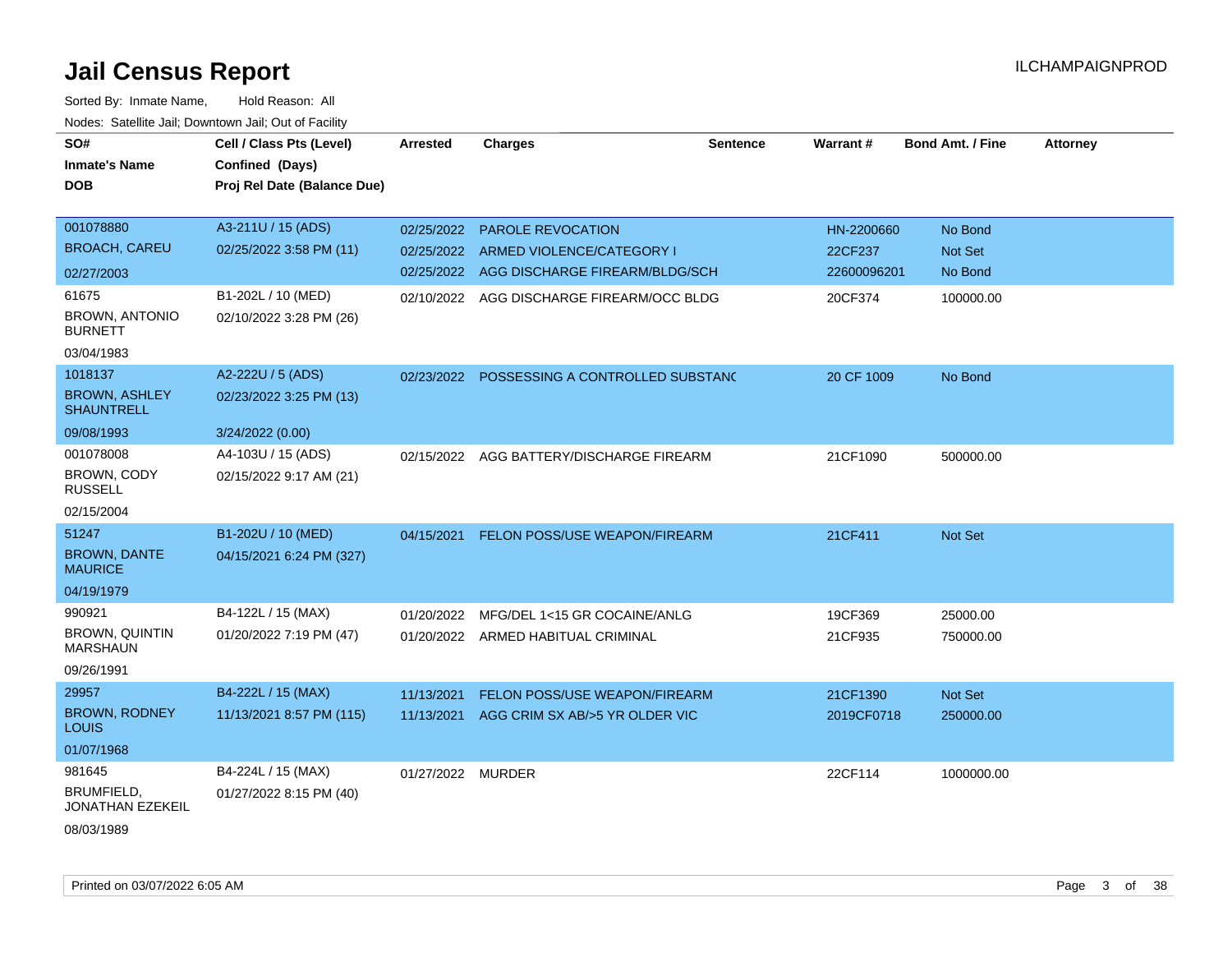| ivouss. Satellite Jali, Downtown Jali, Out of Facility |                                             |                 |                                         |                 |           |                         |                 |
|--------------------------------------------------------|---------------------------------------------|-----------------|-----------------------------------------|-----------------|-----------|-------------------------|-----------------|
| SO#<br>Inmate's Name                                   | Cell / Class Pts (Level)<br>Confined (Days) | <b>Arrested</b> | <b>Charges</b>                          | <b>Sentence</b> | Warrant#  | <b>Bond Amt. / Fine</b> | <b>Attorney</b> |
| <b>DOB</b>                                             | Proj Rel Date (Balance Due)                 |                 |                                         |                 |           |                         |                 |
| 001078739                                              | A2-122L / 5 (ADS)                           |                 | 01/05/2022 CRIMINAL TRESPASS BUILDING   |                 | 2020CM392 | 1000.00                 |                 |
|                                                        | BRYANT, JUDITH ANN 01/05/2022 6:36 PM (62)  |                 |                                         |                 |           |                         |                 |
| 10/22/1957                                             |                                             |                 |                                         |                 |           |                         |                 |
| 1047579                                                | A2-223U / 10 (ADS)                          |                 | 02/24/2022 ARMED ROBBERY/NO FIREARM     |                 | 22CF232   | Not Set                 |                 |
| BUTLER, TAMYRA<br>COSHAWN                              | 02/24/2022 5:40 AM (12)                     |                 |                                         |                 |           |                         |                 |
| 07/06/1988                                             |                                             |                 |                                         |                 |           |                         |                 |
| 001078900                                              | A3-116L / 15 (ADS)                          |                 | 03/02/2022 MURDER/INTENT TO KILL/INJURE |                 | 22CF252   | Not Set                 |                 |
| <b>BYRD, ANDREW</b><br><b>DARNELL</b>                  | 03/02/2022 11:59 PM (6)                     |                 |                                         |                 |           |                         |                 |
| 12/30/2003                                             |                                             |                 |                                         |                 |           |                         |                 |
| 001077954                                              | B3-W7-26L / 10 (MED)                        | 12/21/2021      | <b>RESIDENTIAL BURGLARY</b>             |                 | 21CF1570  | Not Set                 |                 |
|                                                        | CALKINS, STEVEN RAY 12/21/2021 6:35 AM (77) |                 |                                         |                 |           |                         |                 |
|                                                        |                                             |                 |                                         |                 |           |                         |                 |
| 01/01/1992                                             |                                             |                 |                                         |                 |           |                         |                 |
| 39474                                                  | B1-101U / 10 (ADS)                          | 07/06/2021      | MFG/DEL 15<100 GR HEROIN/ANLG           |                 | 21CF792   | <b>Not Set</b>          |                 |
| CAMPBELL, AARON<br>JACOB                               | 07/06/2021 11:56 PM (245)                   |                 |                                         |                 |           |                         |                 |
| 07/18/1974                                             |                                             |                 |                                         |                 |           |                         |                 |
| 1060436                                                | B1-106U / 10 (MED)                          | 01/06/2022      | AGGRAVATED UNLAWFUL RESTRAINT           |                 | 22CF29    | Not Set                 |                 |
| CARTER, DERESHEO<br>DEWAYNE                            | 01/06/2022 8:43 PM (61)                     |                 | 01/06/2022 FELON ESCAPE/PEACE OFFICER   |                 | 22CF28    | Not Set                 |                 |
| 09/10/1991                                             |                                             |                 |                                         |                 |           |                         |                 |
| 001077353                                              | B1-104U / 15 (MAX)                          | 02/12/2022      | FELON POSS/USE WEAPON/FIREARM           |                 | 22CF173   | No Bond                 |                 |
| <b>CARTER, JAMES</b><br>IVORY                          | 02/13/2022 1:19 AM (23)                     |                 | 02/12/2022 ALCOHOL SALES - MINOR 19-20  |                 | 2020OV127 | 1000.00                 |                 |
| 08/12/2000                                             |                                             |                 |                                         |                 |           |                         |                 |
| 1029088                                                | B1-201U / 10 (MED)                          | 12/21/2021      | FELON POSS/USE FIREARM PRIOR            |                 | 21CF1338  | 250000.00               |                 |
| CHAPPLE, MALIK<br><b>BIANCO</b>                        | 12/22/2021 10:02 AM (76)                    |                 |                                         |                 |           |                         |                 |
| 10/25/1994                                             |                                             |                 |                                         |                 |           |                         |                 |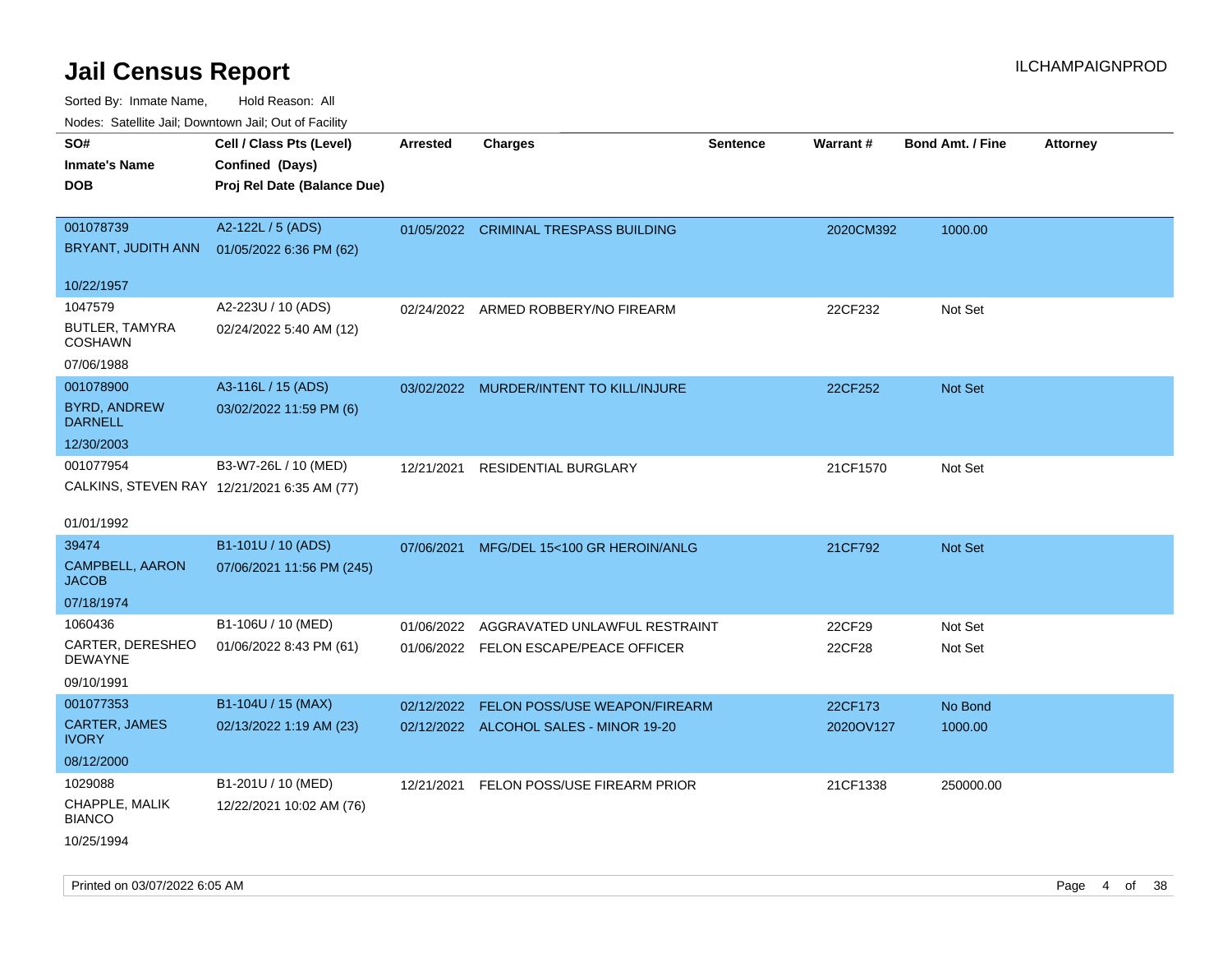Sorted By: Inmate Name, Hold Reason: All Nodes: Satellite Jail; Downtown Jail; Out of Facility

| SO#<br><b>Inmate's Name</b><br><b>DOB</b>                       | Cell / Class Pts (Level)<br>Confined (Days)<br>Proj Rel Date (Balance Due) | Arrested                               | <b>Charges</b>                                                                              | <b>Sentence</b> | <b>Warrant#</b>                  | <b>Bond Amt. / Fine</b>                            | <b>Attorney</b> |
|-----------------------------------------------------------------|----------------------------------------------------------------------------|----------------------------------------|---------------------------------------------------------------------------------------------|-----------------|----------------------------------|----------------------------------------------------|-----------------|
| 001078812<br><b>COBB, SINTRAE</b><br><b>SANCHEZ</b>             | B1-206U / 15 (MAX)<br>02/01/2022 8:33 PM (35)                              |                                        | 02/01/2022 ARMED ROBBERY/ARMED W/FIREARM                                                    |                 | 22CF145                          | Not Set                                            |                 |
| 07/05/2002                                                      |                                                                            |                                        |                                                                                             |                 |                                  |                                                    |                 |
| 001077485<br>COLBERT, ARIEANA<br><b>FELICIA</b>                 | A1-227U / 15 (MAX)<br>12/21/2021 2:08 PM (77)                              | 12/21/2021                             | MURDER/INTENT TO KILL/INJURE                                                                |                 | 2021CF1282                       | 1000000.00                                         |                 |
| 12/13/2000                                                      |                                                                            |                                        |                                                                                             |                 |                                  |                                                    |                 |
| 34805                                                           | B4-227U / 15 (MAX)<br>CONERLY, KIN JOSEPH 10/01/2021 1:53 AM (158)         | 10/01/2021<br>10/01/2021<br>10/06/2021 | <b>DOMESTIC BATTERY</b><br><b>ARMED HABITUAL CRIMINAL</b><br>POSS STOLEN VEHICLE > \$25,000 |                 | 21CF1183<br>21CF1184<br>19CF1786 | <b>Not Set</b><br><b>Not Set</b><br><b>Not Set</b> |                 |
| 11/16/1971                                                      |                                                                            |                                        |                                                                                             |                 |                                  |                                                    |                 |
| 1074319<br>CRAIG, DAVUCCI<br><b>DAVION</b>                      | B1-104L / 15 (MAX)<br>10/12/2021 11:36 AM (147)                            | 10/12/2021<br>10/14/2021               | AGGRAVATED CRUELTY TO ANIMALS<br>MURDER                                                     |                 | 21CF1238<br>21CF1239             | Not Set<br>Not Set                                 |                 |
| 08/02/2001                                                      |                                                                            |                                        |                                                                                             |                 |                                  |                                                    |                 |
| 001078832<br>CRAWFORD,<br><b>LAMARKUS LAVELL</b>                | B1-201L / 10 (MED)<br>02/10/2022 2:32 PM (26)                              | 02/10/2022                             | FELON POSS/USE WEAPON/FIREARM                                                               | 3y (DOC)        | 21CF350                          | No Bond                                            |                 |
| 07/04/1989                                                      |                                                                            |                                        |                                                                                             |                 |                                  |                                                    |                 |
| 001077549<br>CRISTOBAL-MATEO,<br><b>CRISTOBAL</b><br>12/02/1988 | B2-T3-10L / 10 (SPH)<br>12/22/2020 1:17 PM (441)                           | 12/22/2020                             | PRED CRIM SEX ASLT/VICTIM <13                                                               |                 | 2020CF1469                       | Not Set                                            |                 |
| 988538                                                          | B3-W6-24L / 10 (MED)                                                       | 12/21/2021                             | AGGRAVATED DOMESTIC BATTERY                                                                 |                 | 21CF1564                         | <b>Not Set</b>                                     |                 |
| DAVIDSON, HARLEY<br><b>KYLE SCOTT</b>                           | 12/21/2021 5:45 AM (77)                                                    |                                        |                                                                                             |                 |                                  |                                                    |                 |
| 08/05/1990                                                      | 4/18/2022 (0.00)                                                           |                                        |                                                                                             |                 |                                  |                                                    |                 |
| 1023587<br>DAVIS, MARTIN<br><b>DENNIS</b>                       | A4-105U / 15 (MAX)<br>09/24/2021 9:38 PM (165)                             | 09/24/2021<br>09/24/2021               | MFG/DEL CANNABIS/2.5-10 GRAMS<br>ARMED HABITUAL CRIMINAL                                    |                 | 21CF1155<br>2021-CF681           | Not Set<br>500000.00                               |                 |
|                                                                 |                                                                            |                                        |                                                                                             |                 |                                  |                                                    |                 |

12/02/1994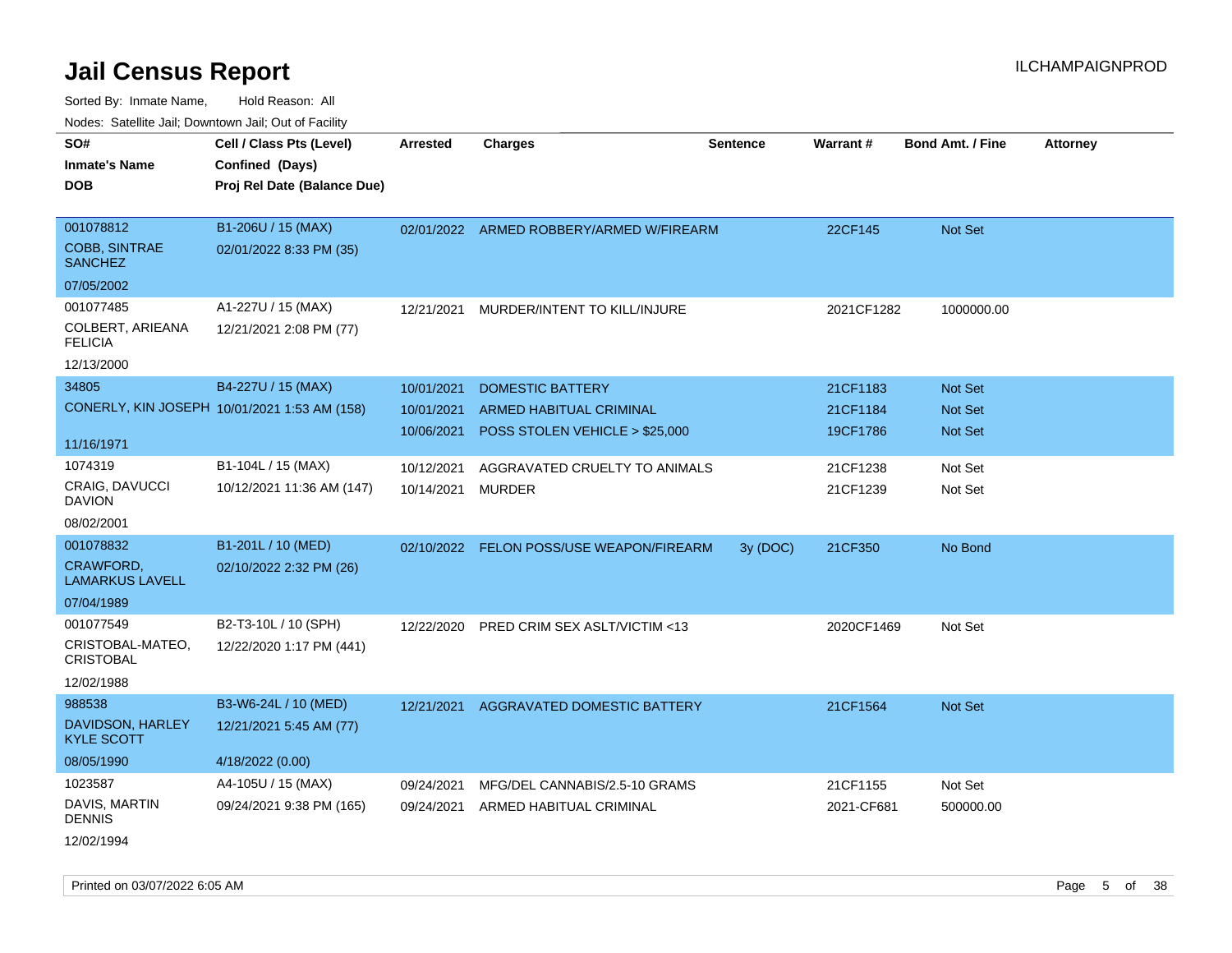| SO#                                     | Cell / Class Pts (Level)    | <b>Arrested</b>     | <b>Charges</b>                           | <b>Sentence</b> | <b>Warrant#</b> | <b>Bond Amt. / Fine</b> | <b>Attorney</b> |
|-----------------------------------------|-----------------------------|---------------------|------------------------------------------|-----------------|-----------------|-------------------------|-----------------|
| <b>Inmate's Name</b>                    | Confined (Days)             |                     |                                          |                 |                 |                         |                 |
| <b>DOB</b>                              | Proj Rel Date (Balance Due) |                     |                                          |                 |                 |                         |                 |
|                                         |                             |                     |                                          |                 |                 |                         |                 |
| 001078538                               | A4-107L / 10 (MED)          | 10/26/2021          | <b>CRIM SEX ASSAULT/FORCE</b>            |                 | 21CF1301        | Not Set                 |                 |
| <b>DAWKINS, LEN</b>                     | 10/26/2021 8:18 PM (133)    |                     |                                          |                 |                 |                         |                 |
| 03/23/1987                              |                             |                     |                                          |                 |                 |                         |                 |
| 56972                                   | B3-W8-32L / 10 (MED)        | 08/30/2021          | POSS STOLEN VEHICLE > \$25,000           |                 | 21CF1044        | Not Set                 |                 |
| DAY, DANIEL JOSEPH                      | 08/30/2021 3:07 PM (190)    | 09/04/2021          | <b>BURGLARY</b>                          |                 | 21CF1054        | Not Set                 |                 |
| 10/16/1982                              |                             |                     |                                          |                 |                 |                         |                 |
| 64070                                   | A4-205L / 10 (MED)          | 02/18/2022 BURGLARY |                                          |                 | 21CF1176        | 20000.00                |                 |
| DECKER, ANTHONY V                       | 02/18/2022 6:52 PM (18)     |                     | 02/18/2022 POSSESSION OF METH<5 GRAMS    |                 | 21CF1205        | 15000.00                |                 |
|                                         |                             |                     |                                          |                 |                 |                         |                 |
| 11/27/1982                              |                             |                     |                                          |                 |                 |                         |                 |
| 64463                                   | B4-226L / 15 (MAX)          | 02/11/2022          | AGG DUI/3/BAC 0.16+                      | 14m (DOC)       | 21CF676         | No Bond                 |                 |
| DOOLEY, CALVIN<br><b>DARWOOD</b>        | 02/11/2022 11:24 AM (25)    |                     | 02/11/2022 AGG DUI/3/BAC 0.16+           | 18m (DOC)       | 20CF1326        | No Bond                 |                 |
| 05/13/1982                              |                             |                     |                                          |                 |                 |                         |                 |
| 1024895                                 | B1-107U / 10 (MED)          | 12/15/2021          | MFG/DEL 100<400 GR COCA/ANLG             |                 | 21CF1535        | Not Set                 |                 |
| <b>EDWARDS, GEORGE</b><br><b>CORTEZ</b> | 12/15/2021 12:26 PM (83)    |                     | 12/15/2021 AGGRAVATED BATTERY            |                 | 21CF1536        | Not Set                 |                 |
| 06/19/1994                              |                             |                     |                                          |                 |                 |                         |                 |
| 1074720                                 | B2-T4-13U / 15 (SPH)        |                     | 01/19/2022 PRED CRIM SEX ASLT/VICTIM <13 |                 | 21CF1414        | 500000.00               |                 |
| ELVIR-REYES, JORGE<br>LEONARDO          | 01/19/2022 1:43 PM (48)     |                     |                                          |                 |                 |                         |                 |
| 06/03/1988                              |                             |                     |                                          |                 |                 |                         |                 |
| 43977                                   | B2-T1-02L / 5 (SPH)         | 12/20/2021          | AGG FLEEING POLICE/21 MPH OVER           |                 | 21CF1566        | Not Set                 |                 |
| <b>EMKES, DOUGLAS</b><br><b>ALAN</b>    | 12/20/2021 9:59 AM (78)     | 12/20/2021          | PAROLE REVOCATION                        |                 |                 | No Bond                 |                 |
| 06/08/1959                              |                             |                     |                                          |                 |                 |                         |                 |
| 987328                                  | A2-123L / 10 (MED)          | 12/11/2021          | AGG ASLT PEACE OFF/FIRE/ER WRK           |                 | 21CF1515        | Not Set                 |                 |
| ERVIN, DEIDRA ANN<br><b>RUTH</b>        | 12/11/2021 8:48 PM (87)     |                     |                                          |                 |                 |                         |                 |
| 04/15/1991                              |                             |                     |                                          |                 |                 |                         |                 |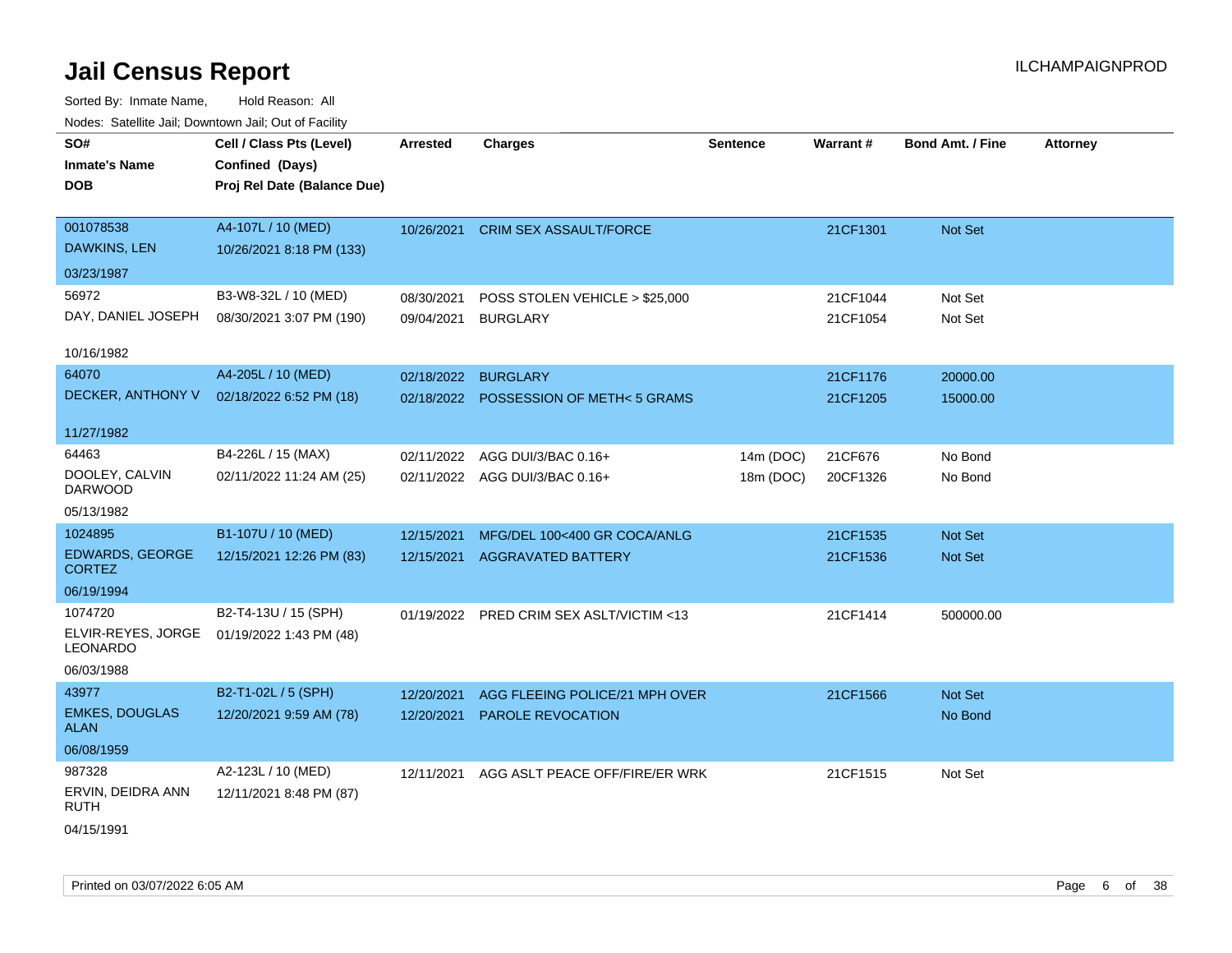| SO#<br><b>Inmate's Name</b><br><b>DOB</b>                           | Cell / Class Pts (Level)<br>Confined (Days)<br>Proj Rel Date (Balance Due) | Arrested                 | <b>Charges</b>                                                                                                    | <b>Sentence</b> | Warrant#                             | <b>Bond Amt. / Fine</b>       | <b>Attorney</b> |  |
|---------------------------------------------------------------------|----------------------------------------------------------------------------|--------------------------|-------------------------------------------------------------------------------------------------------------------|-----------------|--------------------------------------|-------------------------------|-----------------|--|
| 1026175<br><b>FALCONER, AVERY</b><br><b>FOX</b>                     | B4-127U / 10 (MED)<br>02/06/2022 4:49 AM (30)                              |                          | 02/06/2022 FELON FAIL/RETURN FRM FURLOUGH<br>02/06/2022 CITY OV ARREST<br>02/07/2022 MFG/DEL 1<15 GR COCAINE/ANLG | 6y (DOC)        | 21CF1554<br>2021-OV-65<br>2019CF1617 | No Bond<br>1000.00<br>No Bond |                 |  |
| 04/07/1989                                                          |                                                                            |                          |                                                                                                                   |                 |                                      |                               |                 |  |
| 527081<br>FERGUSON,<br><b>CHRISTOPHER</b><br>12/21/1981             | B3-W5-20L / 10 (MED)<br>09/06/2021 1:18 PM (183)                           | 09/06/2021               | ARSON/REAL/PERSONAL PROP>\$150                                                                                    |                 | 2021 CF 797                          | 25000.00                      |                 |  |
| 66468<br><b>FERRELL, BRIAN</b><br>JAMAL                             | BOOKH-3<br>03/06/2022 9:04 PM (2)                                          | 03/06/2022 MURDER        |                                                                                                                   |                 |                                      | 1000000.00                    |                 |  |
| 11/15/1985<br>962759<br>FINLEY, KEVIN DANTE                         | B2-DR / 15 (SPH)<br>07/16/2021 9:44 PM (235)                               | 07/16/2021<br>07/29/2021 | <b>METH DELIVERY&lt;5 GRAMS</b><br>AGG CRIM SEX ASSAULT/FELONY                                                    |                 | 21CF833<br>21CF891                   | Not Set<br>No Bond            |                 |  |
| 12/28/1988                                                          |                                                                            |                          |                                                                                                                   |                 |                                      |                               |                 |  |
| 1039744<br><b>FONVILLE, TREVOY</b><br><b>JERMAINE</b><br>01/13/1996 | B4-122U / 15 (MAX)<br>12/06/2021 10:52 AM (92)                             | 12/06/2021               | <b>MURDER</b>                                                                                                     |                 | 20CF959                              | 1000000.00                    |                 |  |
| 001078863<br>FOSTER, JOHN<br>CARELL<br>03/13/1981                   | B4-226U / 15 (MAX)<br>02/19/2022 6:01 AM (17)                              |                          | 02/19/2022 POSSESSION OF STOLEN FIREARM                                                                           |                 | 22CF203                              | Not Set                       |                 |  |
| 518395                                                              | B2-T3-12L / 15 (SPH)<br>FRANDLE, MARK RYAN 07/07/2020 3:42 PM (609)        | 07/07/2020               | <b>CRIMINAL SEXUAL ASSAULT</b>                                                                                    |                 | 2020-CF735                           | 250000.00                     |                 |  |
| 09/10/1985                                                          |                                                                            |                          |                                                                                                                   |                 |                                      |                               |                 |  |
| 001077934<br>FREED, LOGAN<br><b>SUZANNE</b>                         | A1-125L / 10 (MED)<br>08/22/2021 11:45 PM (198)                            | 08/22/2021<br>08/22/2021 | AGG DUI/ACCIDENT/DEATH<br>DOMESTIC BATTERY                                                                        |                 | 21CF1024<br>21 CM 172                | Not Set<br>10000.00           |                 |  |
| 08/18/1996                                                          |                                                                            |                          |                                                                                                                   |                 |                                      |                               |                 |  |
| Printed on 03/07/2022 6:05 AM                                       |                                                                            |                          |                                                                                                                   |                 |                                      |                               | Page 7 of 38    |  |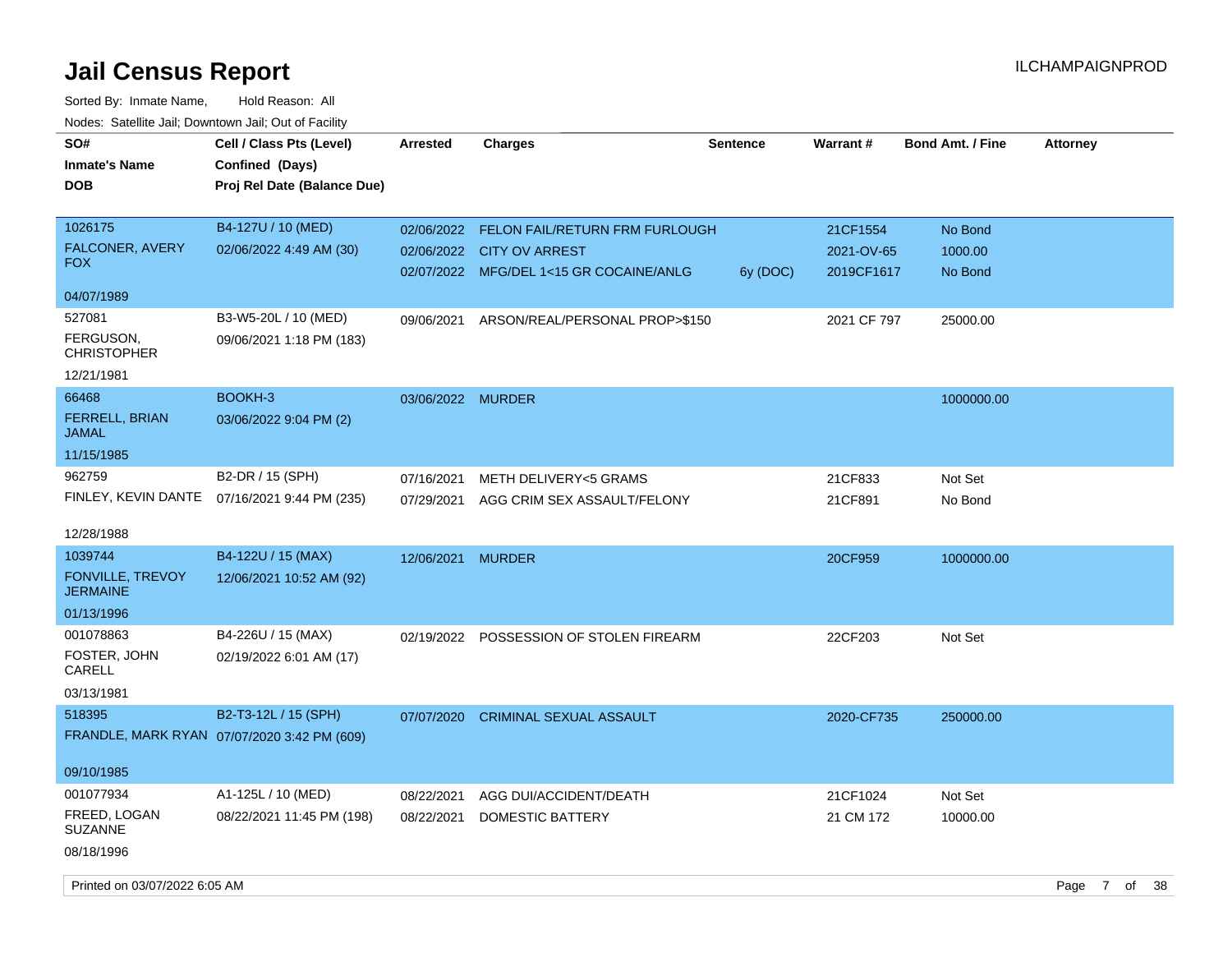Sorted By: Inmate Name, Hold Reason: All Nodes: Satellite Jail; Downtown Jail; Out of Facility

| rouco. Calcillo Jali, Downtown Jali, Out of Facility |                                             |                 |                                         |                 |              |                         |                 |
|------------------------------------------------------|---------------------------------------------|-----------------|-----------------------------------------|-----------------|--------------|-------------------------|-----------------|
| SO#<br>Inmate's Name                                 | Cell / Class Pts (Level)<br>Confined (Days) | <b>Arrested</b> | Charges                                 | <b>Sentence</b> | Warrant#     | <b>Bond Amt. / Fine</b> | <b>Attorney</b> |
| DOB                                                  | Proj Rel Date (Balance Due)                 |                 |                                         |                 |              |                         |                 |
| 001078290                                            | A1-224L / 10 (ADS)                          | 08/19/2021      | <b>MACHINE GUN/AUTO WEAPON/VEH</b>      |                 | 21CF1012     | <b>Not Set</b>          |                 |
| FREEMAN, ANGEL<br>JANILA KAY                         | 08/19/2021 1:26 AM (201)                    |                 |                                         |                 |              |                         |                 |
| 12/25/1995                                           |                                             |                 |                                         |                 |              |                         |                 |
| 591514                                               | A3-215L / 10 (MED)                          | 02/25/2022      | AGG CRIM SEX ABUSE/VIC 13-17            |                 | 22CF230      | 100000.00               |                 |
|                                                      | GAMBLE, SCOTT PAUL 02/25/2022 6:08 PM (11)  |                 |                                         |                 |              |                         |                 |
| 09/06/1968                                           |                                             |                 |                                         |                 |              |                         |                 |
| 1068917                                              | <b>BOOKF-1/5 (MIN)</b>                      |                 | 08/11/2021 VIO ORDER/PRIOR VIO OF ORDER |                 | 21CF965      | <b>Not Set</b>          |                 |
| <b>GARCIA, JUAN</b><br>CARLOS                        | 08/11/2021 9:24 PM (209)                    |                 |                                         |                 |              |                         |                 |
| 10/21/1997                                           |                                             |                 |                                         |                 |              |                         |                 |
| 001078154                                            | B4-121U / 10 (MED)                          | 01/09/2022      | DRVG UNDER INFLU OF ALCOHOL             |                 | 2021 DT 182  | 5000.00                 |                 |
| GENTRY, DAMON<br>LIONEL                              | 01/09/2022 4:41 PM (58)                     | 01/09/2022      | AGG DOMESTIC BATTERY/STRANGLE           |                 | 2021 CF 1396 | 50000.00                |                 |
| 12/25/1971                                           |                                             |                 |                                         |                 |              |                         |                 |
| 001078633                                            | B2-T4-15U / 25 (SPH)                        | 12/01/2021      | <b>PRED CRIM SEX ASLT/VICTIM &lt;13</b> |                 | 21CF1416     | 250000.00               |                 |
| GONZALEZ-GUILLEN,<br>EDWARD                          | 12/01/2021 12:08 PM (97)                    |                 |                                         |                 |              |                         |                 |
| 08/25/2002                                           |                                             |                 |                                         |                 |              |                         |                 |
| 001078607                                            | B4-221L / 15 (MAX)                          | 11/22/2021      | FELON POSS/USE FIREARM/PAROLE           |                 | 21CF1437     | Not Set                 |                 |
| GRAY, WILLIAM<br>DA'VON                              | 11/22/2021 2:57 PM (106)                    | 11/22/2021      | ATTEMPT (FIRST DEGREE MURDER)           |                 | 21CF1435     | Not Set                 |                 |
| 04/18/1984                                           |                                             |                 |                                         |                 |              |                         |                 |
| 1069726                                              | A3-113L / 5 (ADS)                           | 02/21/2022      | POSS AMT CON SUB EXCEPT(A)/(D)          | 18m (DOC)       | 2021CF472    | No Bond                 |                 |
|                                                      | GREER, CONNOR JAY 02/21/2022 1:41 PM (15)   |                 |                                         |                 |              |                         |                 |
| 02/22/1994                                           |                                             |                 |                                         |                 |              |                         |                 |
| 56342                                                | B1-206L / 10 (MED)                          | 10/21/2021      | ARMED HABITUAL CRIMINAL                 |                 | 21CF1279     | Not Set                 |                 |
| <b>GRIFFIN, NATHAN</b><br>EUGENE                     | 10/21/2021 4:20 PM (138)                    | 10/21/2021      | THEFT CONTROL INTENT <\$500             |                 | 17CF1451     | 10000.00                |                 |
| 02/24/1969                                           |                                             | 10/21/2021      | DRIVING ON REVOKED LICENSE              |                 | 20TR1979     | 3000.00                 |                 |

Printed on 03/07/2022 6:05 AM **Page 8 of 38**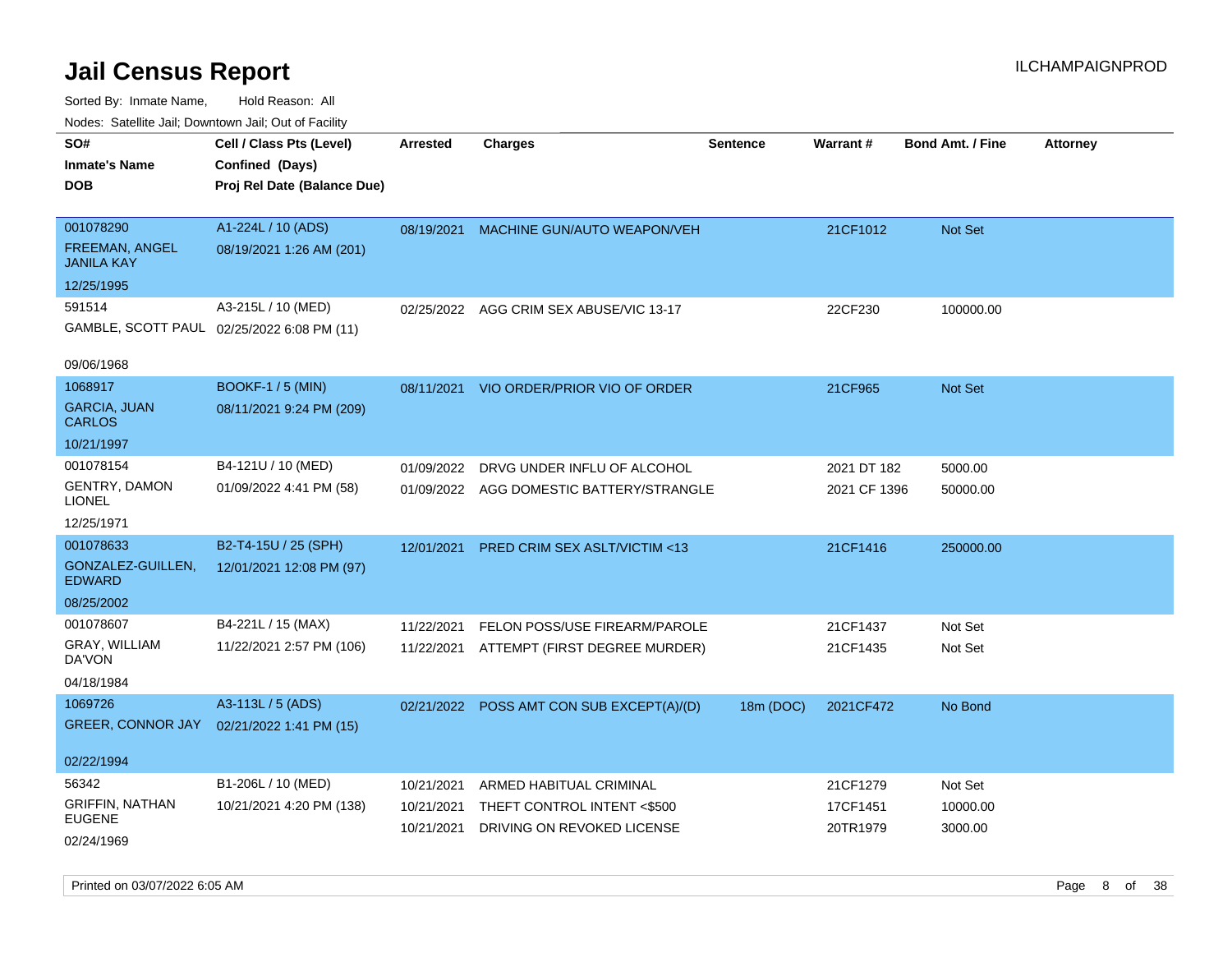| SO#<br><b>Inmate's Name</b><br><b>DOB</b><br>001078871<br><b>HARRIS, MARTELL</b><br><b>TE'SHAWN</b> | Cell / Class Pts (Level)<br>Confined (Days)<br>Proj Rel Date (Balance Due)<br>A3-115L / 5 (ADS)<br>02/22/2022 3:44 PM (14) | <b>Arrested</b><br>02/22/2022                                      | <b>Charges</b><br>02/22/2022 RETAIL THEFT/DISP MERCH/<\$300<br><b>RESIDENTIAL BURGLARY</b>                                               | <b>Sentence</b> | <b>Warrant#</b><br>2018JD182<br>2020JD14                 | <b>Bond Amt. / Fine</b><br>No Bond<br>No Bond       | <b>Attorney</b> |
|-----------------------------------------------------------------------------------------------------|----------------------------------------------------------------------------------------------------------------------------|--------------------------------------------------------------------|------------------------------------------------------------------------------------------------------------------------------------------|-----------------|----------------------------------------------------------|-----------------------------------------------------|-----------------|
| 07/02/2003                                                                                          |                                                                                                                            |                                                                    | 02/22/2022 INDIRECT CRIMINAL CONTEMPT                                                                                                    |                 | 2020CC9                                                  | 20000.00                                            |                 |
| 001078868<br>HARRIS-MINER,<br><b>NICHOLAS</b><br>07/08/1998                                         | BOOKH-4 / 5 (ADS)<br>02/24/2022 3:56 PM (12)                                                                               |                                                                    | 02/24/2022 STALKING/CAUSE FEAR FOR SAFETY                                                                                                |                 | 22CF227                                                  | 150000.00                                           |                 |
| 001078488                                                                                           | B2-T3-09U / 15 (SPH)                                                                                                       | 10/14/2021                                                         | PRED CRIM SEX ASLT/VICTIM <13                                                                                                            | 25y (DOC)       | 2021CF1232                                               | 500000.00                                           |                 |
| HERNANDEZ-LOPEZ,<br><b>ERNESTO</b>                                                                  | 10/14/2021 3:15 PM (145)                                                                                                   |                                                                    | 10/14/2021 FUGITIVE FROM JUSTICE                                                                                                         |                 | 21CF1246                                                 | Not Set                                             |                 |
| 11/28/1975                                                                                          |                                                                                                                            |                                                                    |                                                                                                                                          |                 |                                                          |                                                     |                 |
| 975293<br>HILL, JACOB MILES<br>02/06/1988                                                           | B2-T4-14L / 10 (SPH)<br>07/21/2021 8:43 PM (230)                                                                           | 07/21/2021<br>07/21/2021<br>07/25/2021<br>08/18/2021<br>09/09/2021 | VIO ORDER/PRIOR VIO OF ORDER<br><b>STALKING</b><br><b>PAROLE REVOCATION</b><br>HARASS WITNESS/FAMILY MBR/REP<br>AGG STALKING/BODILY HARM |                 | 21CF914<br>2021CF863<br>CH2104646<br>21CF992<br>21CF1073 | No Bond<br>Not Set<br>Not Set<br>Not Set<br>Not Set |                 |
| 48471                                                                                               | B1-207L / 15 (MAX)                                                                                                         | 08/08/2021                                                         | AGG BATTERY/DISCHARGE FIREARM                                                                                                            |                 | 21CF946                                                  | Not Set                                             |                 |
| HILL, RAMESH<br><b>JERMAINE</b><br>12/11/1978                                                       | 08/08/2021 4:45 AM (212)                                                                                                   |                                                                    |                                                                                                                                          |                 |                                                          |                                                     |                 |
| 001078914                                                                                           | BOOKF-2                                                                                                                    | 03/07/2022                                                         | <b>DOMESTIC BATTERY</b>                                                                                                                  |                 | 2022DVAWOW                                               | Not Set                                             |                 |
| HILL, TYTIANA                                                                                       | 03/07/2022 4:59 AM (1)                                                                                                     | 03/07/2022                                                         | <b>UNLICENSED</b>                                                                                                                        |                 | 2022TRAWOW                                               | Not Set                                             |                 |
| 03/10/1992                                                                                          |                                                                                                                            | 03/07/2022<br>03/07/2022 AGG DUI/3                                 | DRVG UNDER INFLU OF ALCOHOL                                                                                                              |                 | 2022DTAWOW<br>2022CFAWOW                                 | Not Set<br>Not Set                                  |                 |
| 1072876                                                                                             | A1-124L / 5 (MIN)                                                                                                          |                                                                    | 02/10/2022 METH DELIVERY/5<15 GRAMS                                                                                                      | 4y (DOC)        | 21CF143                                                  | No Bond                                             |                 |
| HOUTCHINS, SAVANNA 02/10/2022 5:10 PM (26)<br><b>BELL</b>                                           |                                                                                                                            |                                                                    |                                                                                                                                          |                 |                                                          |                                                     |                 |
| 07/10/1996                                                                                          | 2/17/2022 (0.00)                                                                                                           |                                                                    |                                                                                                                                          |                 |                                                          |                                                     |                 |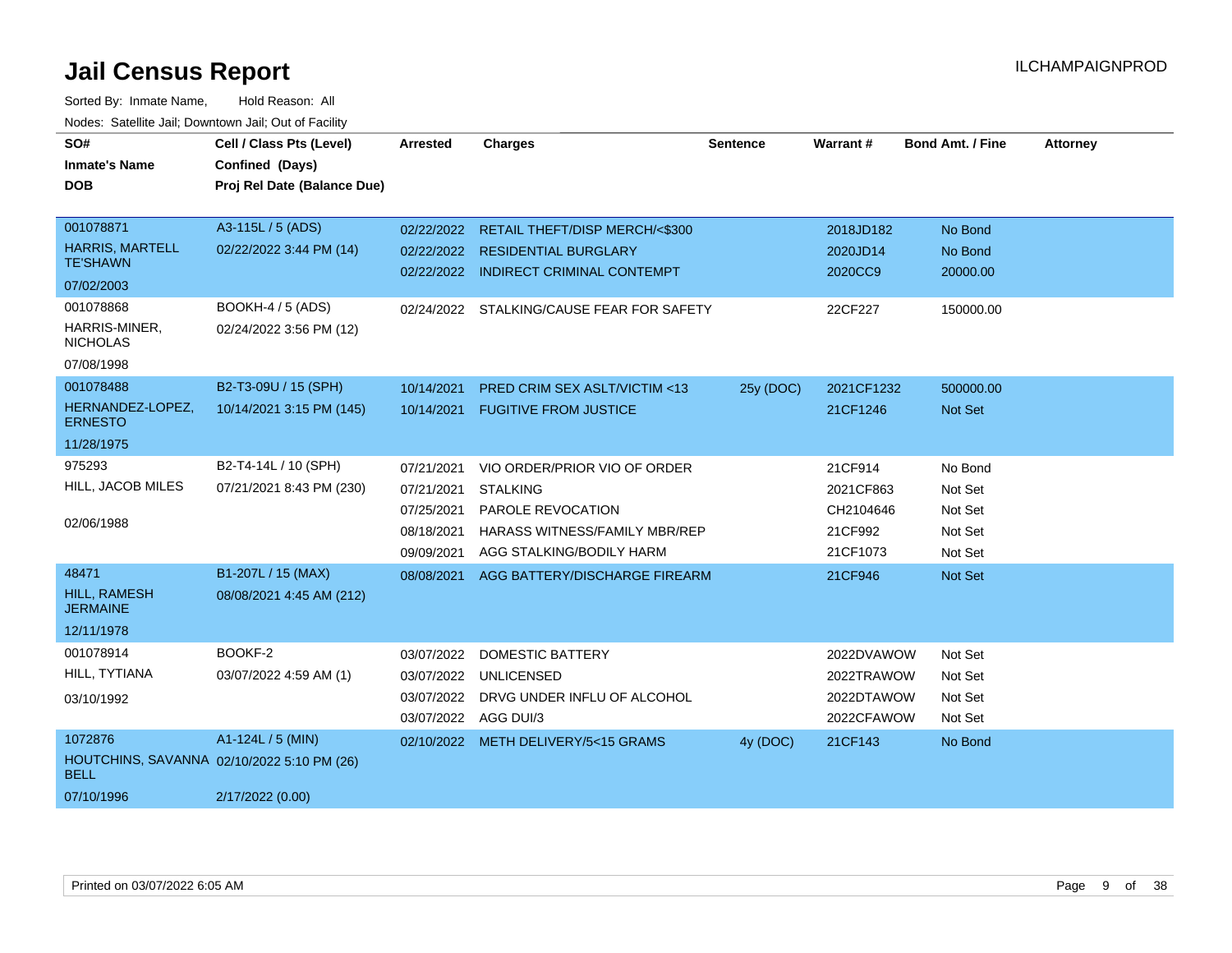| rougs. Calcing Jan, Downtown Jan, Out of Facility |                                            |                 |                                         |                 |             |                         |                 |
|---------------------------------------------------|--------------------------------------------|-----------------|-----------------------------------------|-----------------|-------------|-------------------------|-----------------|
| SO#                                               | Cell / Class Pts (Level)                   | <b>Arrested</b> | <b>Charges</b>                          | <b>Sentence</b> | Warrant#    | <b>Bond Amt. / Fine</b> | <b>Attorney</b> |
| <b>Inmate's Name</b>                              | Confined (Days)                            |                 |                                         |                 |             |                         |                 |
| <b>DOB</b>                                        | Proj Rel Date (Balance Due)                |                 |                                         |                 |             |                         |                 |
|                                                   |                                            |                 |                                         |                 |             |                         |                 |
| 999198                                            | B4-225L / 15 (MAX)                         |                 | 11/30/2021 FELON POSS/USE FIREARM PRIOR |                 | 21CF1377    | 500000.00               |                 |
| HOWARD, BRION LIN                                 | 11/30/2021 10:41 AM (98)                   |                 |                                         |                 |             |                         |                 |
| 06/10/1992                                        |                                            |                 |                                         |                 |             |                         |                 |
| 001078884                                         | A3-211L / 15 (ADS)                         |                 | 02/27/2022 ARMED VIOLENCE/CATEGORY I    |                 | 22CF234     | Not Set                 |                 |
| HOWARD, TREVON<br>TITRESS                         | 02/27/2022 5:07 AM (9)                     |                 |                                         |                 |             |                         |                 |
| 03/20/1999                                        |                                            |                 |                                         |                 |             |                         |                 |
| 51028                                             | A3-113U / 10 (ADS)                         |                 | 02/23/2022 AGG FLEEING/2+ CON DEVICES   |                 | 19CF1839    | 50000.00                |                 |
| HUFFMAN, MICHAEL<br><b>LEONARD</b>                | 02/23/2022 3:14 AM (13)                    |                 |                                         |                 |             |                         |                 |
| 07/24/1980                                        |                                            |                 |                                         |                 |             |                         |                 |
| 38993                                             | B4-126L / 15 (MAX)                         | 02/13/2021      | ATTEMPT (FIRST DEGREE MURDER)           |                 | 21CF181     | Not Set                 |                 |
| JACKSON, LAMONT<br><b>JEREMIE</b>                 | 02/13/2021 7:45 AM (388)                   |                 |                                         |                 |             |                         |                 |
| 07/31/1973                                        |                                            |                 |                                         |                 |             |                         |                 |
| 001077487                                         | B3-W8-30L / 10 (MED)                       | 12/03/2020      | FELON POSS/USE WEAPON/FIREARM           |                 | 20CF1377    | <b>Not Set</b>          |                 |
| <b>JACKSON, TERRELL</b><br><b>DANDRE</b>          | 12/03/2020 10:18 AM (460)                  | 11/09/2021      | AGG DISCHARGE FIREARM/OCC VEH           | 8y (DOC)        | 21CR0331401 | No Bond                 |                 |
| 08/11/1990                                        |                                            |                 |                                         |                 |             |                         |                 |
| 001077864                                         | B1-103L / 15 (MAX)                         | 04/18/2021      | FELON POSS/USE WEAPON/FIREARM           |                 | 21CF428     | Not Set                 |                 |
| D                                                 | JAMERSON, ANTHONY 04/18/2021 7:21 PM (324) |                 |                                         |                 |             |                         |                 |
| 01/26/1990                                        |                                            |                 |                                         |                 |             |                         |                 |
| 001078703                                         | A1-225U / 15 (ADS)                         | 12/20/2021      | MURDER/INTENT TO KILL/INJURE            |                 | 21CF1574    | Not Set                 |                 |
| <b>JOHNS, SHANIQUH</b><br><b>THERESA</b>          | 12/22/2021 6:41 AM (76)                    |                 |                                         |                 |             |                         |                 |
| 04/03/1992                                        |                                            |                 |                                         |                 |             |                         |                 |
| 001078645                                         | B4-222U / 10 (MED)                         | 12/02/2021      | AGG DISCHARGE FIREARM                   |                 | 21CF1478    | No Bond                 |                 |
| JONES, KELVIN<br><b>KHYRIC</b>                    | 12/02/2021 6:56 PM (96)                    |                 |                                         |                 |             |                         |                 |
| 02/27/2001                                        |                                            |                 |                                         |                 |             |                         |                 |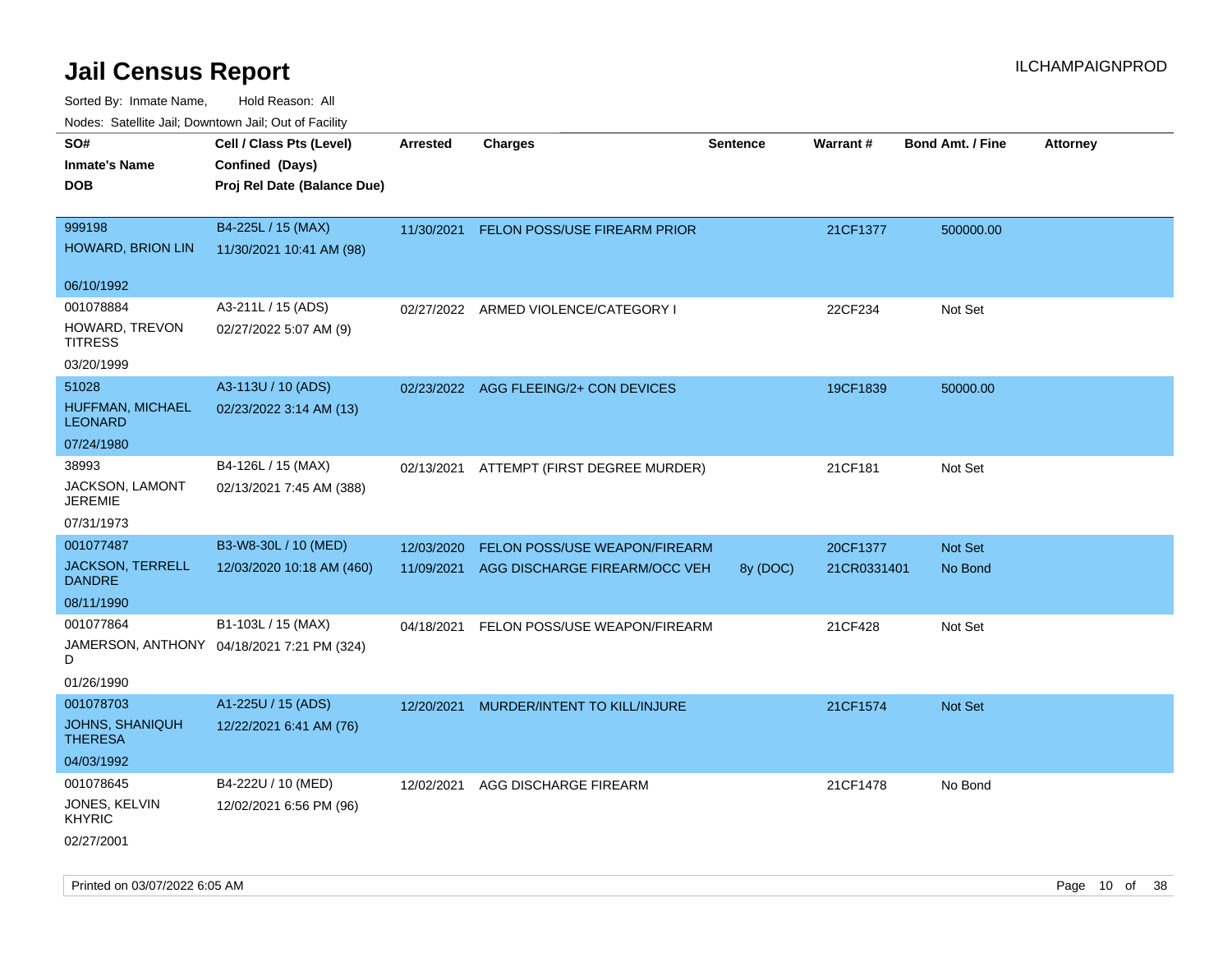Sorted By: Inmate Name, Hold Reason: All Nodes: Satellite Jail; Downtown Jail; Out of Facility

| SO#<br>Inmate's Name                    | Cell / Class Pts (Level)<br>Confined (Days) | <b>Arrested</b> | <b>Charges</b>                           | <b>Sentence</b>        | Warrant#     | <b>Bond Amt. / Fine</b> | <b>Attorney</b> |
|-----------------------------------------|---------------------------------------------|-----------------|------------------------------------------|------------------------|--------------|-------------------------|-----------------|
| DOB                                     | Proj Rel Date (Balance Due)                 |                 |                                          |                        |              |                         |                 |
| 956822                                  | A4-107U / 15 (MAX)                          | 11/25/2021      | AGGRAVATED DOMESTIC BATTERY              |                        | 21CF1442     | Not Set                 |                 |
| <b>JONES, MARIO</b><br><b>NATHANIEL</b> | 11/25/2021 10:37 AM (103)                   | 11/25/2021      | PAROLE REVOCATION                        |                        | CH2106361    | No Bond                 |                 |
| 10/27/1987                              |                                             | 11/25/2021      | <b>UNLAWFUL RESTRAINT</b>                |                        | 21CF1443     | <b>Not Set</b>          |                 |
| 59668                                   | B2-T1-04L / 10 (SPH)                        | 02/11/2022      | <b>FAIL TO RPT CHNG ADDRESS/EMPL</b>     |                        | 20 CF 1241   | 75000.00                |                 |
| JONES, MARTELL<br>DEANGELO              | 02/11/2022 3:19 PM (25)                     | 02/11/2022      | AGGRAVATED ARSON/BODILY HARM             |                        | 22 CF 169    | 75000.00                |                 |
| 07/11/1983                              |                                             |                 |                                          |                        |              |                         |                 |
| 1008468                                 | B4-125L / 10 (MED)                          | 12/01/2021      | <b>FELON POSS/USE WEAPON/FIREARM</b>     |                        | 21CF1472     | Not Set                 |                 |
| JONES, MARTEZ<br><b>LAMONTE</b>         | 12/01/2021 1:28 PM (97)                     | 12/02/2021      | PROBATION VIOLATION                      |                        | 20CF1151     | Not Set                 |                 |
| 06/22/1993                              |                                             |                 |                                          |                        |              |                         |                 |
| 506244                                  | B1-204L / 15 (MAX)                          | 07/15/2021      | ARMED ROBBERY/ARMED W/FIREARM            | 19y/6m (DOC) 2021CF791 |              | 250000.00               |                 |
| JOSLIN, JASON LEE                       | 07/15/2021 4:38 AM (236)                    |                 |                                          |                        |              |                         |                 |
| 12/22/1985                              |                                             |                 |                                          |                        |              |                         |                 |
| 1068786                                 | BOOKH-3                                     | 03/04/2022      | <b>DOMESTIC BATTERY</b>                  |                        | 2022CMAWOW   | <b>Not Set</b>          |                 |
| LACY, MALIK SHAKUR                      | 03/04/2022 7:25 PM (4)                      | 03/04/2022      | DOMESTIC BATTERY/HARM/VIO O/P            |                        | 2018CM000478 | 2500.00                 |                 |
|                                         |                                             | 03/04/2022      | <b>WARRANT OUT OF COUNTY</b>             |                        | 20TR4604     | 3000.00                 |                 |
| 12/01/1996                              |                                             | 03/04/2022      | INTERF REPT DOMESTIC VIOLENCE            |                        | 2022CMAWOW   | <b>Not Set</b>          |                 |
| 1070011                                 | B4-124U / 15 (MAX)                          | 08/03/2021      | AGG DISCH FIREARM/1ST AID PERS           |                        | 21CF929      | Not Set                 |                 |
| LAWS, WILLIAM<br>ZARAK, Third           | 08/03/2021 3:53 PM (217)                    |                 |                                          |                        |              |                         |                 |
| 07/06/1999                              |                                             |                 |                                          |                        |              |                         |                 |
| 001078797                               | <b>BOOKH-6 / 5 (ADS)</b>                    |                 | 01/26/2022 VIO STALKING NO CONTACT ORDER |                        | 22CM31       | <b>Not Set</b>          |                 |
| LEVIN, DANIEL DAVID                     | 01/26/2022 3:00 PM (41)                     |                 |                                          |                        |              |                         |                 |
| 08/08/1984                              |                                             |                 |                                          |                        |              |                         |                 |
| 548089                                  | B1-204U / 15 (MAX)                          | 12/04/2020      | ATTEMPT (FIRST DEGREE MURDER)            |                        | 20CF1378     | Not Set                 |                 |
| LEWIS, LAWRENCE<br>PAUL, Third          | 12/04/2020 4:42 AM (459)                    | 12/04/2020      | AGG DOMESTIC BATTERY/STRANGLE            |                        | 18CF1507     | 10000.00                |                 |
| 02/08/1993                              |                                             | 12/04/2020      | METH DELIVERY/100<400 GRAMS              |                        | 20CF1481     | Not Set                 |                 |

Printed on 03/07/2022 6:05 AM **Page 11 of 38**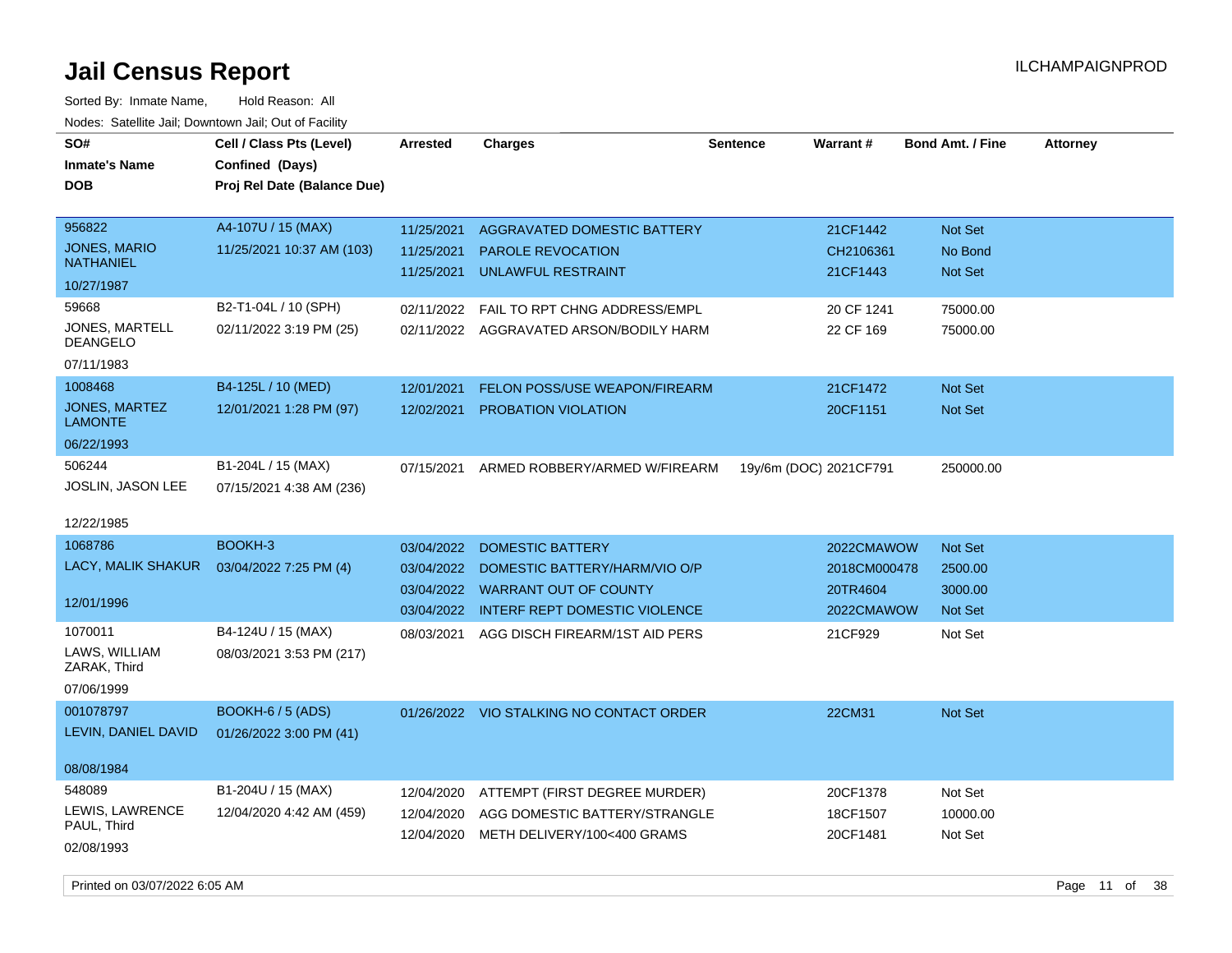Sorted By: Inmate Name, Hold Reason: All Nodes: Satellite Jail; Downtown Jail; Out of Facility

| rouco. Calcillo Jali, Downtown Jali, Out of Facility |                                             |            |                                           |                 |                          |                         |                 |
|------------------------------------------------------|---------------------------------------------|------------|-------------------------------------------|-----------------|--------------------------|-------------------------|-----------------|
| SO#<br><b>Inmate's Name</b>                          | Cell / Class Pts (Level)<br>Confined (Days) | Arrested   | <b>Charges</b>                            | <b>Sentence</b> | Warrant#                 | <b>Bond Amt. / Fine</b> | <b>Attorney</b> |
| DOB                                                  | Proj Rel Date (Balance Due)                 |            |                                           |                 |                          |                         |                 |
|                                                      |                                             |            |                                           |                 |                          |                         |                 |
| 001078913                                            | BOOKH-3                                     |            | 03/06/2022 FUGITIVE FROM JUSTICE          |                 | 2022CMAWOW               | <b>Not Set</b>          |                 |
| <b>LEWIS, RICHARD</b><br>ANTHONY                     | 03/06/2022 1:31 PM (2)                      |            |                                           |                 |                          |                         |                 |
| 08/18/1970                                           |                                             |            |                                           |                 |                          |                         |                 |
| 63639                                                | A4-106U / 5 (ADS)                           | 01/31/2022 | FELON POSS/USE WEAPON/FIREARM             | 5y (DOC)        | 22CF110                  | No Bond                 |                 |
| LINDSEY, ANTHONY<br>MARTEZ                           | 01/28/2022 10:06 PM (39)                    |            |                                           |                 |                          |                         |                 |
| 03/18/1985                                           |                                             |            |                                           |                 |                          |                         |                 |
| 41428                                                | A3-217L / 10 (ADS)                          |            | 03/02/2022 MFG/DEL 15<100 GR COCA/ANALOG  |                 | 22CF255                  | Not Set                 |                 |
| LINDSEY, DERRICK<br>LAMONT                           | 03/02/2022 8:03 AM (6)                      |            |                                           |                 |                          |                         |                 |
| 06/19/1975                                           |                                             |            |                                           |                 |                          |                         |                 |
| 001078817                                            | B1-207U / 10 (MED)                          |            | 02/03/2022 AGG UUW/PERSON/PREV CONVICTION |                 | 22CF143                  | Not Set                 |                 |
| LIPSCOMB, LADAROL<br><b>ANTHONY</b>                  | 02/03/2022 11:33 PM (33)                    |            |                                           |                 |                          |                         |                 |
| 10/01/2000                                           |                                             |            |                                           |                 |                          |                         |                 |
| 1065002                                              | B3-W2-07U / 10 (MED)                        | 11/16/2021 | DOMESTIC BTRY/CONTACT/VIO O/P             |                 | 2y/6m (DOC) 2019CF001781 | 25000.00                |                 |
| LOVELESS, DUSTIN<br>DEE.                             | 11/16/2021 11:41 AM (112)                   |            |                                           |                 |                          |                         |                 |
| 06/17/1982                                           |                                             |            |                                           |                 |                          |                         |                 |
| 001078896                                            | A3-111U / 15 (ADS)                          |            | 03/01/2022 ARMED HABITUAL CRIMINAL        |                 | 22CF239                  | Not Set                 |                 |
| MANN, DAVID<br>WILBERT, Junior                       | 03/01/2022 4:35 AM (7)                      |            |                                           |                 |                          |                         |                 |
| 04/02/1976                                           |                                             |            |                                           |                 |                          |                         |                 |
| 1076591                                              | A3-115U / 5 (ADS)                           | 02/22/2022 | DELIVERY OF OR POSSESSION OF W/INT        |                 | 20CF961                  | 500000.00               |                 |
| MATTHEWS,<br><b>CHRISTIAN ANTHONY</b>                | 02/22/2022 7:42 PM (14)                     | 02/23/2022 | <b>MAIL FRAUD</b>                         |                 | 2:21CR173                | No Bond                 |                 |
| 03/15/1989                                           |                                             |            |                                           |                 |                          |                         |                 |
| 1038892                                              | B2-DR / 10 (MED)                            |            | 02/16/2022 PRED CRIM SEX ASLT/BODILY HARM |                 | 22CF199                  | No Bond                 |                 |
| WILLIAM                                              | MCCAULEY, TIMOTHY 02/16/2022 8:49 PM (20)   |            |                                           |                 |                          |                         |                 |
| 03/05/1989                                           |                                             |            |                                           |                 |                          |                         |                 |

Printed on 03/07/2022 6:05 AM **Page 12** of 38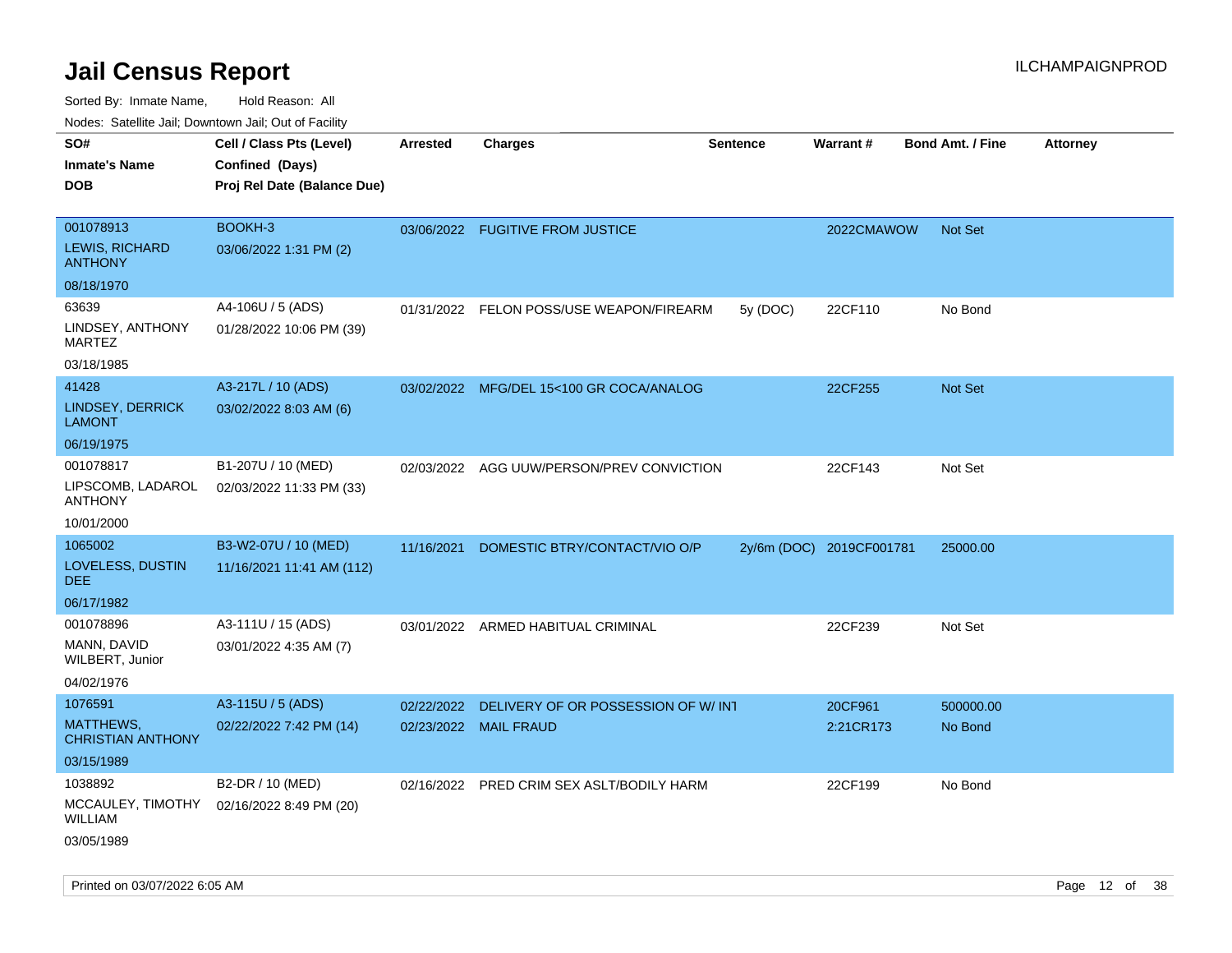| SO#<br><b>Inmate's Name</b><br>DOB       | Cell / Class Pts (Level)<br>Confined (Days)<br>Proj Rel Date (Balance Due) | <b>Arrested</b> | <b>Charges</b>                            | <b>Sentence</b> | Warrant#    | <b>Bond Amt. / Fine</b> | <b>Attorney</b> |
|------------------------------------------|----------------------------------------------------------------------------|-----------------|-------------------------------------------|-----------------|-------------|-------------------------|-----------------|
|                                          |                                                                            |                 |                                           |                 |             |                         |                 |
| 48792                                    | B4-127L / 10 (MED)                                                         | 11/19/2021      | AGG BATTERY/DISCHARGE FIREARM             |                 | 21CF1425    | Not Set                 |                 |
| <b>MCCLAIN, HURCHEL</b><br><b>JOSEPH</b> | 11/20/2021 4:11 AM (108)                                                   |                 |                                           |                 |             |                         |                 |
| 05/01/1979                               |                                                                            |                 |                                           |                 |             |                         |                 |
| 1004137                                  | A4-103L / 15 (MAX)                                                         | 02/14/2022      | AGG CRIM SEX ABUSE/VIC 13-17              |                 | 22CF165     | 250000.00               |                 |
|                                          | MCDONALD, DAVON D 02/14/2022 4:21 PM (22)                                  |                 |                                           |                 |             |                         |                 |
| 11/08/1992                               |                                                                            |                 |                                           |                 |             |                         |                 |
| 001077938                                | <b>BOOKH-2 / 15 (ADS)</b>                                                  | 05/10/2021      | AGG KIDNAPING DISCH FIR/HARM              |                 | 21CF532     | Not Set                 |                 |
| MCGAHA,<br><b>CHRISTOPHER D</b>          | 05/10/2021 7:02 PM (302)                                                   | 05/11/2021      | <b>MURDER</b>                             |                 | 2021-CF-215 | No Bond                 |                 |
| 07/27/1991                               |                                                                            | 05/27/2021      | ESCAPE FROM DEPT OF CORRECTION            |                 | 21CF600     | <b>Not Set</b>          |                 |
| 66710                                    | A4-101L / 15 (ADS)                                                         | 01/19/2022      | ARMED VIOLENCE/CATEGORY I                 |                 | 22CF88      | Not Set                 |                 |
| MEEKS, CASSARIOUS<br><b>MONTE</b>        | 01/20/2022 11:40 AM (47)                                                   |                 |                                           |                 |             |                         |                 |
| 06/22/1984                               |                                                                            |                 |                                           |                 |             |                         |                 |
| 1043071                                  | A2-120L / 10 (MED)                                                         | 11/08/2021      | CRIM DMG/GOVT PROP/<\$500                 |                 | 21CF1378    | <b>Not Set</b>          |                 |
| <b>MERRELL-</b><br>SUTHERLAND, ALICIA    | 11/08/2021 2:22 AM (120)                                                   |                 |                                           |                 |             |                         |                 |
| 11/26/1972                               |                                                                            |                 |                                           |                 |             |                         |                 |
| 001077278                                | A3-114U / 15 (MAX)                                                         | 10/06/2020      | MURDER/INTENT TO KILL/INJURE              |                 | 2020CF146   | 2000000.00              |                 |
| MILLER, D'ANDRE                          | 10/06/2020 12:49 PM (518)                                                  |                 | 10/06/2020 AGG FLEEING POLICE/21 MPH OVER |                 | 2019CF1171  | 50000.00                |                 |
| 09/08/1986                               |                                                                            |                 |                                           |                 |             |                         |                 |
| 41584                                    | B4-227L / 15 (MAX)                                                         | 12/01/2021      | <b>ARMED HABITUAL CRIMINAL</b>            |                 | 21CF1467    | <b>Not Set</b>          |                 |
|                                          | MILLER, JOSE LOVELL 12/02/2021 1:04 AM (96)                                |                 |                                           |                 |             |                         |                 |
| 10/07/1975                               |                                                                            |                 |                                           |                 |             |                         |                 |
| 001077902                                | A2-121L / 5 (ADS)                                                          | 11/23/2021      | BATTERY/CAUSE BODILY HARM                 |                 | 21CM187     | Not Set                 |                 |
| MOFFETT, CAROLYN<br><b>REENE</b>         | 11/21/2021 10:31 AM (107)                                                  |                 |                                           |                 |             |                         |                 |
| 10/23/1988                               |                                                                            |                 |                                           |                 |             |                         |                 |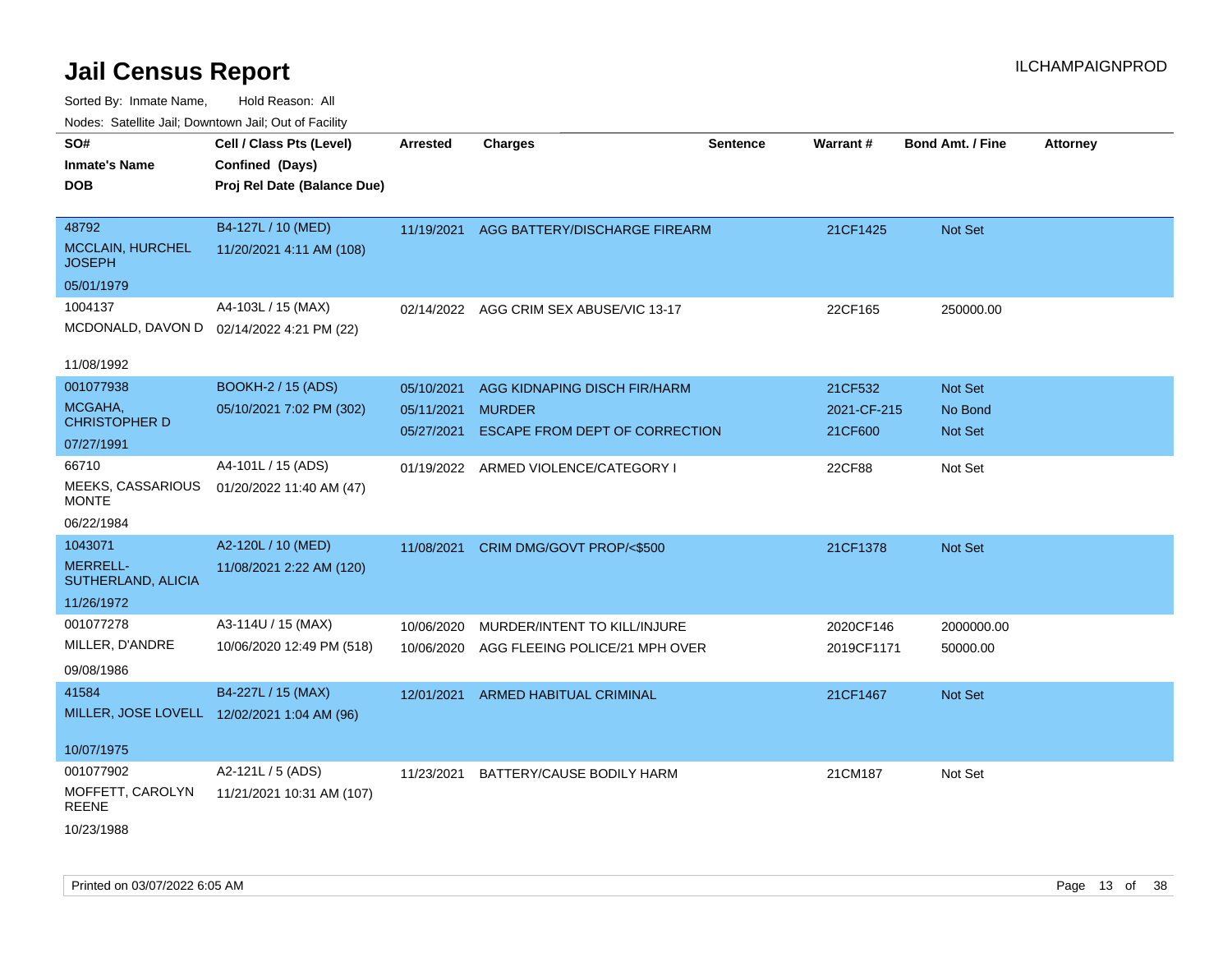| SO#<br>Inmate's Name                  | Cell / Class Pts (Level)<br>Confined (Days) | <b>Arrested</b>      | <b>Charges</b>                          | <b>Sentence</b> | Warrant#   | <b>Bond Amt. / Fine</b> | <b>Attorney</b> |
|---------------------------------------|---------------------------------------------|----------------------|-----------------------------------------|-----------------|------------|-------------------------|-----------------|
| DOB                                   | Proj Rel Date (Balance Due)                 |                      |                                         |                 |            |                         |                 |
| 1042168                               | A3-212U / 5 (ADS)                           | 02/26/2022 AGG DUI/4 |                                         |                 | 22CF238    | <b>Not Set</b>          |                 |
| MONTALVO, ANTONIO                     | 02/26/2022 6:14 AM (10)                     |                      |                                         |                 |            |                         |                 |
| 05/03/1976                            |                                             |                      |                                         |                 |            |                         |                 |
| 39106                                 | B3-W3-10L / 10 (MED)                        | 10/12/2021           | DOMESTIC BATTERY/OTHER PRIOR            |                 | 21CF1217   | Not Set                 |                 |
| Junior                                | MOORE, ANDREW LEE, 10/12/2021 1:02 AM (147) |                      |                                         |                 |            |                         |                 |
| 04/12/1973                            | 4/10/2022 (0.00)                            |                      |                                         |                 |            |                         |                 |
| 539294                                | B1-205L / 10 (MED)                          | 01/11/2022           | AGG DUI/NO VALID DL                     |                 | 22CF49     | <b>Not Set</b>          |                 |
| <b>MOSLEY, JAMES</b><br><b>CALVIN</b> | 01/11/2022 9:43 PM (56)                     |                      | 01/11/2022 PAROLE REVOCATION            |                 | CH2200227  | No Bond                 |                 |
| 12/11/1985                            |                                             |                      |                                         |                 |            |                         |                 |
| 001078517                             | B1-102L / 15 (MAX)                          | 10/19/2021           | ATTEMPT (FIRST DEGREE MURDER)           |                 | 21CF1267   | Not Set                 |                 |
| NELSON, RORY<br>DEMOND                | 10/19/2021 3:55 AM (140)                    |                      |                                         |                 |            |                         |                 |
| 08/14/1984                            |                                             |                      |                                         |                 |            |                         |                 |
| 001078854                             | B2-T2-05U / 15 (MAX)                        |                      | 02/15/2022 ARMED VIOLENCE/CATEGORY I    |                 | 22CF190    | <b>Not Set</b>          |                 |
| PATNAUDE, MARTY<br><b>WW</b>          | 02/15/2022 5:12 PM (21)                     |                      |                                         |                 |            |                         |                 |
| 08/26/2003                            |                                             |                      |                                         |                 |            |                         |                 |
| 1030954                               | B4-223U / 15 (MAX)                          | 01/14/2022           | ARMED VIOLENCE/CATEGORY I               |                 | 22CF76     | Not Set                 |                 |
| PETTIGREW,<br><b>MALCOME JAMIESON</b> | 01/15/2022 4:35 AM (52)                     |                      | 01/14/2022 MFG/DEL CANNABIS/10-30 GRAMS |                 | 2020CF9    | 15000.00                |                 |
| 02/20/1995                            |                                             |                      |                                         |                 |            |                         |                 |
| 1008308                               | A3-214L / 10 (ADS)                          | 01/30/2022           | AGG BTRY/GREAT BOD HARM/60+             |                 | 22CF131    | No Bond                 |                 |
| PETTIGREW, MARIO<br><b>TRAVINIO</b>   | 01/30/2022 6:15 AM (37)                     | 01/30/2022 ASSAULT   |                                         |                 | 19CM364    | 4000.00                 |                 |
| 08/11/1992                            |                                             |                      |                                         |                 |            |                         |                 |
| 1059394                               | B3-W1-04L / 5 (ADS)                         | 02/16/2022           | AGG DUI/NO VALID DL                     |                 | 2020CF1396 | No Bond                 |                 |
| PHILLIPS, ISAAC<br><b>TERRELL</b>     | 02/16/2022 9:00 AM (20)                     |                      |                                         |                 |            |                         |                 |
| 12/27/1996                            | 5/15/2022 (0.00)                            |                      |                                         |                 |            |                         |                 |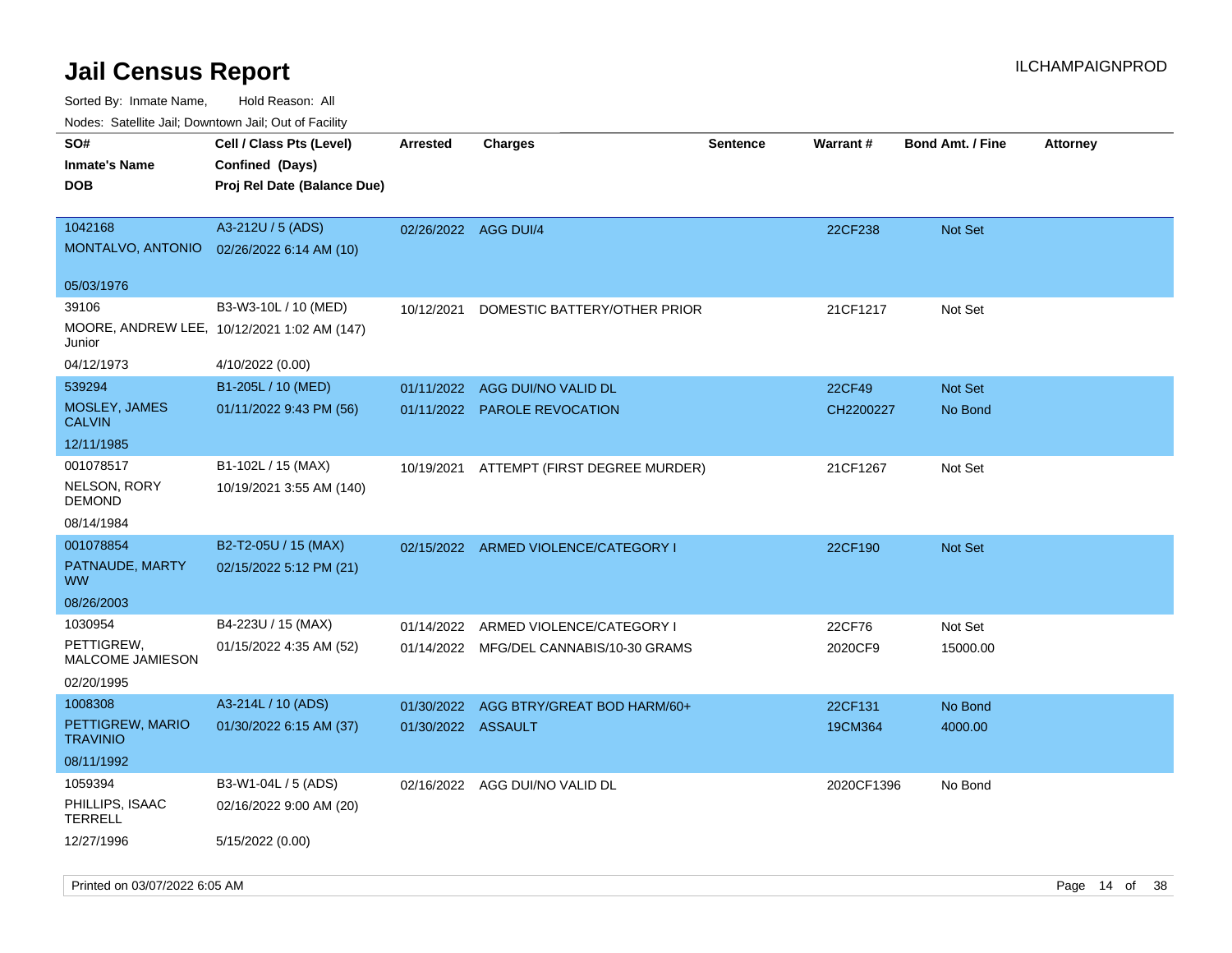Sorted By: Inmate Name, Hold Reason: All Nodes: Satellite Jail; Downtown Jail; Out of Facility

| SO#                                 | Cell / Class Pts (Level)                     | <b>Arrested</b> | <b>Charges</b>                           | <b>Sentence</b> | Warrant#    | <b>Bond Amt. / Fine</b> | <b>Attorney</b> |
|-------------------------------------|----------------------------------------------|-----------------|------------------------------------------|-----------------|-------------|-------------------------|-----------------|
| <b>Inmate's Name</b>                | Confined (Days)                              |                 |                                          |                 |             |                         |                 |
| <b>DOB</b>                          | Proj Rel Date (Balance Due)                  |                 |                                          |                 |             |                         |                 |
|                                     |                                              |                 |                                          |                 |             |                         |                 |
| 1070610                             | <b>BOOKH-1 / 10 (ADS)</b>                    | 03/03/2022      | AGG BATTERY/PUBLIC PLACE                 |                 | 21CF930     | Not Set                 |                 |
| PHILLIS, AARON<br><b>MONTRELL</b>   | 03/03/2022 2:49 PM (5)                       |                 | 03/03/2022 AGG BATTERY/GREAT BODILY HARM |                 | 21CF482     | 5000.00                 |                 |
| 03/26/1999                          |                                              |                 |                                          |                 |             |                         |                 |
| 1015033                             | BOOKH-3                                      | 03/05/2022      | POSSESSION OF STOLEN FIREARM             |                 | 2021CF1172  | 500000.00               |                 |
| PICKENS, DANTE                      | 03/05/2022 4:01 AM (3)                       | 03/05/2022      | POSS AMT CON SUB EXCEPT(A)/(D)           |                 | 2020CF109   | 20000.00                |                 |
| <b>DEVON</b><br>01/05/1993          |                                              |                 | 03/05/2022 DRIVING ON REVOKED LICENSE    |                 | 2020TR11647 | 2500.00                 |                 |
| 1063325                             | A3-216L / 10 (MED)                           |                 | 03/01/2022 VIO BAIL BOND/FAMILY MEMBER   |                 | 22CM51      | Not Set                 |                 |
| PICKENS, JOSEPH<br><b>PARNELL</b>   | 03/01/2022 1:19 AM (7)                       |                 |                                          |                 |             |                         |                 |
| 04/27/1978                          |                                              |                 |                                          |                 |             |                         |                 |
| 001078841                           | B1-205U / 10 (MED)                           | 02/13/2022      | DEFACE FIREARM ID MARKINGS               |                 | 22CF174     | Not Set                 |                 |
|                                     | PIERRE, JALEN JAMES 02/13/2022 12:47 AM (23) |                 |                                          |                 |             |                         |                 |
| 06/07/2002                          |                                              |                 |                                          |                 |             |                         |                 |
| 1069524                             | B3-W5-18L / 10 (MED)                         | 08/08/2021      | MFG/DEL CANNABIS/30-500 GRAMS            |                 | 21CF953     | Not Set                 |                 |
| RAY-DAVIS, KAMARI<br><b>DAYVON</b>  | 08/09/2021 2:44 AM (211)                     |                 |                                          |                 |             |                         |                 |
| 03/30/2000                          |                                              |                 |                                          |                 |             |                         |                 |
| 45473                               | BOOKH-8 / 15 (SPH)                           | 11/23/2021      | CHIL SEX OFFEN/RESIDE DAY CARE           |                 | 21CF1275    | 10000.00                |                 |
| REXROAD, CALVIN<br>ALLEN            | 11/23/2021 6:27 PM (105)                     | 11/23/2021      | VIOLATE SEX OFFENDER REGIS               |                 | 21CF546     | 50000.00                |                 |
| 10/04/1970                          |                                              |                 |                                          |                 |             |                         |                 |
| 979485                              | B2-T4-16L / 15 (SPH)                         | 03/12/2021      | <b>PRED CRIM SEX ASLT/VICTIM &lt;13</b>  |                 | 21CF282     | Not Set                 |                 |
| RODRIGUEZ, JOSHUA<br><b>ANTHONY</b> | 03/12/2021 1:57 PM (361)                     |                 |                                          |                 |             |                         |                 |
| 04/06/1990                          |                                              |                 |                                          |                 |             |                         |                 |
| 61330                               | B4-123L / 15 (MAX)                           | 12/01/2021      | ARMED HABITUAL CRIMINAL                  |                 | 21CF1473    | Not Set                 |                 |
| RUFFIN, JONATHON<br><b>CECIL</b>    | 12/01/2021 5:34 AM (97)                      | 12/01/2021      | <b>PAROLE REVOCATION</b>                 |                 | CH2107545   | No Bond                 |                 |

05/10/1984

Printed on 03/07/2022 6:05 AM **Page 15** of 38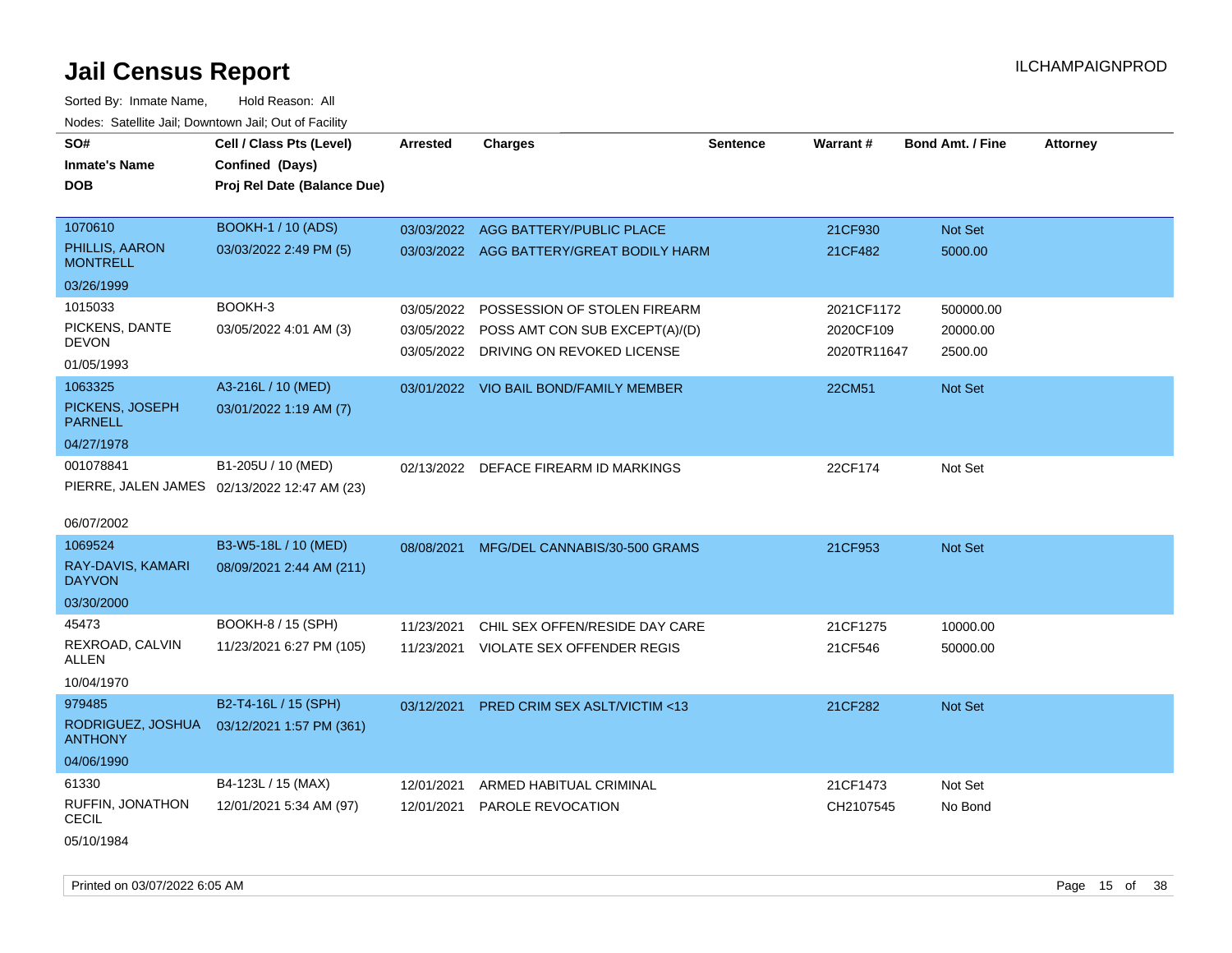| SO#<br><b>Inmate's Name</b><br><b>DOB</b>                               | Cell / Class Pts (Level)<br>Confined (Days)<br>Proj Rel Date (Balance Due) | <b>Arrested</b> | <b>Charges</b>                                                          | <b>Sentence</b> | Warrant#            | <b>Bond Amt. / Fine</b> | <b>Attorney</b> |
|-------------------------------------------------------------------------|----------------------------------------------------------------------------|-----------------|-------------------------------------------------------------------------|-----------------|---------------------|-------------------------|-----------------|
| 1071161<br><b>SANDERS, MARKELL</b><br><b>LAMAR</b>                      | B4-124L / 15 (MAX)<br>08/18/2021 6:18 PM (202)                             | 08/18/2021      | DELIVERY OF OR POSSESSION OF W/INT                                      |                 | 21CF1008            | No Bond                 |                 |
| 02/02/2000                                                              |                                                                            |                 |                                                                         |                 |                     |                         |                 |
| 001078898<br>SAROLAS, JONATHAN<br>Е                                     | A3-217U / 15 (ADS)<br>03/02/2022 9:20 AM (6)                               | 03/02/2022      | AGG DISCHARGE FIREARM                                                   |                 | 22CF254             | Not Set                 |                 |
| 07/16/1988                                                              |                                                                            |                 |                                                                         |                 |                     |                         |                 |
| 1000820<br>SCHNEIDER, SONGAN  01/24/2022 8:20 AM (43)<br><b>MICHAEL</b> | A4-101U / 15 (ADS)                                                         | 01/24/2022      | FELON POSS/USE WEAPON/FIREARM<br>01/24/2022 AGGRAVATED DOMESTIC BATTERY |                 | 22CF105<br>21CF1433 | Not Set<br>25000.00     |                 |
| 08/18/1992                                                              |                                                                            |                 |                                                                         |                 |                     |                         |                 |
| 001078748<br>SCHROEDER, JOSHUA 01/10/2022 9:34 AM (57)<br><b>CURTIS</b> | B3-W4-14L / 10 (MED)                                                       |                 | 01/10/2022 AGGRAVATED BATTERY                                           |                 | 21CF151             | No Bond                 |                 |
| 09/04/1980                                                              | 3/8/2022 (0.00)                                                            |                 |                                                                         |                 |                     |                         |                 |
| 001078441                                                               | <b>BOOKF-3 / 15 (ADS)</b>                                                  | 10/01/2021      | ARMED HABITUAL CRIMINAL                                                 |                 | 21CF1182            | Not Set                 |                 |
| SINGLETON, CORRIE<br><b>DERRELL</b>                                     | 10/01/2021 12:36 PM (158)                                                  |                 | 12/20/2021 SPEEDING 26-34 MPH OVER LIMIT                                |                 | 2021TR2701          | 1000.00                 |                 |
| 05/07/1983                                                              |                                                                            |                 |                                                                         |                 |                     |                         |                 |
| 001078765<br>SMITH, COREY ADRIAN 01/13/2022 7:32 PM (54)<br>09/01/1987  | B4-223L / 10 (MED)                                                         |                 | 01/13/2022 FELON POSS/USE WEAPON/FIREARM                                |                 | 22CF66              | Not Set                 |                 |
| 001077770                                                               | A1-226L / 5 (MIN)                                                          |                 | 01/06/2022 RESIDENTIAL BURGLARY                                         |                 | 21CF319             | <b>Not Set</b>          |                 |
| STOFFLE, KELLY ANNE 01/06/2022 3:14 PM (61)                             |                                                                            |                 |                                                                         |                 |                     |                         |                 |
| 04/12/1989                                                              |                                                                            |                 |                                                                         |                 |                     |                         |                 |
| 38305<br>STOVER, JOSH                                                   | B2-T2-06L / 10 (SPH)<br>03/18/2020 10:24 AM (720)                          | 03/18/2020      | <b>CRIMINAL SEXUAL ABUSE</b>                                            |                 | 20CF-343            | 500000.00               |                 |
| ANDREW<br>08/18/1973                                                    |                                                                            |                 |                                                                         |                 |                     |                         |                 |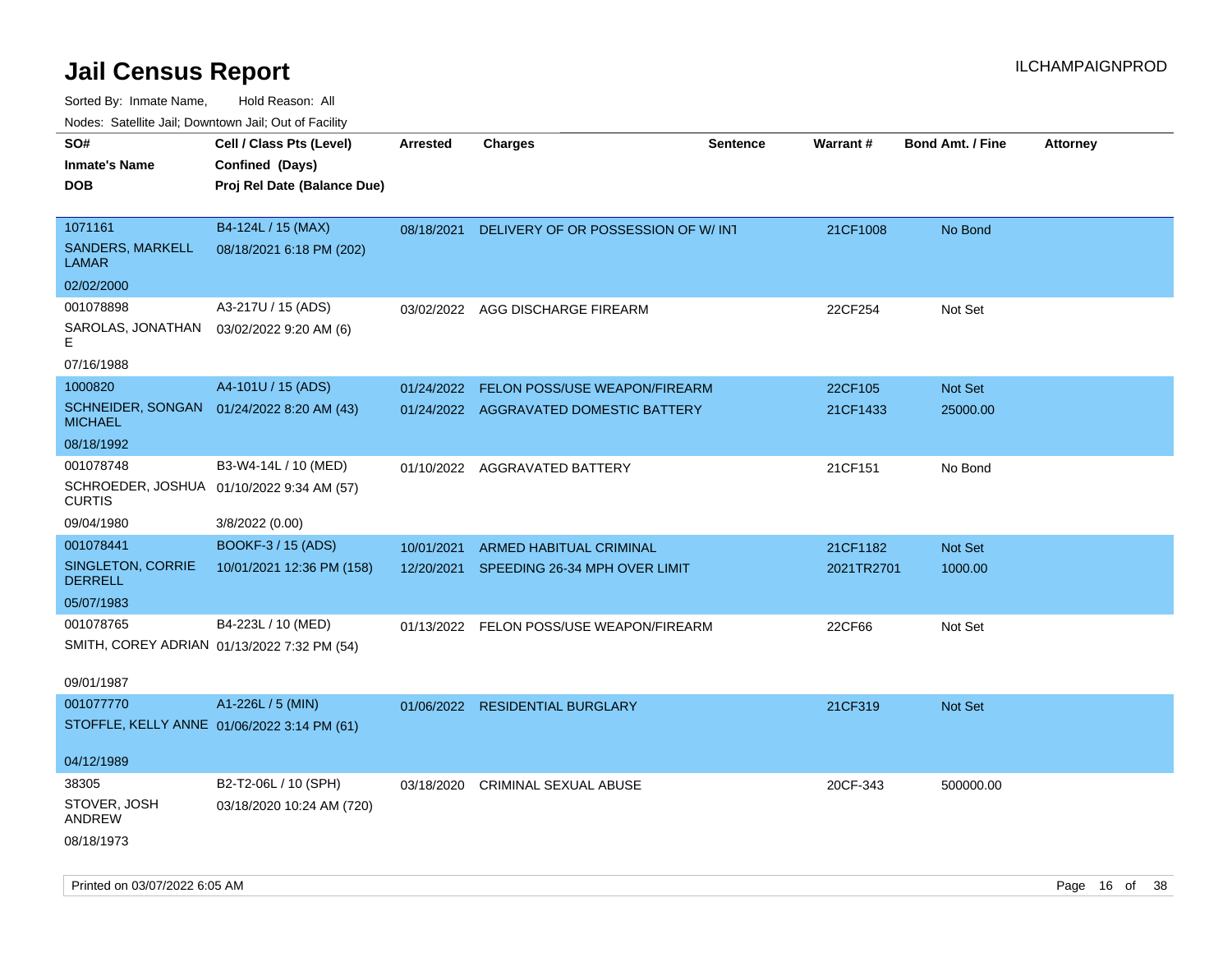| roacs. Catellite Jall, Downtown Jall, Out of Facility |                             |            |                                      |                 |           |                         |                 |
|-------------------------------------------------------|-----------------------------|------------|--------------------------------------|-----------------|-----------|-------------------------|-----------------|
| SO#                                                   | Cell / Class Pts (Level)    | Arrested   | <b>Charges</b>                       | <b>Sentence</b> | Warrant#  | <b>Bond Amt. / Fine</b> | <b>Attorney</b> |
| <b>Inmate's Name</b>                                  | Confined (Days)             |            |                                      |                 |           |                         |                 |
| <b>DOB</b>                                            | Proj Rel Date (Balance Due) |            |                                      |                 |           |                         |                 |
|                                                       |                             |            |                                      |                 |           |                         |                 |
| 001078182                                             | B3-W2-06L / 5 (MIN)         | 12/20/2021 | DRIVING ON REVOKED LICENSE           |                 | 2021CF800 | No Bond                 |                 |
| <b>STRONG, KEVIN</b><br><b>GARDNER</b>                | 12/20/2021 4:34 PM (78)     |            |                                      |                 |           |                         |                 |
| 02/12/1963                                            | 3/19/2022 (0.00)            |            |                                      |                 |           |                         |                 |
| 1062701                                               | B1-107L / 15 (MAX)          |            | 01/20/2022 UNLAWFUL USE OF A WEAPON  | 10y (DOC)       | 2021CF114 | No Bond                 |                 |
| TAYLOR, CODY EARL                                     | 01/20/2022 11:31 AM (47)    |            |                                      |                 |           |                         |                 |
|                                                       |                             |            |                                      |                 |           |                         |                 |
| 10/22/1997                                            |                             |            |                                      |                 |           |                         |                 |
| 1036650                                               | B4-225U / 10 (MED)          |            | 02/16/2022 ARMED VIOLENCE/CATEGORY I |                 | 21CF845   | 250000.00               |                 |
| <b>TAYLOR, KORRION</b><br><b>VELEZ</b>                | 02/16/2022 4:33 PM (20)     |            |                                      |                 |           |                         |                 |
| 03/18/1997                                            |                             |            |                                      |                 |           |                         |                 |
| 001078471                                             | B4-221U / 10 (MED)          | 10/11/2021 | AGG UUW/VEHICLE/<21                  |                 | 21CF1210  | 100.00                  |                 |
| THATCH, OMARION<br><b>DIAMONTE</b>                    | 10/11/2021 1:26 AM (148)    |            |                                      |                 |           |                         |                 |
| 09/05/2003                                            |                             |            |                                      |                 |           |                         |                 |
| 32058                                                 | B4-123U / 15 (MAX)          |            | 06/14/2021 AGG DISCH FIREARM         |                 | 21CF690   | Not Set                 |                 |
| THOMPSON, STEVEN<br><b>ONEAL</b>                      | 06/14/2021 6:44 AM (267)    |            |                                      |                 |           |                         |                 |
| 03/14/1969                                            |                             |            |                                      |                 |           |                         |                 |
| 001078792                                             | A4-104L / 15 (ADS)          | 01/24/2022 | <b>FUGITIVE FROM JUSTICE</b>         |                 | 22CF99    | Not Set                 |                 |
| TRAMBLE, TOM                                          | 01/24/2022 10:24 AM (43)    |            | 01/24/2022 FUGITIVE FROM JUSTICE     |                 | 22CF100   | Not Set                 |                 |
| <b>MARCUS</b>                                         |                             |            | 01/24/2022 ARMED VIOLENCE/CATEGORY I |                 | 22CF101   | Not Set                 |                 |
| 02/28/1985                                            |                             |            |                                      |                 |           |                         |                 |
| 32910                                                 | B3-W1-02L / 10 (MED)        | 10/04/2021 | DOM BTRY/HARM/1-2 PRECONV            |                 | 21CF1189  | Not Set                 |                 |
| TULL, CHRISTOPHER<br><b>MICHAEL</b>                   | 10/04/2021 10:53 PM (155)   |            |                                      |                 |           |                         |                 |
| 04/02/1971                                            |                             |            |                                      |                 |           |                         |                 |
| 1070737                                               | A1-126L / 15 (MAX)          | 10/14/2021 | AGG KIDNAPG/<13/INTEL DISABL         | (DHS)           | 2020CF418 | 250000.00               |                 |
| <b>WASHINGTON,</b><br><b>JASTINA VIRGINIA</b>         | 10/14/2021 12:02 PM (145)   |            |                                      |                 |           |                         |                 |
| 04/11/2000                                            |                             |            |                                      |                 |           |                         |                 |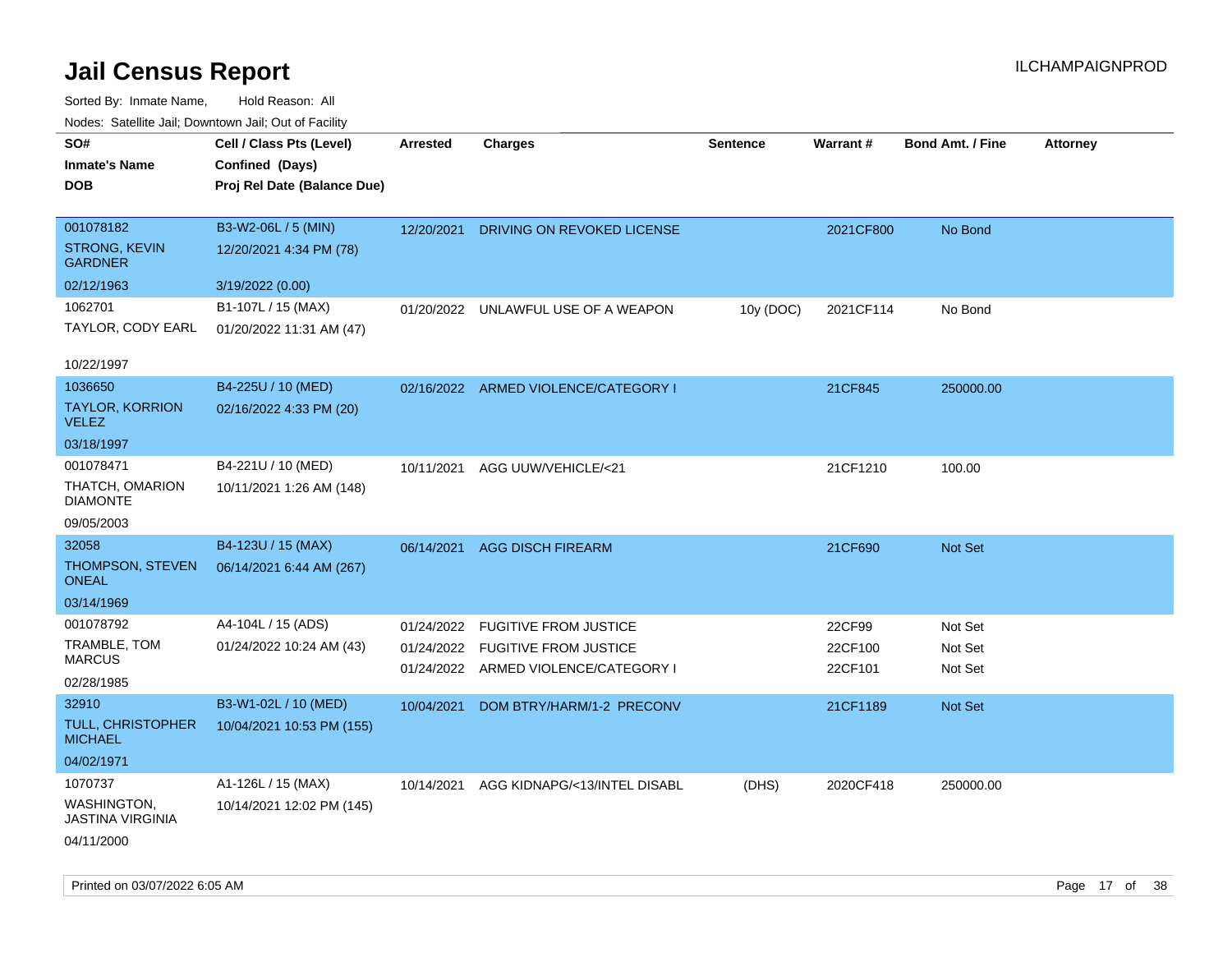| SO#                                       | Cell / Class Pts (Level)    | <b>Arrested</b>   | <b>Charges</b>                           | <b>Sentence</b> | Warrant#    | <b>Bond Amt. / Fine</b> | <b>Attorney</b> |
|-------------------------------------------|-----------------------------|-------------------|------------------------------------------|-----------------|-------------|-------------------------|-----------------|
| <b>Inmate's Name</b>                      | Confined (Days)             |                   |                                          |                 |             |                         |                 |
| <b>DOB</b>                                | Proj Rel Date (Balance Due) |                   |                                          |                 |             |                         |                 |
|                                           |                             |                   |                                          |                 |             |                         |                 |
| 977140                                    | B1-203L / 10 (MED)          | 10/24/2021        | <b>ARMED HABITUAL CRIMINAL</b>           |                 | 21CF1289    | Not Set                 |                 |
| <b>WEBSTER, DERRIAL</b><br><b>DEVON</b>   | 10/24/2021 2:46 AM (135)    |                   |                                          |                 |             |                         |                 |
| 01/14/1990                                |                             |                   |                                          |                 |             |                         |                 |
| 001078328                                 | B1-105L / 15 (MAX)          | 08/30/2021        | FELON POSS/USE WEAPON/FIREARM            |                 | 21CF1045    | Not Set                 |                 |
| WHITE, JUSTIN<br><b>STEVEN</b>            | 08/30/2021 10:48 AM (190)   |                   |                                          |                 |             |                         |                 |
| 10/25/1995                                |                             |                   |                                          |                 |             |                         |                 |
| 1075313                                   | A4-102L / 15 (ADS)          | 01/29/2022        | POSSESSION OF STOLEN FIREARM             |                 | 22CF132     | Not Set                 |                 |
| <b>WILLIAMS, EARDIS</b>                   | 01/29/2022 1:23 AM (38)     | 01/29/2022        | MFG/DEL CANNABIS/30-500 GRAMS            |                 | 20CF51      | 5000.00                 |                 |
| ANTONIO, Junior                           |                             |                   | 01/29/2022 POSSESSION OF STOLEN FIREARM  |                 | 20CF1048    | 500000.00               |                 |
| 01/21/1999                                |                             |                   |                                          |                 |             |                         |                 |
| 638552                                    | B2-T2-08L / 5 (SPH)         | 10/07/2021        | CHILD PORNOGRAPHY/PHOTOGRAPH             |                 | 2021CF1207  | No Bond                 |                 |
| WILLIAMS, MICHAEL<br><b>JAMES</b>         | 10/07/2021 12:20 PM (152)   |                   |                                          |                 |             |                         |                 |
| 03/29/1964                                |                             |                   |                                          |                 |             |                         |                 |
| 1066370                                   | B1-101L / 15 (MAX)          | 07/28/2021        | ARMED VIOLENCE/CATEGORY III              |                 | 2021 CF 882 | Not Set                 |                 |
| <b>WILLIAMS, REONTE</b><br><b>REMIR</b>   | 07/28/2021 5:40 AM (223)    |                   |                                          |                 |             |                         |                 |
| 05/14/1999                                |                             |                   |                                          |                 |             |                         |                 |
| 1020914                                   | BOOKH-3                     |                   | 03/06/2022 FELON POSS/USE WEAPON/FIREARM |                 | 21CF1337    | 250000.00               |                 |
| WILSON, BRANDON<br>LARON                  | 03/06/2022 11:46 AM (2)     |                   |                                          |                 |             |                         |                 |
| 07/05/1994                                |                             |                   |                                          |                 |             |                         |                 |
| 1051953                                   | A1-124U / 10 (ADS)          |                   | 02/02/2022 DOMESTIC BATTERY/OTHER PRIOR  |                 | 22CF144     | Not Set                 |                 |
| <b>WINSTON, ALYSSIA</b><br><b>LETEECE</b> | 02/02/2022 4:29 AM (34)     |                   |                                          |                 |             |                         |                 |
| 03/17/1996                                |                             |                   |                                          |                 |             |                         |                 |
|                                           |                             |                   |                                          |                 |             |                         |                 |
| <b>Total Satellite Jail: 140</b>          |                             | <b>Males: 121</b> | Females: 19<br>Unknown: 0                |                 |             |                         |                 |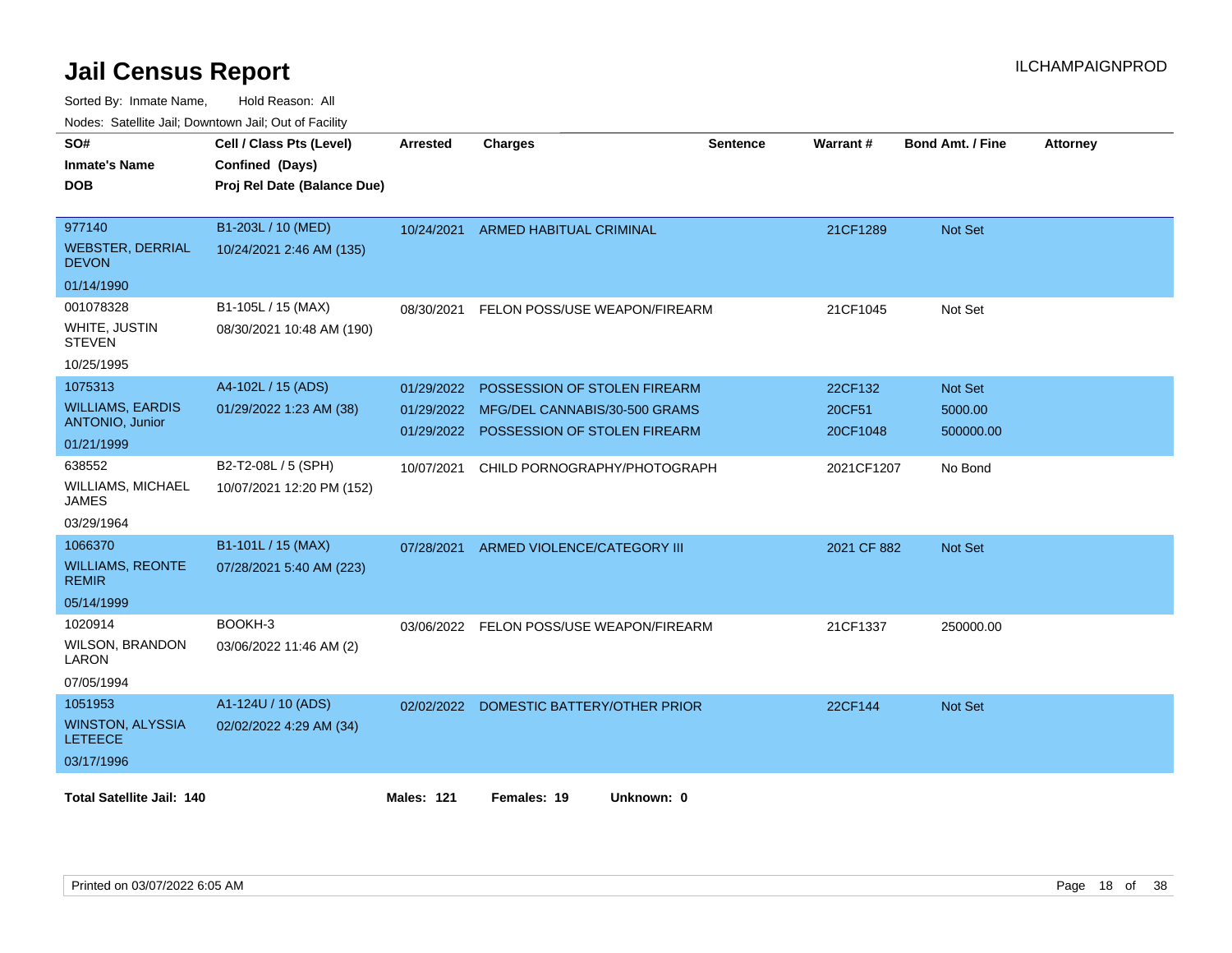| <b>Downtown Jail</b>                      |                             |            |                                           |                 |           |                         |                 |
|-------------------------------------------|-----------------------------|------------|-------------------------------------------|-----------------|-----------|-------------------------|-----------------|
| SO#                                       | Cell / Class Pts (Level)    | Arrested   | <b>Charges</b>                            | <b>Sentence</b> | Warrant#  | <b>Bond Amt. / Fine</b> | <b>Attorney</b> |
| <b>Inmate's Name</b>                      | Confined (Days)             |            |                                           |                 |           |                         |                 |
| <b>DOB</b>                                | Proj Rel Date (Balance Due) |            |                                           |                 |           |                         |                 |
|                                           |                             |            |                                           |                 |           |                         |                 |
| 1073165                                   | G4L / 5 (MIN)               | 04/30/2021 | <b>BURGLARY</b>                           | 9y (DOC)        | 21CF516   | Not Set                 |                 |
| ACKERMAN, CODY                            | 04/30/2021 4:48 PM (312)    | 04/30/2021 | FORGERY/ISSUE/DELIVER DOCUMENT            |                 | 19CF143   | 75000.00                |                 |
| <b>JAMES</b>                              |                             | 05/03/2021 | FORGERY/ISSUE/DELIVER DOCUMENT            |                 | 2018CF689 | 2500.00 / 75.00         |                 |
| 02/01/1989                                |                             |            |                                           |                 |           |                         |                 |
| 47897                                     | J5L / 15 (ADS)              | 01/19/2022 | <b>VIOLATE ORDER PROTECTION</b>           |                 | 22CF85    | Not Set                 |                 |
| BRANAMAN.<br><b>CLIFFORD EARL</b>         | 01/19/2022 9:21 PM (48)     | 01/19/2022 | DRVG REVOKED/2+/PERS INJ/DEATH            |                 | 22CF84    | Not Set                 |                 |
|                                           |                             | 01/19/2022 | <b>PAROLE REVOCATION</b>                  |                 | VA2201139 | No Bond                 |                 |
| 03/09/1975                                |                             | 02/08/2022 | <b>DRIVE REVOKED/RECK HOMIC/3</b>         |                 | 21CF1280  | Not Set                 |                 |
|                                           |                             | 02/08/2022 | DRIVING ON REVOKED LICENSE                |                 | 21TR8305  | Not Set                 |                 |
| 990633                                    | G7L / 5 (MIN)               | 02/15/2022 | POSS AMT CON SUB EXCEPT(A)/(D)            | 5y (DOC)        | 2017CF598 | No Bond                 |                 |
| <b>BRIFFORD, WILLIE</b><br>Junior         | 02/15/2022 8:56 AM (21)     |            | 02/15/2022 CIVIL FTA WARRANT              |                 | 019F154   | 2500.00                 |                 |
| 09/13/1987                                |                             |            |                                           |                 |           |                         |                 |
| 1027929                                   | F6L / 15 (MAX)              | 12/18/2021 | HOME INVASION/CAUSE INJURY                |                 | 21CF1560  | No Bond                 |                 |
| <b>BROUGHTON, MARK</b><br>ANTHONY, Junior | 12/18/2021 2:55 AM (80)     |            |                                           |                 |           |                         |                 |
| 02/15/1990                                |                             |            |                                           |                 |           |                         |                 |
| 1067476                                   | F7U / 10 (MED)              | 11/13/2021 | AGG DOMESTIC BATTERY/STRANGLE             |                 | 20CF575   | 5000.00                 |                 |
| <b>BROWN, JAMES</b><br><b>BRONELL</b>     | 11/13/2021 2:35 AM (115)    | 11/13/2021 | <b>RESIDENTIAL BURGLARY</b>               |                 | 21CF385   | 25000.00                |                 |
| 01/08/1996                                |                             |            |                                           |                 |           |                         |                 |
| 995432                                    | H5L / 10 (ADS)              | 12/20/2021 | FAIL TO RPT WKLY/NO FIXED ADDR            |                 | 21CF1559  | Not Set                 |                 |
| BROWN, JAVON<br><b>SHANTEZ</b>            | 12/20/2021 2:06 AM (78)     |            |                                           |                 |           |                         |                 |
| 10/14/1991                                |                             |            |                                           |                 |           |                         |                 |
| 1075941                                   | G2L / 5 (MIN)               |            | 10/08/2021 AGG UNLAWFUL USE OF WEAPON/VEH | 2v(DOC)         | 20CF360   | No Bond                 |                 |
| <b>BROWN, LIONEL</b><br><b>TERRELL</b>    | 10/08/2021 5:16 PM (151)    |            |                                           |                 |           |                         |                 |
| 10/19/1981                                |                             |            |                                           |                 |           |                         |                 |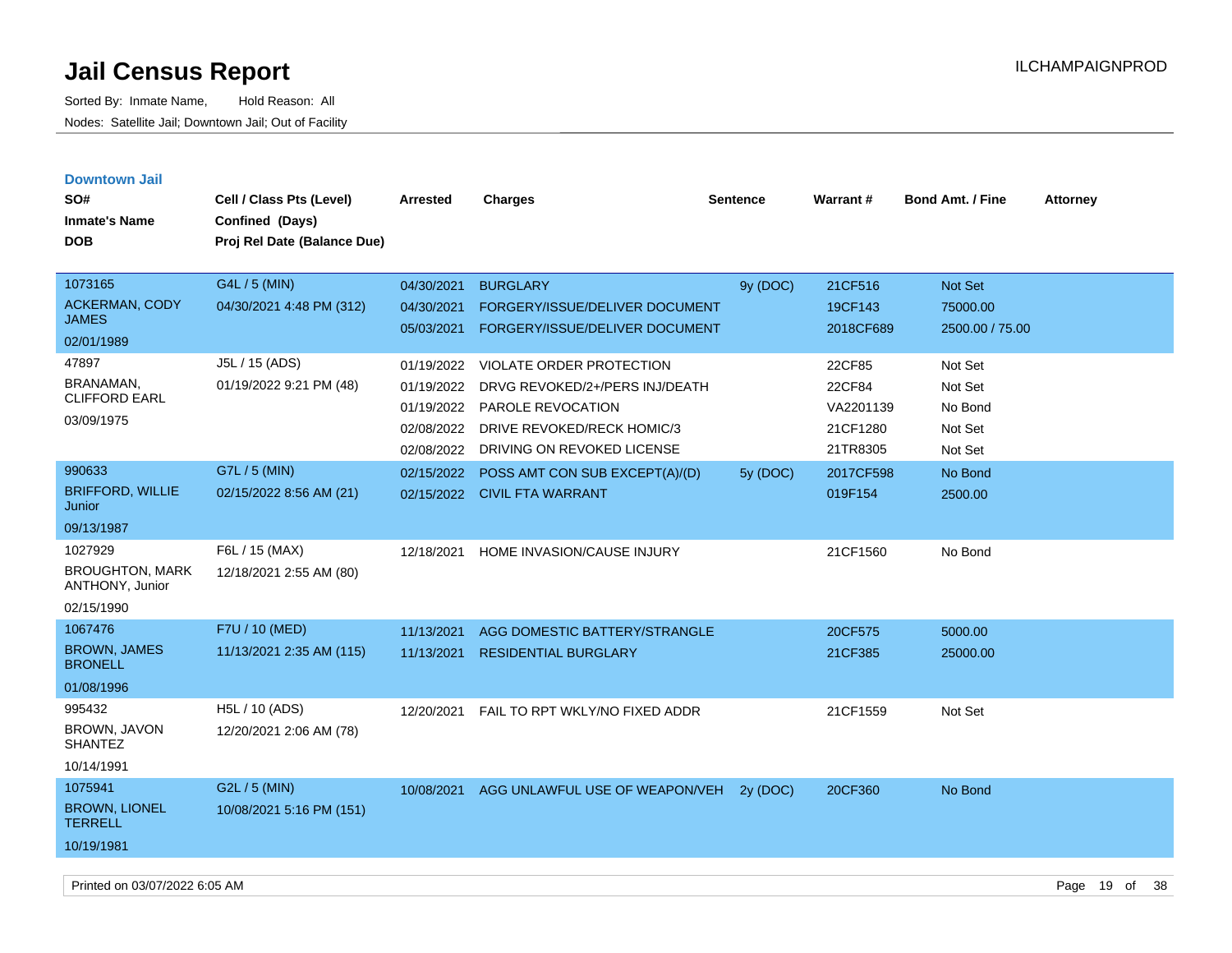Sorted By: Inmate Name, Hold Reason: All

Nodes: Satellite Jail; Downtown Jail; Out of Facility

| SO#<br><b>Inmate's Name</b><br><b>DOB</b>                            | Cell / Class Pts (Level)<br>Confined (Days)<br>Proj Rel Date (Balance Due) | <b>Arrested</b>          | <b>Charges</b>                                             | <b>Sentence</b> | <b>Warrant#</b>          | <b>Bond Amt. / Fine</b> | <b>Attorney</b> |
|----------------------------------------------------------------------|----------------------------------------------------------------------------|--------------------------|------------------------------------------------------------|-----------------|--------------------------|-------------------------|-----------------|
| 001078092<br><b>WILLIAM</b>                                          | H2U / 10 (ADS)<br>CHOUNARD, STANLEY 12/27/2021 10:47 PM (71)               | 12/27/2021               | AGG BATTERY/PUBLIC PLACE                                   |                 | 2021CF1042               | 5000.00                 |                 |
| 06/25/1986<br>56241<br>CLARK, DAMON<br><b>GILLMORE</b><br>12/21/1976 | E1L / 5 (MIN)<br>01/13/2022 4:36 AM (54)                                   |                          | 01/13/2022 VIOLATE ORDER/PRIOR DOM BTRY                    |                 | 22CF59                   | Not Set                 |                 |
| 001078838<br><b>CLAYTON, KAREEM</b><br><b>JAMAL</b><br>02/03/1974    | K <sub>2</sub> / 15 (ADS)<br>02/12/2022 8:55 AM (24)                       |                          | 02/12/2022 PRED CRIM SEX ASLT/BODILY HARM                  |                 | 21CF30                   | 150000.00               |                 |
| 1075361<br><b>COWART, TORREY</b><br>BENJAMEN, Junior<br>11/22/1987   | J6L / 5 (ADS)<br>04/16/2021 9:17 PM (326)                                  | 04/16/2021               | <b>BURGLARY</b>                                            |                 | 21CF414                  | Not Set                 |                 |
| 1067370<br><b>DAVIS, AUSTIN</b><br><b>CHRISTOPHER</b><br>08/11/1997  | E6L / 15 (ADS)<br>11/06/2021 12:23 AM (122)                                | 11/05/2021               | FIREARM/FOID INVALID/NOT ELIG                              |                 | 21CF1370                 | <b>Not Set</b>          |                 |
| 001077214<br>DAVIS-MURDOCK,<br>ERION VASSHAD<br>06/22/1998           | 15 / 15 (ADS)<br>12/21/2021 10:13 AM (77)                                  | 12/20/2021<br>12/22/2021 | <b>MURDER</b><br>PAROLE REVOCATION                         |                 | 21CF1572<br>CH2107977    | Not Set<br>Not Set      |                 |
| 001078223<br>DIEGO-MATEO,<br><b>JOAQUIN</b><br>01/23/2002            | G6L / 5 (MIN)<br>11/09/2021 10:52 PM (119)                                 | 11/09/2021               | AGG DUI/NO VALID DL                                        |                 | 21CF1382                 | Not Set                 |                 |
| 571307<br>DOMINGO-<br>CASTANEDA,<br>09/29/1989                       | J3L / 15 (ADS)<br>09/14/2020 11:19 PM (540)                                | 09/14/2020<br>09/14/2020 | CRIM SEXUAL ABUSE/CONSENT<br>PRED CRIM SEX ASLT/VICTIM <13 |                 | 2020CF1026<br>2020CF1025 | Not Set<br>Not Set      |                 |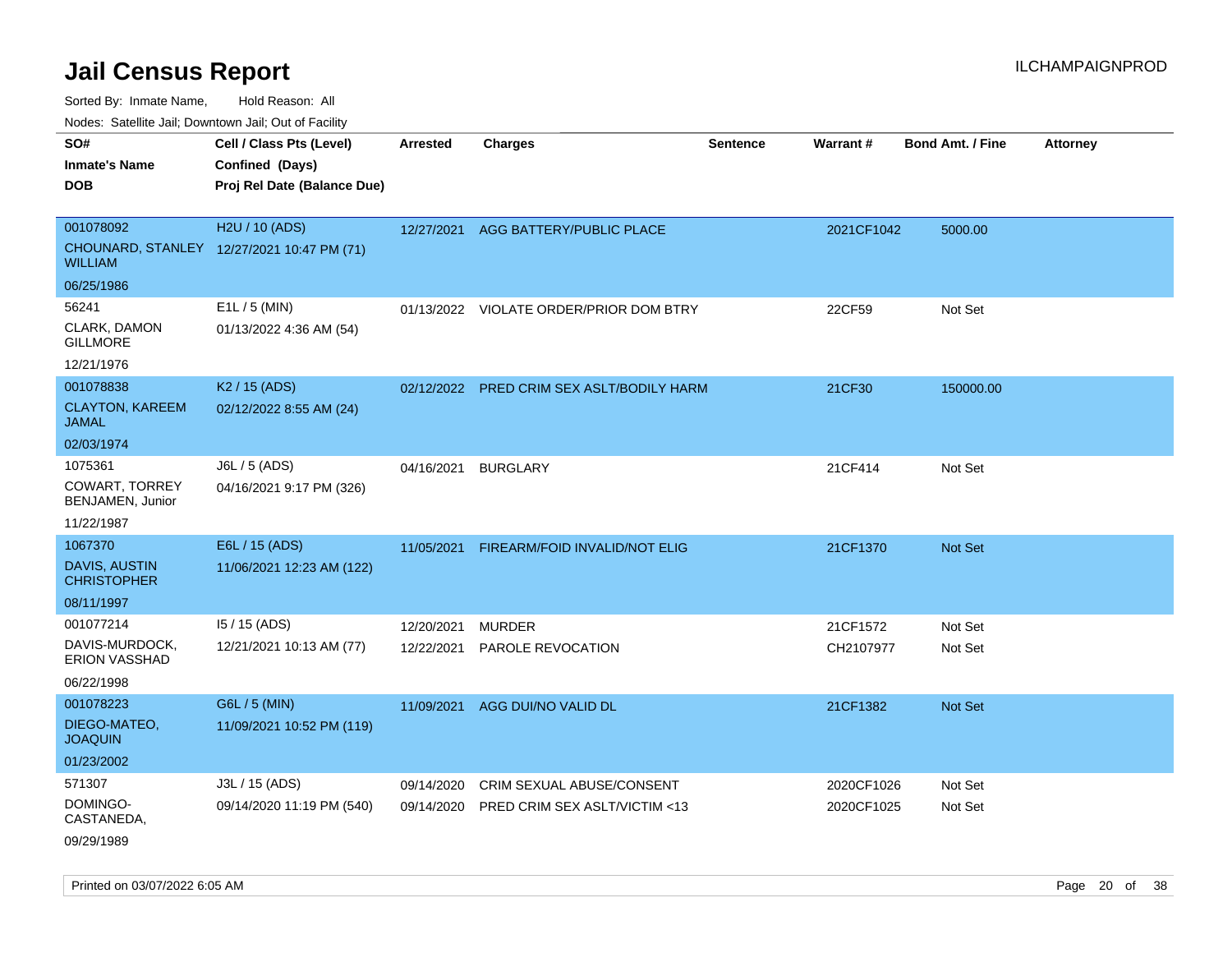| rougs. Calcing Jan, Downtown Jan, Out of Facinty |                             |                 |                                          |                 |            |                         |                 |
|--------------------------------------------------|-----------------------------|-----------------|------------------------------------------|-----------------|------------|-------------------------|-----------------|
| SO#                                              | Cell / Class Pts (Level)    | <b>Arrested</b> | <b>Charges</b>                           | <b>Sentence</b> | Warrant#   | <b>Bond Amt. / Fine</b> | <b>Attorney</b> |
| <b>Inmate's Name</b>                             | Confined (Days)             |                 |                                          |                 |            |                         |                 |
| <b>DOB</b>                                       | Proj Rel Date (Balance Due) |                 |                                          |                 |            |                         |                 |
|                                                  |                             |                 |                                          |                 |            |                         |                 |
| 527379                                           | D6 / 15 (ADS)               | 10/25/2021      | ARMED HABITUAL CRIMINAL                  |                 | 21CF1297   | Not Set                 |                 |
| DRAKE, MARCELL<br><b>DEON</b>                    | 10/25/2021 5:05 PM (134)    | 10/27/2021      | AGG DOMESTIC BATTERY/STRANGLE            |                 | 21CF1245   | <b>Not Set</b>          |                 |
| 04/20/1987                                       |                             |                 |                                          |                 |            |                         |                 |
| 959292                                           | K1 / 15 (ADS)               | 04/01/2021      | ATTEMPT (FIRST DEGREE MURDER)            |                 | 2020CF565  | 2000000.00              |                 |
| DUNCAN, COREYON<br><b>ANTHONY</b>                | 04/01/2021 8:46 PM (341)    | 12/17/2021      | <b>MURDER</b>                            |                 | 21CF1542   | Not Set                 |                 |
| 01/17/1989                                       |                             |                 |                                          |                 |            |                         |                 |
| 1053207                                          | K3 / 15 (SPH)               |                 | 06/06/2019 MURDER/INTENT TO KILL/INJURE  |                 | 2019-CF849 | 2000000.00              |                 |
| FAUST, JAQUAVEON<br><b>LAVELL</b>                | 06/06/2019 2:24 PM (1,006)  |                 |                                          |                 |            |                         |                 |
| 07/25/1996                                       |                             |                 |                                          |                 |            |                         |                 |
| 524764                                           | G3L / 5 (MIN)               | 09/18/2021      | METH DELIVERY/15<100 GRAMS               |                 | 21CF627    | 50000.00                |                 |
| <b>FISCUS, ROBERT</b><br><b>LOWELL</b>           | 09/18/2021 10:50 AM (171)   |                 |                                          |                 |            |                         |                 |
| 02/17/1986                                       |                             |                 |                                          |                 |            |                         |                 |
| 1063104                                          | $G1U / 5$ (MIN)             | 01/10/2022      | VIOLATE ORDER PROTECTION                 |                 | 21CF1258   | 25000.00                |                 |
| <b>FUSON, KEITH</b><br><b>EDWARD</b>             | 01/10/2022 9:14 PM (57)     |                 | 01/10/2022 VIOLATE ORDER PROTECTION      |                 | 21CF1259   | 25000.00                |                 |
| 05/07/1987                                       |                             |                 |                                          |                 |            |                         |                 |
| 1003785                                          | C9L / 5 (MIN)               |                 | 01/31/2022 THEFT CON INTENT <\$500 PRIOR | 4y (DOC)        | 19CF1558   | No Bond                 |                 |
| <b>GENTRY, SIDNEY</b><br>RAYNARD                 | 01/31/2022 8:44 AM (36)     |                 |                                          |                 |            |                         |                 |
| 05/27/1971                                       |                             |                 |                                          |                 |            |                         |                 |
| 32913                                            | $11/15$ (ADS)               | 12/03/2021      | PRED CRIM SEX ASLT/VICTIM <13            |                 | 21CF1481   | Not Set                 |                 |
| GROB, WARREN A,<br>Junior                        | 12/03/2021 4:24 PM (95)     |                 |                                          |                 |            |                         |                 |
| 12/07/1950                                       |                             |                 |                                          |                 |            |                         |                 |
| 1073611                                          | G3U / 5 (MIN)               | 02/09/2021      | MFG 15>100 GR ECSTASY/ANALOG             |                 | 21CF121    | 500000.00               |                 |
| HAYES, CAMERON<br><b>TAYLOR MALEEK</b>           | 02/09/2021 3:10 PM (392)    | 02/09/2021      | DELIVERY OF OR POSSESSION OF W/INT       |                 | 21CF160    | Not Set                 |                 |
| 08/10/1998                                       |                             |                 |                                          |                 |            |                         |                 |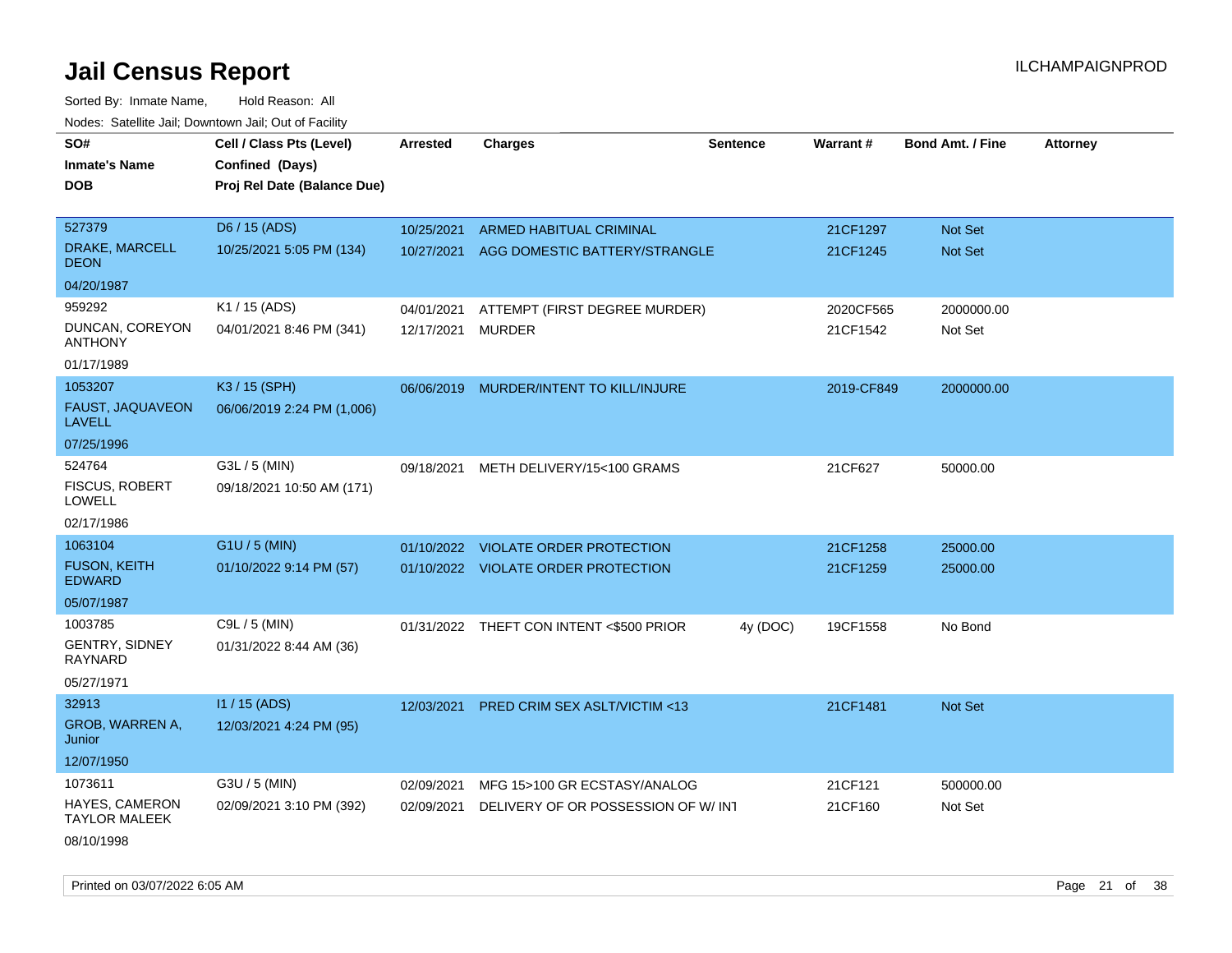| SO#<br><b>Inmate's Name</b><br><b>DOB</b> | Cell / Class Pts (Level)<br>Confined (Days)<br>Proj Rel Date (Balance Due) | <b>Arrested</b>  | <b>Charges</b>                                           | <b>Sentence</b> | Warrant#  | <b>Bond Amt. / Fine</b> | <b>Attorney</b> |
|-------------------------------------------|----------------------------------------------------------------------------|------------------|----------------------------------------------------------|-----------------|-----------|-------------------------|-----------------|
|                                           |                                                                            |                  |                                                          |                 |           |                         |                 |
| 544770                                    | D3 / 10 (MED)                                                              | 08/14/2021       | AGG DOMESTIC BATTERY/STRANGLE                            |                 | 2021CF514 | 25000.00                |                 |
| HAYES, DEVON<br><b>JERMAINE</b>           | 08/14/2021 2:56 AM (206)                                                   | 08/14/2021       | AGGRAVATED DOMESTIC BATTERY                              |                 | 21CF977   | No Bond                 |                 |
| 11/07/1987                                |                                                                            |                  |                                                          |                 |           |                         |                 |
| 953555                                    | C4U / 15 (MAX)                                                             | 03/10/2021       | CRIM TRESPASS TO RESIDENCE                               |                 | 21CF272   | Not Set                 |                 |
| HUNT, TAVARIS EARL                        | 03/10/2021 4:58 AM (363)                                                   | 04/14/2021       | AGG FLEEING POLICE/21 MPH OVER                           | 3y (DOC)        | 2020CF94  | 10000.00                |                 |
| 12/29/1987                                |                                                                            |                  |                                                          |                 |           |                         |                 |
| 518711                                    | G5L / 5 (MIN)                                                              | 01/30/2022 THEFT |                                                          |                 | 22CF133   | Not Set                 |                 |
| <b>INGERSON, LUCUS</b><br><b>JAMES</b>    | 01/30/2022 4:57 PM (37)                                                    |                  |                                                          |                 |           |                         |                 |
| 09/16/1979                                |                                                                            |                  |                                                          |                 |           |                         |                 |
| 63110                                     | C7L / 10 (ADS)                                                             |                  | 02/16/2022 CRIM DAMAGE TO PROPERTY <\$500                | 2y (DOC)        | 21CF1548  | No Bond                 |                 |
| JAMES, DOMINIQUE<br><b>JULIUS</b>         | 02/16/2022 5:24 PM (20)                                                    |                  |                                                          |                 |           |                         |                 |
| 03/04/1983                                |                                                                            |                  |                                                          |                 |           |                         |                 |
| 53058                                     | G4U / 5 (MIN)                                                              |                  | 01/31/2022 DELIVERY OF OR POSSESSION OF W/IN15y/6m (DOC) |                 |           | Not Set                 |                 |
| <b>JOHNSON, DEMARIO</b><br><b>LACONTE</b> | 01/31/2022 11:12 AM (36)                                                   |                  |                                                          |                 |           |                         |                 |
| 06/14/1981                                |                                                                            |                  |                                                          |                 |           |                         |                 |
| 001078766                                 | $13/5$ (ADS)                                                               | 02/08/2022       | <b>AGGRAVATED BATTERY</b>                                |                 | 22CF160   | Not Set                 |                 |
| JOHNSON, IYONZI                           | 02/08/2022 11:56 AM (28)                                                   | 02/08/2022       | <b>BURGLARY</b>                                          |                 | 22CF63    | 3000.00                 |                 |
| 07/16/1994                                |                                                                            |                  |                                                          |                 |           |                         |                 |
| 1068501                                   | G7U / 5 (MIN)                                                              |                  | 02/07/2022 VIO ORDER/NOTICE/PRIOR VIO O/P                |                 | 22CF156   | No Bond                 |                 |
| <b>KING, JULIUS</b><br><b>EMANUEL</b>     | 02/07/2022 7:06 PM (29)                                                    |                  |                                                          |                 |           |                         |                 |
| 04/08/1985                                |                                                                            |                  |                                                          |                 |           |                         |                 |
| 001078818                                 | C6L / 10 (MED)                                                             | 02/04/2022       | DOMESTIC BATTERY/OTHER PRIOR                             |                 | 22CF148   | Not Set                 |                 |
| KINSEL, EVERAL<br>MICHAEL WILLIAM         | 02/04/2022 7:37 PM (32)                                                    |                  |                                                          |                 |           |                         |                 |
| 10/16/1985                                |                                                                            |                  |                                                          |                 |           |                         |                 |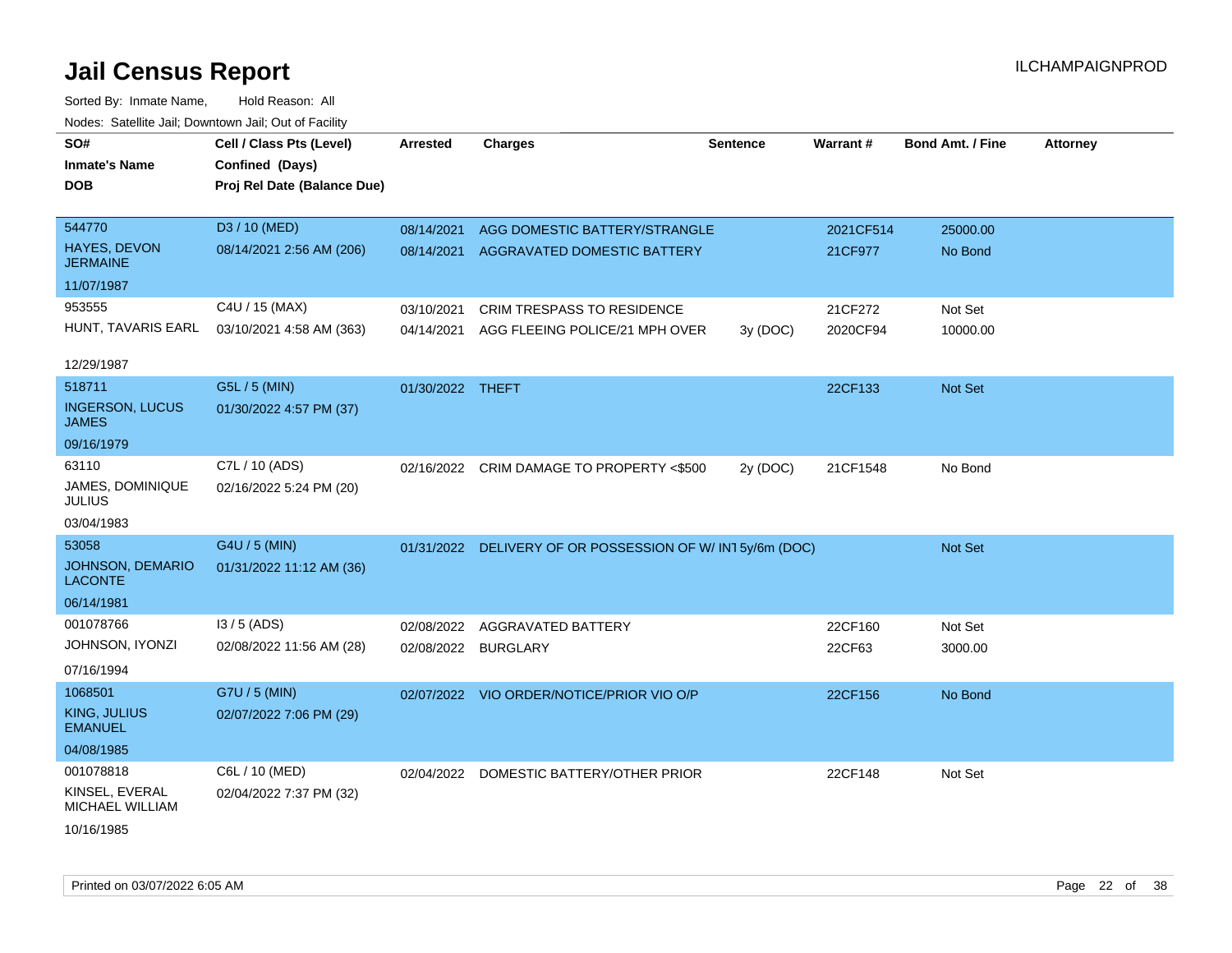| SO#<br><b>Inmate's Name</b><br><b>DOB</b>   | Cell / Class Pts (Level)<br>Confined (Days)<br>Proj Rel Date (Balance Due) | <b>Arrested</b> | <b>Charges</b>                                       | <b>Sentence</b> | Warrant#           | <b>Bond Amt. / Fine</b>          | <b>Attorney</b> |  |
|---------------------------------------------|----------------------------------------------------------------------------|-----------------|------------------------------------------------------|-----------------|--------------------|----------------------------------|-----------------|--|
| 527447                                      | C2L / 10 (ADS)                                                             | 02/22/2022      | <b>BURGLARY</b>                                      |                 | 22CF224            | <b>Not Set</b>                   |                 |  |
| KIRKWOOD, TYLER<br><b>JAMES</b>             | 02/22/2022 10:47 AM (14)                                                   | 02/22/2022      | AGG BATTERY/GREAT BODILY HARM<br>02/23/2022 BURGLARY |                 | 22CF223<br>22CF152 | <b>Not Set</b><br><b>Not Set</b> |                 |  |
| 10/04/1985                                  |                                                                            |                 |                                                      |                 |                    |                                  |                 |  |
| 24308                                       | D <sub>2</sub> / 15 (MAX)                                                  | 06/03/2021      | <b>ROBBERY</b>                                       |                 | 21CF625            | No Bond                          |                 |  |
| KWIATKOWSKI,<br>ROBERT JOHN                 | 06/03/2021 10:40 PM (278)                                                  |                 |                                                      |                 |                    |                                  |                 |  |
| 08/08/1963                                  |                                                                            |                 |                                                      |                 |                    |                                  |                 |  |
| 1041648                                     | C8L / 15 (MAX)                                                             | 01/11/2022      | <b>ARMED HABITUAL CRIMINAL</b>                       |                 | <b>22CF41</b>      | <b>Not Set</b>                   |                 |  |
| LANE, DEMETRIUS<br><b>LAQUAN</b>            | 01/11/2022 5:27 AM (56)                                                    |                 | 01/11/2022 PAROLE REVOCATION                         |                 | CH2200221          | Not Set                          |                 |  |
| 07/04/1996                                  |                                                                            |                 |                                                      |                 |                    |                                  |                 |  |
| 29681<br>LENOIR, JOHN<br><b>CHRISTOPHER</b> | J2L / 15 (ADS)<br>07/14/2020 12:51 PM (602)                                | 07/14/2020      | PREDATORY CRIMINAL SEX ASSLT/CHILD                   |                 | 20CF-781           | 250000.00                        |                 |  |
| 04/20/1966                                  |                                                                            |                 |                                                      |                 |                    |                                  |                 |  |
| 001077524                                   | D1 / 10 (SPH)                                                              | 12/14/2020      | <b>RESIDENTIAL ARSON</b>                             | 6y (DOC)        | 2020-CF-1388       | 150000.00                        |                 |  |
| LEWIS, TREVOR<br><b>DANIEL</b>              | 12/14/2020 5:16 PM (449)                                                   |                 |                                                      |                 |                    |                                  |                 |  |
| 06/03/2002                                  |                                                                            |                 |                                                      |                 |                    |                                  |                 |  |
| 45113                                       | $E2L / 15$ (MAX)                                                           | 11/20/2021      | ARMED HABITUAL CRIMINAL                              |                 | 21CF1424           | No Bond                          |                 |  |
| <b>MARTIN, JEREMIAH</b><br><b>FRANCIS</b>   | 11/20/2021 1:18 AM (108)                                                   |                 |                                                      |                 |                    |                                  |                 |  |
| 01/18/1977                                  |                                                                            |                 |                                                      |                 |                    |                                  |                 |  |
| 1063030                                     | H4L / 15 (ADS)                                                             | 12/20/2021      | <b>MURDER</b>                                        |                 | 21CF1571           | <b>Not Set</b>                   |                 |  |
|                                             | MASON, RYAN ONEIAL 12/21/2021 9:30 AM (77)                                 | 12/22/2021      | <b>PAROLE REVOCATION</b>                             |                 | CH2107979          | Not Set                          |                 |  |
| 02/22/1991                                  |                                                                            |                 |                                                      |                 |                    |                                  |                 |  |
| 1066623                                     | G6U / 5 (MIN)                                                              | 11/17/2021      | MFG/DEL 15<100 GR COCA/ANALOG                        |                 | 17CF1093           | 75000.00                         |                 |  |
| MATA-OROZCO,<br><b>OLEGARIO</b>             | 11/17/2021 5:08 PM (111)                                                   |                 |                                                      |                 |                    |                                  |                 |  |
| 03/06/1995                                  |                                                                            |                 |                                                      |                 |                    |                                  |                 |  |
| Printed on 03/07/2022 6:05 AM               |                                                                            |                 |                                                      |                 |                    |                                  | Page 23 of 38   |  |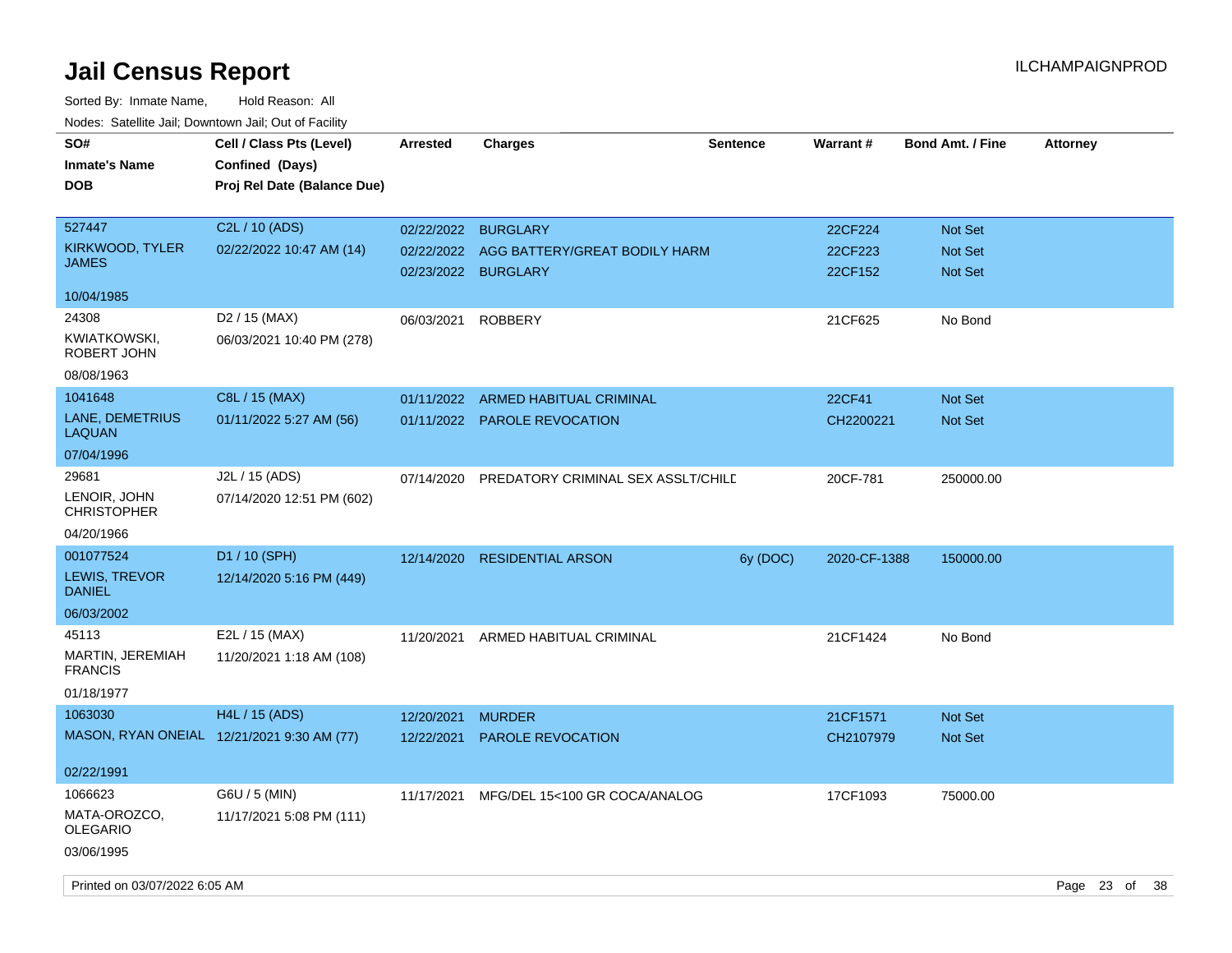Sorted By: Inmate Name, Hold Reason: All

Nodes: Satellite Jail; Downtown Jail; Out of Facility

| roaco. Calcinio dan, Downtown dan, Out or Fability |                             |            |                                         |                 |            |                         |                 |
|----------------------------------------------------|-----------------------------|------------|-----------------------------------------|-----------------|------------|-------------------------|-----------------|
| SO#                                                | Cell / Class Pts (Level)    | Arrested   | <b>Charges</b>                          | <b>Sentence</b> | Warrant#   | <b>Bond Amt. / Fine</b> | <b>Attorney</b> |
| <b>Inmate's Name</b>                               | Confined (Days)             |            |                                         |                 |            |                         |                 |
| <b>DOB</b>                                         | Proj Rel Date (Balance Due) |            |                                         |                 |            |                         |                 |
|                                                    |                             |            |                                         |                 |            |                         |                 |
| 001078249                                          | B3 / 10 (MED)               | 08/07/2021 | FELON POSS/USE WEAPON/FIREARM           | 4y (DOC)        | 21CF947    | Not Set                 |                 |
| MCCLENDON, CALVIN<br>M                             | 08/07/2021 8:56 AM (213)    |            |                                         |                 |            |                         |                 |
| 04/29/1990                                         |                             |            |                                         |                 |            |                         |                 |
| 40235                                              | G9L / 5 (MIN)               | 10/04/2021 | AGG DUI/4                               |                 | 2021CF1145 | 35000.00                |                 |
| MERRIWEATHER,<br><b>MARCUS TODD</b>                | 10/04/2021 4:41 PM (155)    |            |                                         |                 |            |                         |                 |
| 11/28/1967                                         |                             |            |                                         |                 |            |                         |                 |
| 1040273                                            | E5U / 15 (ADS)              | 09/30/2021 | <b>PRED CRIM SEX ASLT/VICTIM &lt;13</b> |                 | 21CF329    | 500000.00               |                 |
| METCALFE, LANELL<br><b>JARON</b>                   | 09/30/2021 11:32 PM (159)   |            |                                         |                 |            |                         |                 |
| 09/22/1988                                         |                             |            |                                         |                 |            |                         |                 |
| 1075635                                            | B <sub>2</sub> / 10 (ADS)   | 05/11/2021 | MFG/DEL CANNABIS/30-500 GRAMS           |                 | 20CF1402   | 100000.00               |                 |
| MILES, DEVLON VON,                                 | 05/11/2021 10:39 PM (301)   | 05/11/2021 | AGG DISCHARGE FIREARM/OCC VEH           |                 | 21CF538    | Not Set                 |                 |
| Junior                                             |                             | 02/23/2022 | <b>MURDER</b>                           |                 | 22CF219    | Not Set                 |                 |
| 11/04/2000                                         |                             |            |                                         |                 |            |                         |                 |
| 1007239                                            | J1L / 10 (ADS)              | 12/29/2021 | <b>DOMESTIC BATTERY</b>                 | 3y (DOC)        | 21CF1607   | <b>Not Set</b>          |                 |
| MOORE, ANDREW<br><b>VIRGIL</b>                     | 12/29/2021 8:40 PM (69)     |            |                                         |                 |            |                         |                 |
| 08/20/1972                                         |                             |            |                                         |                 |            |                         |                 |
| 1069209                                            | H <sub>1</sub> L / 10 (ADS) | 04/07/2021 | AGG BATTERY/GREAT BODILY HARM           |                 | 21CF376    | Not Set                 |                 |
| MOORE, DEVONTE<br>JAMAL                            | 04/07/2021 6:25 PM (335)    |            |                                         |                 |            |                         |                 |
| 09/24/1995                                         |                             |            |                                         |                 |            |                         |                 |
| 61251                                              | E4L / 15 (ADS)              | 12/27/2021 | PRED CRIM SEX ASLT/VICTIM <13           |                 | 21CF651    | No Bond                 |                 |
| PETMECKY, JOHN<br><b>ROBERT</b>                    | 12/27/2021 1:52 PM (71)     |            |                                         |                 |            |                         |                 |
| 03/09/1983                                         |                             |            |                                         |                 |            |                         |                 |
| 001078357                                          | A2L / 15 (SPH)              | 09/17/2021 | ARMED ROBBERY/ARMED W/FIREARM           |                 | 21CF1128   | Not Set                 |                 |
| PETTIGREW, CAREY                                   | 09/17/2021 9:56 AM (172)    | 09/17/2021 | ARMED ROBBERY/ARMED W/FIREARM           |                 | 21CF1129   | Not Set                 |                 |
| CORNITRIAS DEOBLO                                  |                             | 09/17/2021 | ARMED ROBBERY/ARMED W/FIREARM           |                 | 21CF1230   | Not Set                 |                 |
| 08/31/1986                                         |                             |            |                                         |                 |            |                         |                 |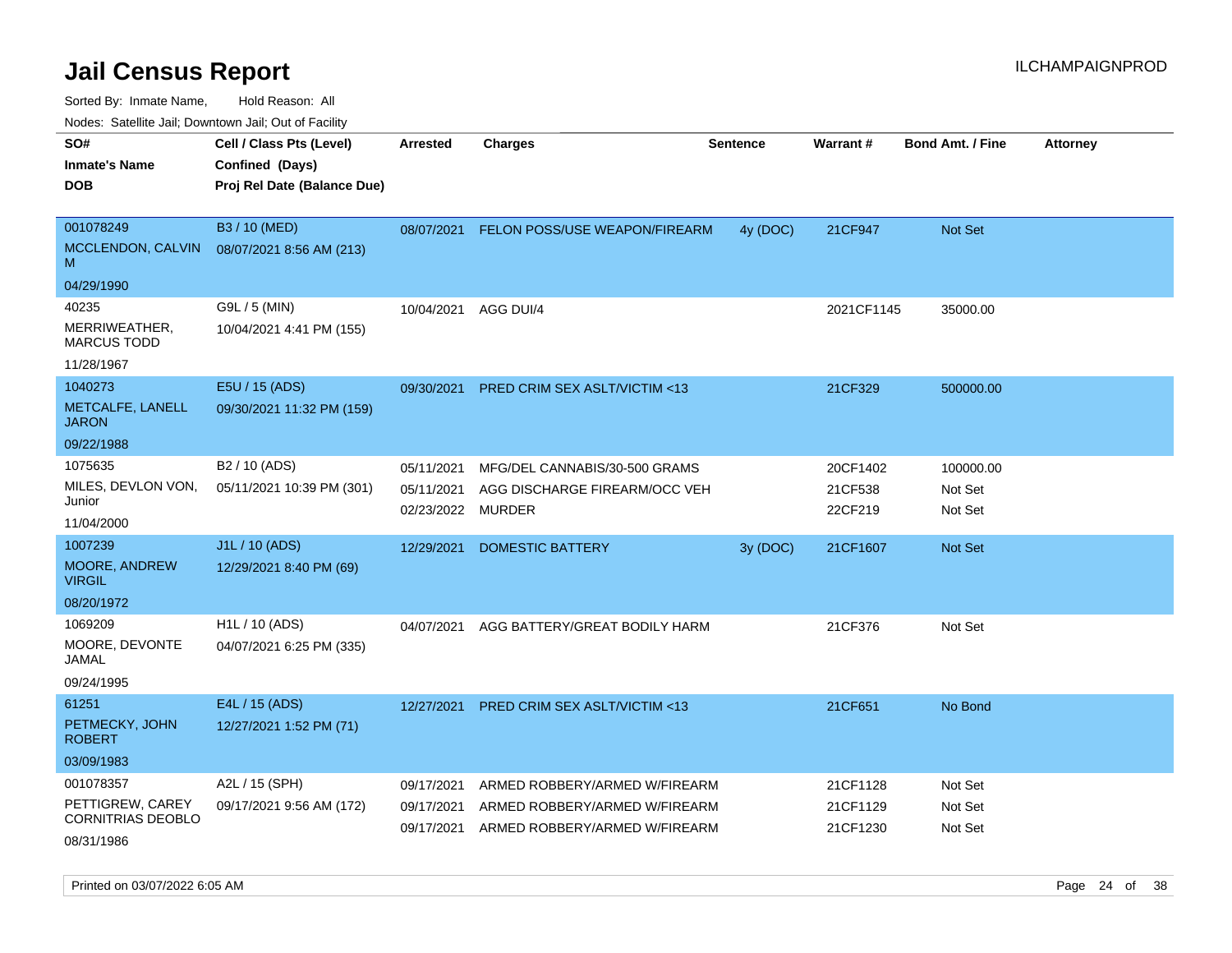Sorted By: Inmate Name, Hold Reason: All Nodes: Satellite Jail; Downtown Jail; Out of Facility

| SO#                                    | Cell / Class Pts (Level)    | <b>Arrested</b>     | <b>Charges</b>                          | <b>Sentence</b> | Warrant#     | <b>Bond Amt. / Fine</b> | <b>Attorney</b> |
|----------------------------------------|-----------------------------|---------------------|-----------------------------------------|-----------------|--------------|-------------------------|-----------------|
| <b>Inmate's Name</b>                   | Confined (Days)             |                     |                                         |                 |              |                         |                 |
| <b>DOB</b>                             | Proj Rel Date (Balance Due) |                     |                                         |                 |              |                         |                 |
|                                        |                             |                     |                                         |                 |              |                         |                 |
| 1022441                                | C3L / 10 (ADS)              | 10/27/2021          | AGG BATTERY/PEACE OFFICER               |                 | 2021 CF 12   | No Bond                 |                 |
| PICKENS, DONTRELL<br><b>DEMAR</b>      | 10/27/2021 1:39 PM (132)    |                     | 10/27/2021 AGG BATTERY/PEACE OFFICER    |                 | 2020 CF 1488 | No Bond                 |                 |
| 12/10/1993                             |                             |                     |                                         |                 |              |                         |                 |
| 001077783                              | H6L / 10 (ADS)              | 01/05/2022          | <b>AGGRAVATED BATTERY</b>               |                 | 21CF325      | Not Set                 |                 |
| RIVERA, DARYL<br><b>ANTONIO</b>        | 01/05/2022 4:20 PM (62)     |                     |                                         |                 |              |                         |                 |
| 11/14/1981                             |                             |                     |                                         |                 |              |                         |                 |
| 1072114                                | A1U / 15 (SPH)              | 01/17/2021          | ATTEMPT (FIRST DEGREE MURDER)           |                 | 2021CF65     | Not Set                 |                 |
| ROBINSON, DONNELL                      | 01/17/2021 2:40 PM (415)    | 01/17/2021          | ARMED ROBBERY/NO FIREARM                |                 | 2020CF824    | 75000.00                |                 |
| <b>LEVON</b>                           |                             | 02/17/2021          | <b>AGGRAVATED BATTERY</b>               | 4y (DOC)        |              | 250000.00               |                 |
| 10/23/2000                             |                             |                     |                                         |                 |              |                         |                 |
| 1068592                                | J7L / 15 (ADS)              | 11/12/2021          | <b>BURGLARY</b>                         | 2y (DOC)        | 21CF1393     | Not Set                 |                 |
| ROSS, TEVONTAE<br><b>TERRANCE</b>      | 11/12/2021 8:41 AM (116)    |                     |                                         |                 |              |                         |                 |
| 12/15/1998                             |                             |                     |                                         |                 |              |                         |                 |
| 47195                                  | G8L / 5 (MIN)               | 12/27/2021          | <b>RESIDENTIAL BURGLARY</b>             |                 | 2020CF1222   | 10000.00                |                 |
| <b>SIMMONS, JAMES</b><br><b>ROBERT</b> | 12/27/2021 8:42 AM (71)     | 12/28/2021          | <b>RESIDENTIAL BURGLARY</b>             |                 | 2021CF1596   | <b>Not Set</b>          |                 |
| 03/13/1975                             |                             |                     |                                         |                 |              |                         |                 |
| 1064798                                | B1 / 15 (ADS)               | 01/17/2022          | <b>MURDER</b>                           |                 | 2021CF695    | 1500000.00              |                 |
| STENNIS, BRUCE<br><b>DEONTAY</b>       | 01/17/2022 1:29 PM (50)     |                     | 01/17/2022 MFG/DEL 1<15 GR COCAINE/ANLG |                 | 21CF520      | 50000.00                |                 |
| 08/12/1998                             |                             |                     |                                         |                 |              |                         |                 |
| 1068839                                | F4L / 15 (MAX)              | 08/07/2020 HOMICIDE |                                         | 28y (DOC)       | 2020-CF851   | 1000000.00              |                 |
| <b>TAYLOR, LONDON</b><br><b>JAVON</b>  | 08/07/2020 10:30 AM (578)   |                     |                                         |                 |              |                         |                 |
| 08/16/1999                             |                             |                     |                                         |                 |              |                         |                 |
| 1056971                                | D <sub>4</sub> / 10 (ADS)   | 08/07/2021          | FELON POSS/USE WEAPON/FIREARM           |                 | 21CF948      | No Bond                 |                 |
| TRAVIS, DENZEL<br><b>DANTRELL</b>      | 08/07/2021 7:36 AM (213)    | 08/08/2021          | AGG BATTERY/PUBLIC PLACE                |                 | 2020CF647    | 25000.00                |                 |
| 03/21/1993                             |                             |                     |                                         |                 |              |                         |                 |

Printed on 03/07/2022 6:05 AM Page 25 of 38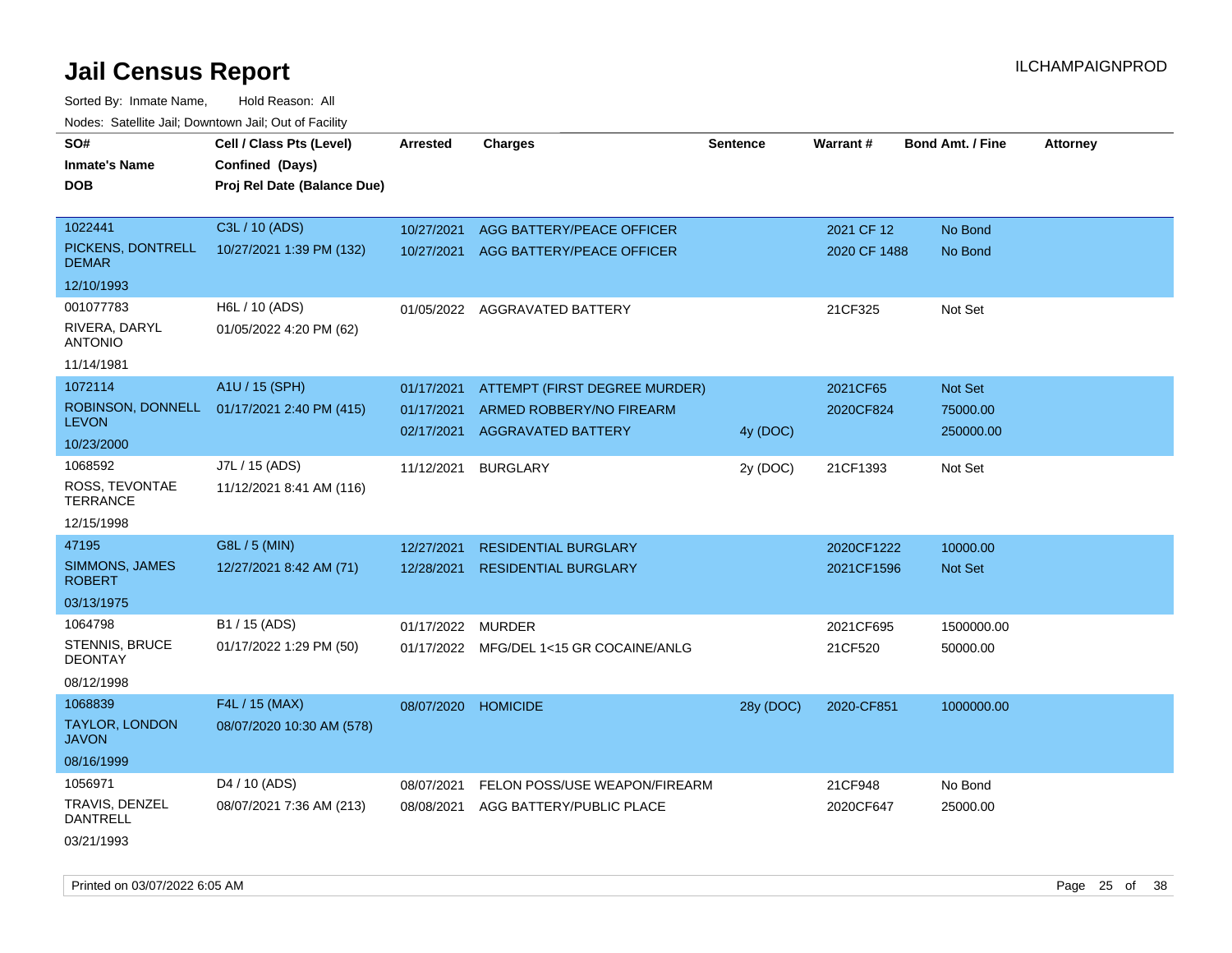| roaco. Catolino cali, Domntonn cali, Out of Facility                       |                                                                            |                                        |                                                                                              |                 |                                    |                                  |                 |
|----------------------------------------------------------------------------|----------------------------------------------------------------------------|----------------------------------------|----------------------------------------------------------------------------------------------|-----------------|------------------------------------|----------------------------------|-----------------|
| SO#<br><b>Inmate's Name</b><br><b>DOB</b>                                  | Cell / Class Pts (Level)<br>Confined (Days)<br>Proj Rel Date (Balance Due) | <b>Arrested</b>                        | Charges                                                                                      | <b>Sentence</b> | Warrant#                           | <b>Bond Amt. / Fine</b>          | <b>Attorney</b> |
| 001078250<br>TRAVIS, JORDAN<br><b>TESHAUN</b>                              | F2L / 10 (MED)<br>08/07/2021 10:27 AM (213)                                |                                        | 08/07/2021 FELON POSS WEAPON/BODY ARMOR                                                      |                 | 21CF950                            | Not Set                          |                 |
| 03/03/1996<br>56994<br><b>TURNER, ROBERT</b><br>EARL, Senior<br>09/07/1982 | A1L / 15 (SPH)<br>12/09/2021 9:23 PM (89)                                  | 12/09/2021<br>12/13/2021               | STALKING/CAUSE FEAR FOR SAFETY<br>PAROLE REVOCATION                                          |                 | 21CF1514<br>CH2107735              | Not Set<br>Not Set               |                 |
| 30108<br>VANDYKE, DARYL<br><b>ANTHONY</b><br>10/04/1965                    | J4L / 15 (ADS)<br>07/30/2021 8:29 PM (221)                                 | 07/30/2021 MURDER                      |                                                                                              |                 | 21CF902                            | 2000000.00                       |                 |
| 968681<br><b>WADE, DEMETRIUS</b><br>DARYL<br>01/07/1987                    | D5 / 15 (ADS)<br>08/27/2021 2:25 AM (193)                                  | 08/27/2021<br>08/27/2021               | AGG CRIM SX AB/VIC 13<18/TRUST<br>INDIRECT CRIMINAL CONTEMPT                                 | 3V (DOC)        | 2020CF499<br>2021CC16              | 250000.00<br>No Bond             |                 |
| 1070971<br><b>WEIR, CLINTON</b><br><b>HOWARD</b><br>03/15/1983             | H3L / 5 (ADS)<br>12/08/2021 3:45 AM (90)                                   | 12/07/2021<br>12/07/2021               | <b>IDENTITY THEFT/&lt;\$300</b><br><b>RECKLESS DRIVING</b>                                   |                 | 20CF922<br>19TR2348                | <b>Not Set</b><br><b>Not Set</b> |                 |
| 54212<br>WHITLOCK, GEORGE<br>ABRAM<br>11/10/1978                           | E3U / 10 (ADS)<br>12/21/2021 1:20 PM (77)                                  | 12/21/2021<br>12/21/2021<br>12/21/2021 | ARMED VIOLENCE/CATEGORY I<br>RECEIVE/POSS/SELL STOLEN VEH<br><b>VIOLATE ORDER PROTECTION</b> |                 | 21CF1576<br>2021CF669<br>2021CM391 | Not Set<br>10000.00<br>1000.00   |                 |
| 1058072<br><b>WILLIAMS, KENNETH</b><br><b>BERNARD</b><br>10/04/1985        | A2U / 15 (SPH)<br>02/25/2021 3:24 PM (376)                                 | 02/25/2021                             | <b>ARMED HABITUAL CRIMINAL</b>                                                               |                 |                                    | Not Set                          |                 |
| 9326<br>YOUNG, ANTHONY<br>PAUL<br>03/13/1954                               | $12/5$ (ADS)<br>06/14/2021 12:07 PM (267)                                  | 06/14/2021                             | <b>BURGLARY</b>                                                                              |                 | 2020-CF-625                        | Not Set                          |                 |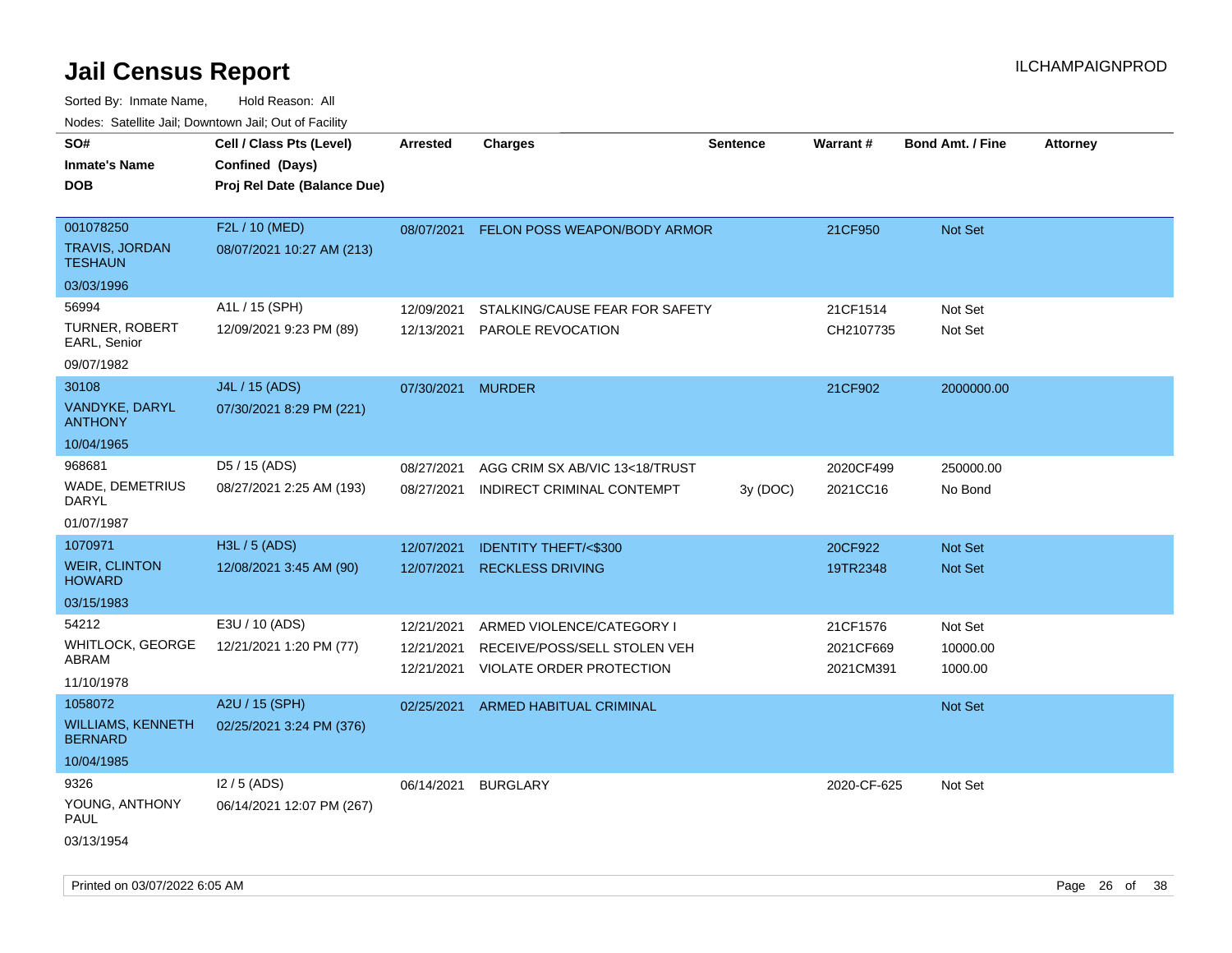Sorted By: Inmate Name, Hold Reason: All Nodes: Satellite Jail; Downtown Jail; Out of Facility

**Total Downtown Jail: 63 Males: 63 Females: 0 Unknown: 0**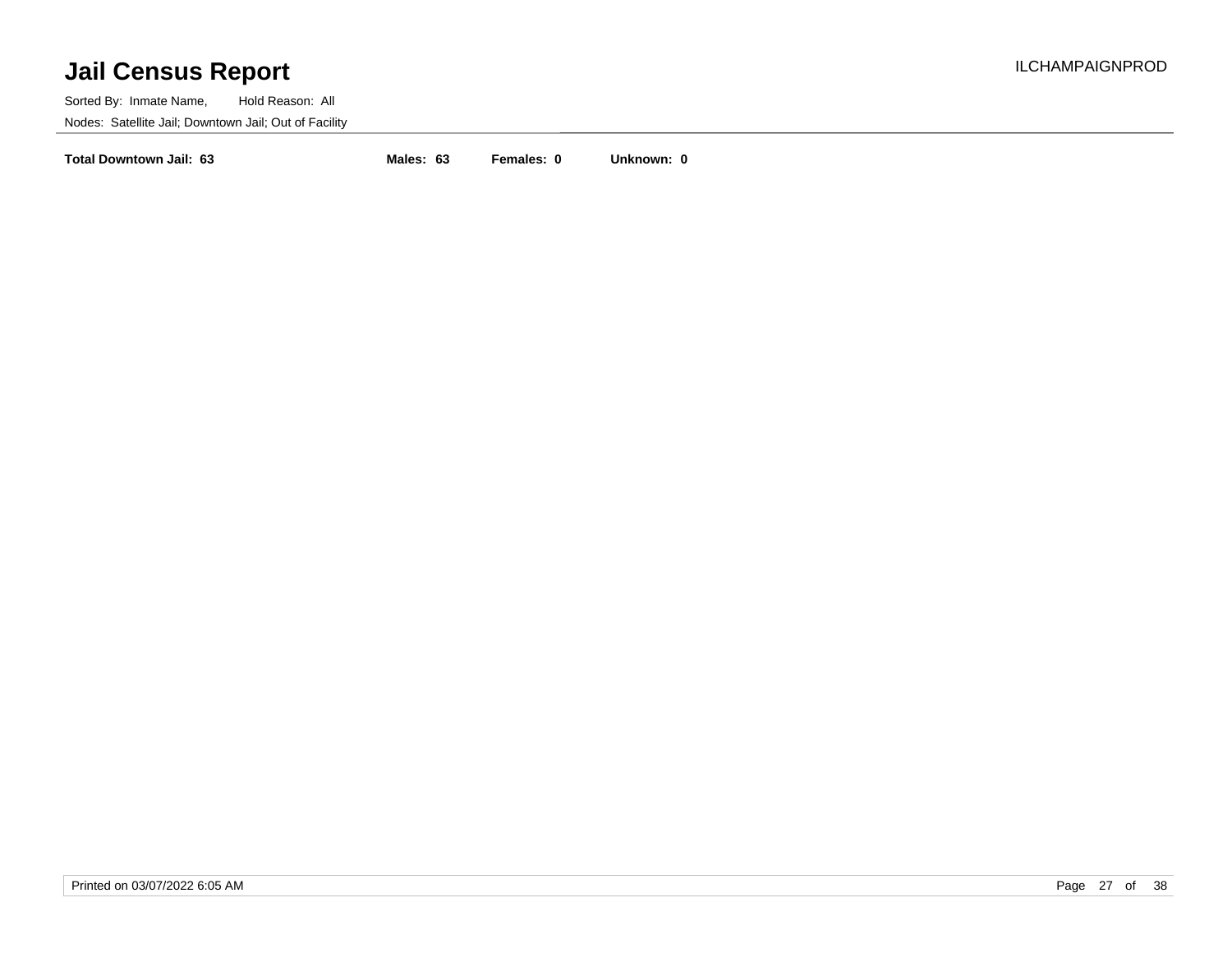|   | <b>Out of Facility</b> |  |
|---|------------------------|--|
| ິ |                        |  |

| SO#                                     | Cell / Class Pts (Level)                     | <b>Arrested</b> | <b>Charges</b>                   | <b>Sentence</b> | <b>Warrant#</b> | <b>Bond Amt. / Fine</b> | <b>Attorney</b> |
|-----------------------------------------|----------------------------------------------|-----------------|----------------------------------|-----------------|-----------------|-------------------------|-----------------|
| <b>Inmate's Name</b>                    | Confined (Days)                              |                 |                                  |                 |                 |                         |                 |
| <b>DOB</b>                              | Proj Rel Date (Balance Due)                  |                 |                                  |                 |                 |                         |                 |
|                                         |                                              |                 |                                  |                 |                 |                         |                 |
| 61095                                   | <b>KAN / 10 (ADS)</b>                        | 05/02/2021      | HOME INVASION/CAUSE INJURY       |                 | 2021CF323       | 100000.00               |                 |
| AMOS, DERRICK<br><b>JAMES</b>           | 05/02/2021 9:02 PM (310)                     |                 |                                  |                 |                 |                         |                 |
| 06/12/1985                              |                                              |                 |                                  |                 |                 |                         |                 |
| 001078621                               | KAN / 10 (MED)                               | 12/23/2021      | <b>RESIDENTIAL BURGLARY</b>      |                 | 21CF1582        | Not Set                 |                 |
|                                         | BAILEY, DANIEL SCOTT 12/23/2021 9:44 AM (75) |                 | 01/14/2022 PROBATION VIOLATION   |                 | 21CF1445        | Not Set                 |                 |
|                                         |                                              |                 |                                  |                 |                 |                         |                 |
| 05/09/1999                              |                                              |                 |                                  |                 |                 |                         |                 |
| 19971                                   | <b>EHD</b>                                   | 11/09/2021      | DRIVING RVK/SUSP DUI/SSS 4-9     |                 | 2021CF968       | Not Set                 |                 |
| <b>LYNN</b>                             | BARNESKE, RAYMOND 11/09/2021 9:32 AM (119)   |                 |                                  |                 |                 |                         |                 |
| 08/17/1961                              | 5/6/2022 (0.00)                              |                 |                                  |                 |                 |                         |                 |
| 516062                                  | KAN / 15 (MAX)                               | 02/22/2021      | AGG DISCH FIR/VEH/PC OFF/FRMAN   |                 | 21CF210         | No Bond                 |                 |
| BENNETT, JOHN<br><b>MICHAEL</b>         | 02/22/2021 10:47 AM (379)                    | 02/22/2021      | PHONE HARASSMENT/2+              |                 | 20CF194         | 5000.00                 |                 |
| 04/30/1986                              |                                              |                 |                                  |                 |                 |                         |                 |
| 33993                                   | <b>KAN / 10 (MED)</b>                        | 06/14/2021      | POSSESSING A CONTROLLED SUBSTANC |                 | 21CF657         | Not Set                 |                 |
| <b>BOOKER, STEPHON</b>                  | 06/14/2021 7:42 PM (267)                     | 06/14/2021      | AGGRAVATED DOMESTIC BATTERY      |                 | 21CF688         | Not Set                 |                 |
| <b>MONTELL</b>                          |                                              | 06/14/2021      | <b>PAROLE REVOCATION</b>         |                 | CH2103612       | No Bond                 |                 |
| 06/11/1971                              |                                              |                 |                                  |                 |                 |                         |                 |
| 38273                                   | <b>EHD</b>                                   |                 | 02/23/2022 AGG DUI/NO VALID DL   |                 | 2020CF1371      | Not Set                 |                 |
| <b>BRADLEY.</b><br><b>CHRISTOPHER</b>   | 02/23/2022 9:14 AM (13)                      |                 |                                  |                 |                 |                         |                 |
| 02/24/1974                              | 4/7/2022 (0.00)                              |                 |                                  |                 |                 |                         |                 |
| 1074315                                 | <b>KAN / 15 (MAX)</b>                        | 07/27/2021      | AGG DISCHARGE FIREARM/VEH/SCH    |                 | 21CF927         | Not Set                 |                 |
| <b>BRIGGS, PATRICK</b><br><b>MONTAY</b> | 08/03/2021 4:56 PM (217)                     |                 |                                  |                 |                 |                         |                 |
| 08/05/2001                              |                                              |                 |                                  |                 |                 |                         |                 |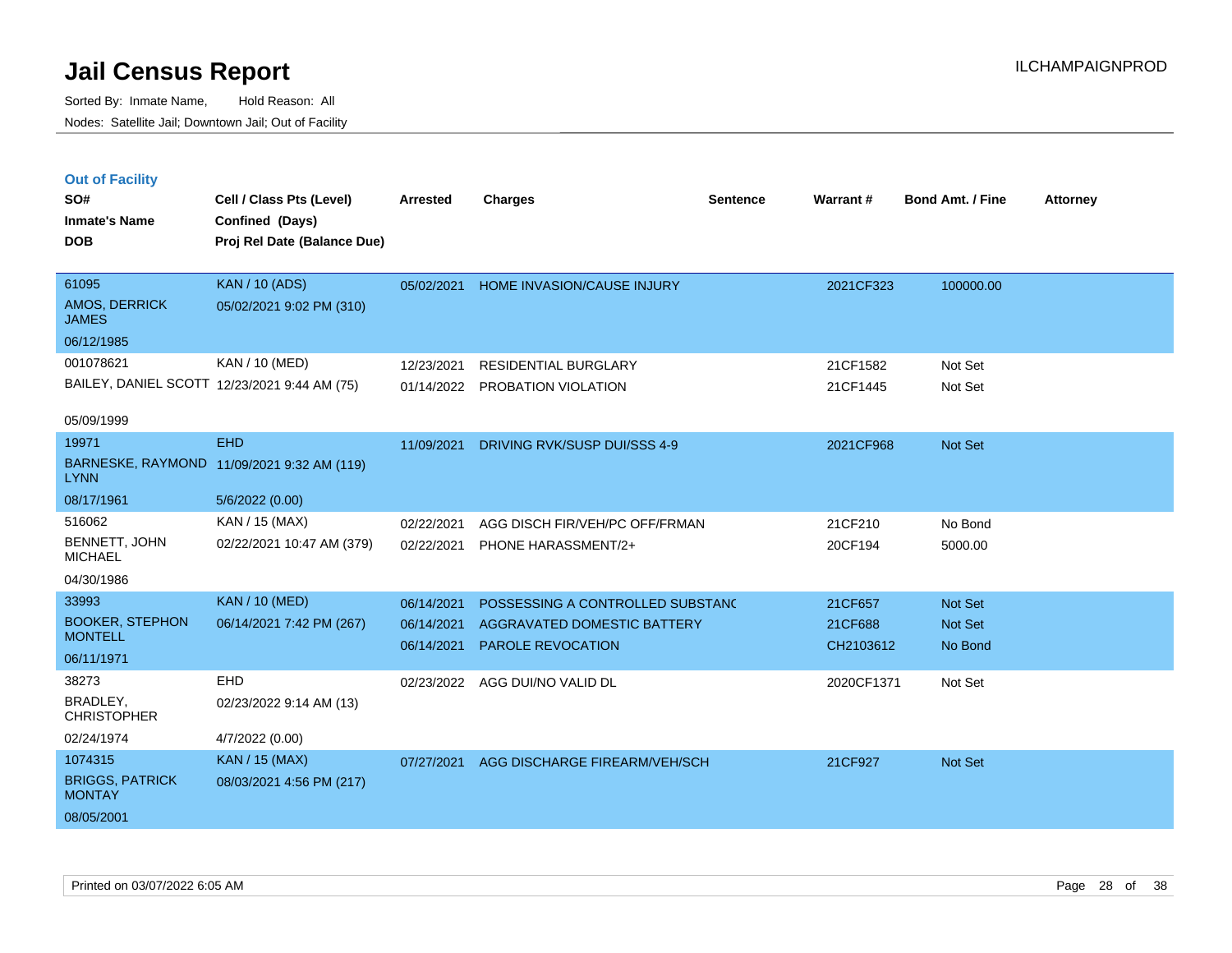| rougs. Calcing Jan, Downtown Jan, Out of Facility                               |                                                                            |                          |                                                               |          |                      |                           |                 |
|---------------------------------------------------------------------------------|----------------------------------------------------------------------------|--------------------------|---------------------------------------------------------------|----------|----------------------|---------------------------|-----------------|
| SO#<br><b>Inmate's Name</b><br><b>DOB</b>                                       | Cell / Class Pts (Level)<br>Confined (Days)<br>Proj Rel Date (Balance Due) | <b>Arrested</b>          | <b>Charges</b>                                                | Sentence | Warrant#             | <b>Bond Amt. / Fine</b>   | <b>Attorney</b> |
| 001078065<br><b>BROWN, CHARMAN</b><br><b>LAKEEF</b>                             | <b>KAN / 10 (ADS)</b><br>06/17/2021 12:32 PM (264)                         |                          | 06/17/2021 AGG BATTERY/DISCHARGE FIREARM                      |          | 21CF704              | 1000000.00                |                 |
| 11/30/2002<br>1038554<br><b>BROWN, CORRION</b><br><b>DEVONTAE</b><br>04/19/1995 | KAN / 15 (MAX)<br>08/18/2021 5:40 PM (202)                                 | 08/18/2021<br>08/18/2021 | ARMED HABITUAL CRIMINAL<br>DELIVERY OF OR POSSESSION OF W/INT |          | 21CF1162<br>21CF1009 | Not Set<br>No Bond        |                 |
| 1038579<br><b>BROWN, MARKEL</b><br><b>RIKKI</b>                                 | <b>KAN / 15 (MAX)</b><br>08/18/2021 2:05 PM (202)                          | 08/18/2021               | FELON POSS/USE WEAPON/FIREARM                                 |          | 21CF1010             | Not Set                   |                 |
| 01/06/1995<br>1003006<br><b>BROWN, ROCKEITH</b><br><b>JAVONTE</b><br>07/23/1991 | KAN / 15 (MAX)<br>08/19/2021 12:55 AM (201)                                | 08/19/2021               | FELON POSS/USE MACHINE GUN                                    |          | 21CF1011             | No Bond                   |                 |
| 1068812<br>BRYANT, DANNY<br><b>EUGENE</b><br>11/22/1989                         | <b>KAN / 15 (MAX)</b><br>12/21/2021 1:50 PM (77)                           | 12/21/2021<br>12/21/2021 | AGG DISCHARGE FIREARM/OCC VEH<br>FELON POSS/USE FIREARM PRIOR |          | 21CF741<br>21CF1568  | <b>Not Set</b><br>Not Set |                 |
| 995894<br>12/04/1991                                                            | KAN / 10 (ADS)<br>BUTLER, JAMES LYNN 12/28/2021 11:05 AM (70)              | 12/28/2021               | FELON POSSESS WEAPON/2ND+                                     | 5y (DOC) | 2020CF709            | No Bond                   |                 |
| 987334<br><b>CAIN, ISAIAH</b><br><b>DEPRIEST</b><br>12/23/1990                  | <b>KAN / 15 (MAX)</b><br>03/10/2021 2:22 PM (363)                          |                          | 03/10/2021 ATTEMPT (FIRST DEGREE MURDER)                      |          | 19CF689              | <b>Not Set</b>            |                 |
| 992962<br>CAMPBELL, KEITH<br>KNAQEEB<br>07/22/1991                              | KAN / 15 (ADS)<br>05/25/2021 1:19 PM (287)                                 | 05/25/2021               | MURDER/INTENT TO KILL/INJURE                                  |          | 2018CF1045           | 1000000.00                |                 |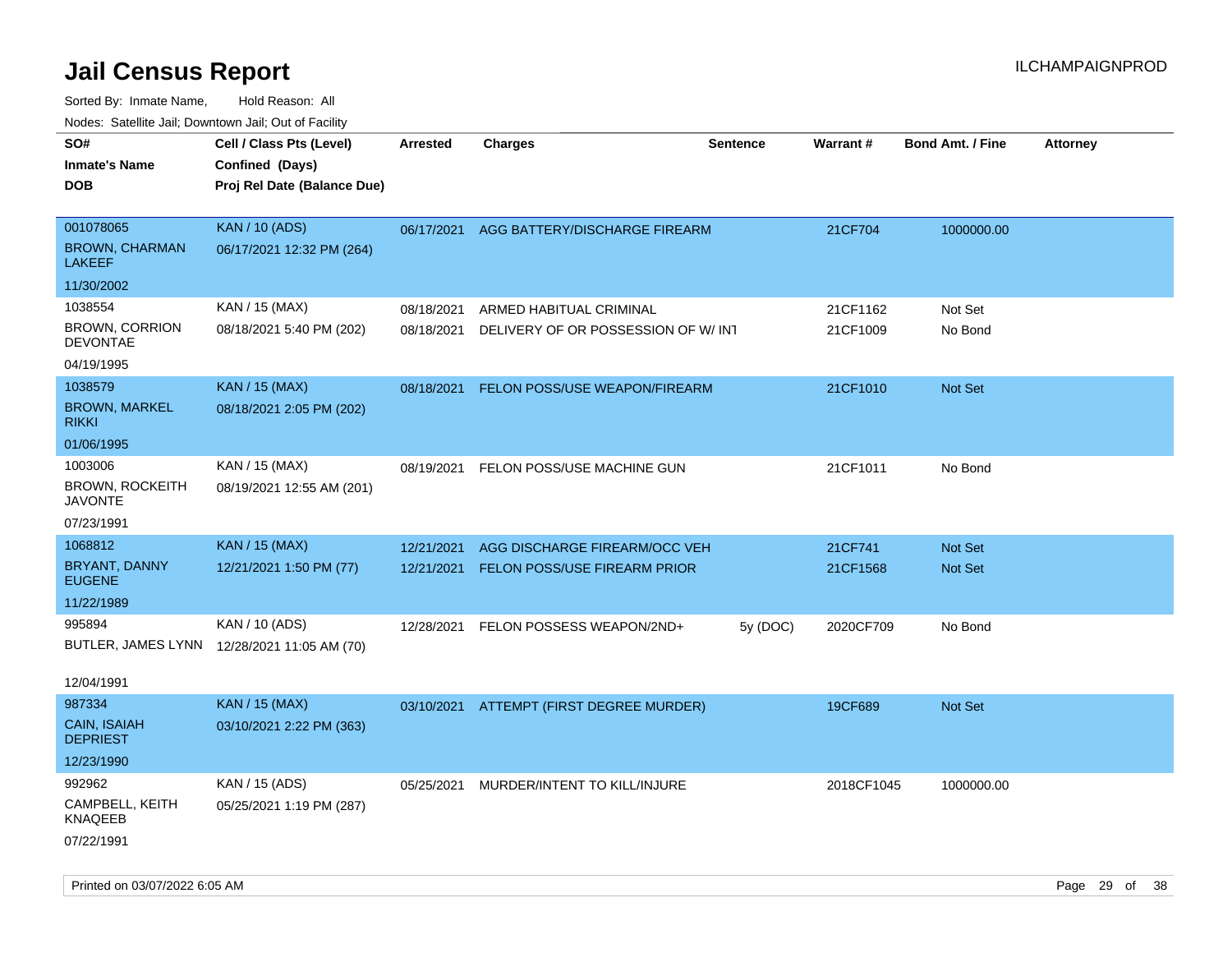Sorted By: Inmate Name, Hold Reason: All

Nodes: Satellite Jail; Downtown Jail; Out of Facility

| SO#                                       | Cell / Class Pts (Level)    | <b>Arrested</b> | <b>Charges</b>                          | <b>Sentence</b> | Warrant#   | <b>Bond Amt. / Fine</b> | <b>Attorney</b> |
|-------------------------------------------|-----------------------------|-----------------|-----------------------------------------|-----------------|------------|-------------------------|-----------------|
| <b>Inmate's Name</b>                      | Confined (Days)             |                 |                                         |                 |            |                         |                 |
| <b>DOB</b>                                | Proj Rel Date (Balance Due) |                 |                                         |                 |            |                         |                 |
|                                           |                             |                 |                                         |                 |            |                         |                 |
| 001078576                                 | <b>KAN / 15 (MAX)</b>       | 11/09/2021      | UNLAWFUL USE OF A WEAPON                |                 | 21CF1383   | Not Set                 |                 |
| CARTER, DEMONDRE<br><b>DAVON</b>          | 11/09/2021 6:01 PM (119)    |                 |                                         |                 |            |                         |                 |
| 05/27/2001                                |                             |                 |                                         |                 |            |                         |                 |
| 1064992                                   | KAN / 15 (MAX)              | 09/20/2021      | ARMED VIOLENCE/CATEGORY I               |                 | 21CF1137   | Not Set                 |                 |
| CARTER, KEJUAN<br><b>JAVONTE</b>          | 09/20/2021 11:42 PM (169)   |                 |                                         |                 |            |                         |                 |
| 06/27/1998                                |                             |                 |                                         |                 |            |                         |                 |
| 001078729                                 | <b>KAN</b> / 15 (ADS)       |                 | 01/02/2022 MURDER/INTENT TO KILL/INJURE |                 | 20CF396    | 1000000.00              |                 |
| <b>CARTER, TROY</b><br><b>DEMON</b>       | 01/02/2022 10:29 AM (65)    |                 |                                         |                 |            |                         |                 |
| 01/02/2004                                |                             |                 |                                         |                 |            |                         |                 |
| 001078461                                 | KAN / 10 (MED)              | 10/07/2021      | AGG UNLAWFUL USE WEAPON/PERSON          |                 | 2021CF1209 | No Bond                 |                 |
| COLE, ERIC JOSE                           | 10/08/2021 12:25 AM (151)   | 10/07/2021      | AGG DOMESTIC BATTERY/STRANGLE           |                 | 2021CF1208 | Not Set                 |                 |
| 01/24/2002                                |                             | 10/08/2021      | HARASS WITNESS/FAMILY MBR/REP           |                 | 21CF1218   | Not Set                 |                 |
| 1048488                                   | <b>KAN / 10 (ADS)</b>       | 12/30/2021      | ARMED VIOLENCE/CATEGORY I               |                 | 2022CF4    | Not Set                 |                 |
| COLSON, WAYNE<br><b>ARTHUR, Third</b>     | 12/30/2021 8:27 AM (68)     |                 |                                         |                 |            |                         |                 |
| 10/14/1995                                |                             |                 |                                         |                 |            |                         |                 |
| 57733                                     | KAN / 15 (SPH)              | 02/25/2020      | <b>HOMICIDE</b>                         |                 | 2020-CF250 | 2000000.00              |                 |
| <b>CRAIG, ANTOINE</b><br>DARRELL          | 02/25/2020 4:08 PM (742)    | 02/25/2020      | FELON POSS/USE WEAPON/FIREARM           |                 | 19CF-1827  | 80000.00                |                 |
| 10/09/1982                                |                             |                 |                                         |                 |            |                         |                 |
| 001077939                                 | <b>KAN / 10 (MED)</b>       | 05/10/2021      | FIREARM/FOID INVALID/NOT ELIG           |                 | 21CF526    | No Bond                 |                 |
| <b>CROSS, PATRICK</b><br><b>DONTRELLE</b> | 05/10/2021 7:31 PM (302)    | 06/02/2021      | POSS STOLEN VEHICLE > \$25,000          |                 | 21CF612    | Not Set                 |                 |
| 11/07/2001                                |                             |                 |                                         |                 |            |                         |                 |
| 25022                                     | EHD / 10 (ADS)              |                 | 02/17/2022 AGG DUI/2/PASS<16            |                 | 2021CF560  | No Bond                 |                 |
| <b>CRUMP, ROBERT</b><br><b>ANTHONY</b>    | 02/17/2022 11:48 AM (19)    |                 |                                         |                 |            |                         |                 |
| 02/06/1966                                | 5/14/2022 (0.00)            |                 |                                         |                 |            |                         |                 |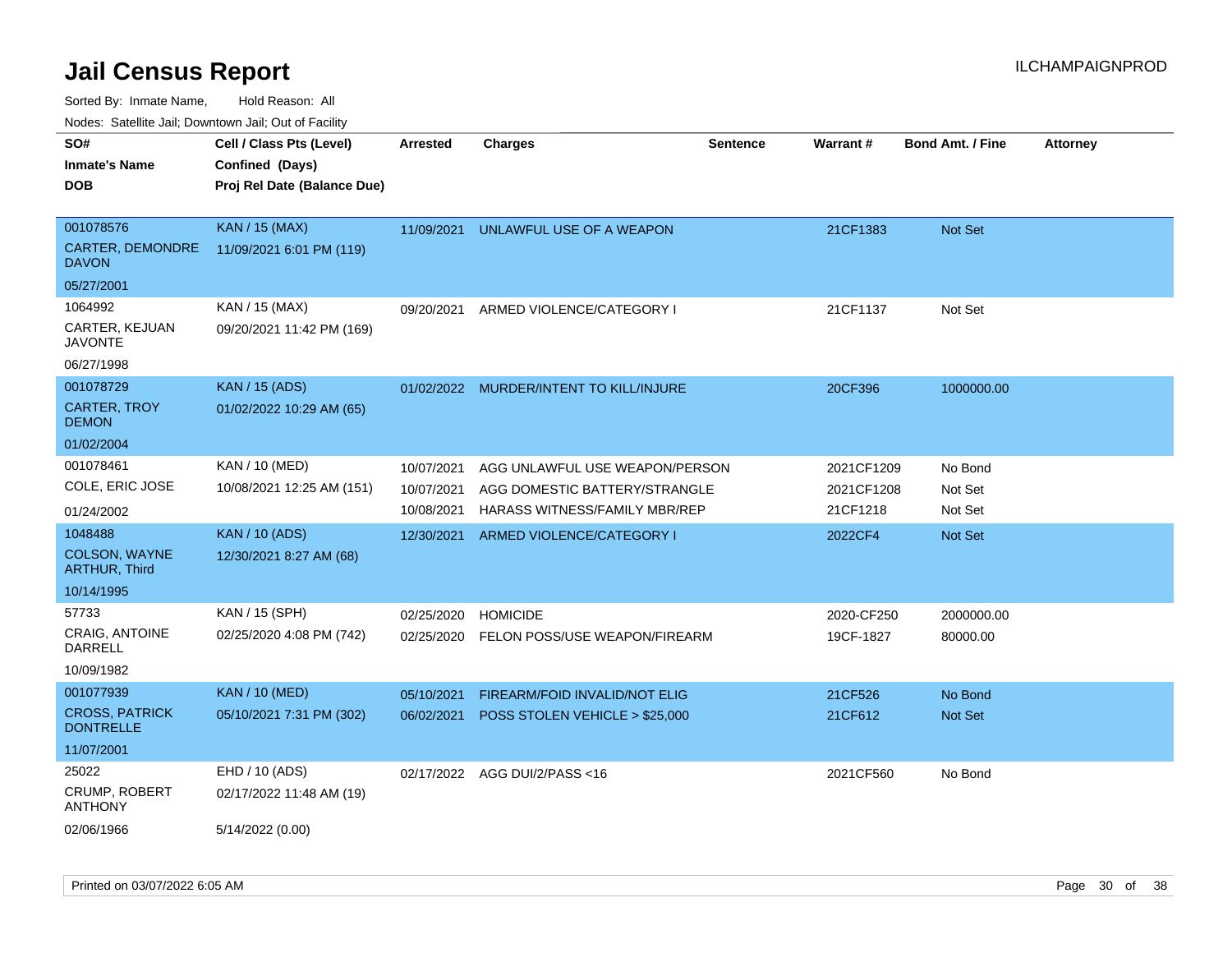Sorted By: Inmate Name, Hold Reason: All Nodes: Satellite Jail; Downtown Jail; Out of Facility

| SO#                                     |                                               | <b>Arrested</b> |                                    | <b>Sentence</b> | Warrant#    | <b>Bond Amt. / Fine</b> |                 |
|-----------------------------------------|-----------------------------------------------|-----------------|------------------------------------|-----------------|-------------|-------------------------|-----------------|
|                                         | Cell / Class Pts (Level)                      |                 | <b>Charges</b>                     |                 |             |                         | <b>Attorney</b> |
| <b>Inmate's Name</b>                    | Confined (Days)                               |                 |                                    |                 |             |                         |                 |
| <b>DOB</b>                              | Proj Rel Date (Balance Due)                   |                 |                                    |                 |             |                         |                 |
|                                         |                                               |                 |                                    |                 |             |                         |                 |
| 1061304                                 | <b>KAN / 15 (MAX)</b>                         | 10/11/2021      | <b>ARMED HABITUAL CRIMINAL</b>     |                 | 21CF1226    | No Bond                 |                 |
| <b>DORRIS, KEMION</b><br><b>DAETOCE</b> | 10/11/2021 7:30 PM (148)                      | 10/11/2021      | <b>ARMED HABITUAL CRIMINAL</b>     |                 | 21CF1227    | No Bond                 |                 |
|                                         |                                               | 10/11/2021      | <b>HOME INVASION/FIREARM</b>       |                 | 21CF1228    | No Bond                 |                 |
| 11/19/1997                              |                                               |                 |                                    |                 |             |                         |                 |
| 1059194                                 | <b>EHD</b>                                    | 02/08/2022      | DRIVING ON SUSPENDED LICENSE       |                 | 2019TR10596 | Not Set                 |                 |
| <b>ELAM, NICKOLAS</b><br>VONTRELL       | 02/08/2022 10:13 AM (28)                      |                 |                                    |                 |             |                         |                 |
| 10/23/1990                              |                                               |                 |                                    |                 |             |                         |                 |
| 001077363                               | <b>KAN / 25 (SPH)</b>                         | 10/30/2020      | HOME INVASION/FIREARM              | 10y (DOC)       | 20CF1202    | 500000.00               |                 |
| <b>GARY, DAKOTA</b><br><b>TREVON</b>    | 10/30/2020 10:41 AM (494)                     |                 |                                    |                 |             |                         |                 |
| 12/31/2001                              |                                               |                 |                                    |                 |             |                         |                 |
| 1013012                                 | KAN / 15 (MAX)                                | 07/08/2021      | ATTEMPT (FIRST DEGREE MURDER)      |                 | 2021CF790   | 1000000.00              |                 |
|                                         | GARY, XAVIER LAMAR  07/08/2021 9:24 AM (243)  | 07/08/2021      | FELON POSS/USE FIREARM PRIOR       |                 | 2020CF650   | 25000.00                |                 |
|                                         |                                               | 07/08/2021      | FELON POSS/USE FIREARM PRIOR       |                 | 21CF798     | Not Set                 |                 |
| 12/14/1991                              |                                               |                 |                                    |                 |             |                         |                 |
| 952666                                  | <b>EHD</b>                                    | 01/25/2022      | DRIVING ON REVOKED LICENSE         |                 | 2021TR175   | <b>Not Set</b>          |                 |
| Junior                                  | GILL, MICHAEL LAMAR, 01/25/2022 10:05 AM (42) |                 |                                    |                 |             |                         |                 |
| 12/07/1986                              | 3/10/2022 (0.00)                              |                 |                                    |                 |             |                         |                 |
| 1065946                                 | KAN / 10 (MED)                                | 09/04/2021      | AGG BATTERY/DISCHARGE FIREARM      |                 | 21CF1057    | 750000.00               |                 |
| GODBOLT, DESMOND<br><b>DEVONTAE</b>     | 09/04/2021 1:17 AM (185)                      | 09/04/2021      | RESIST/OBSTRUCTING A PEACE OFFICEF |                 | 21CM407     | Not Set                 |                 |
| 11/15/1997                              |                                               |                 |                                    |                 |             |                         |                 |
| 1070118                                 | <b>KAN / 15 (MAX)</b>                         | 08/31/2021      | <b>AGGRAVATED DOMESTIC BATTERY</b> |                 | 21CF1049    | No Bond                 |                 |
| <b>GRAHAM, CORTEZ</b><br><b>LAMON</b>   | 08/31/2021 9:32 PM (189)                      | 09/02/2021      | PROBATION VIOLATION                |                 | 21CF55      | Not Set                 |                 |
| 03/31/1976                              |                                               |                 |                                    |                 |             |                         |                 |
| 1076506                                 | KAN / 15 (MAX)                                | 09/17/2021      | AGG UUW/PERSON/CM THREAT VIOL      |                 | 21CF1131    | Not Set                 |                 |
|                                         | GRAY, JAMARH EMERE 09/17/2021 10:41 AM (172)  | 09/20/2021      | <b>DOMESTIC BATTERY</b>            |                 | 21CM430     | Not Set                 |                 |

06/21/2003

Printed on 03/07/2022 6:05 AM **Page 31** of 38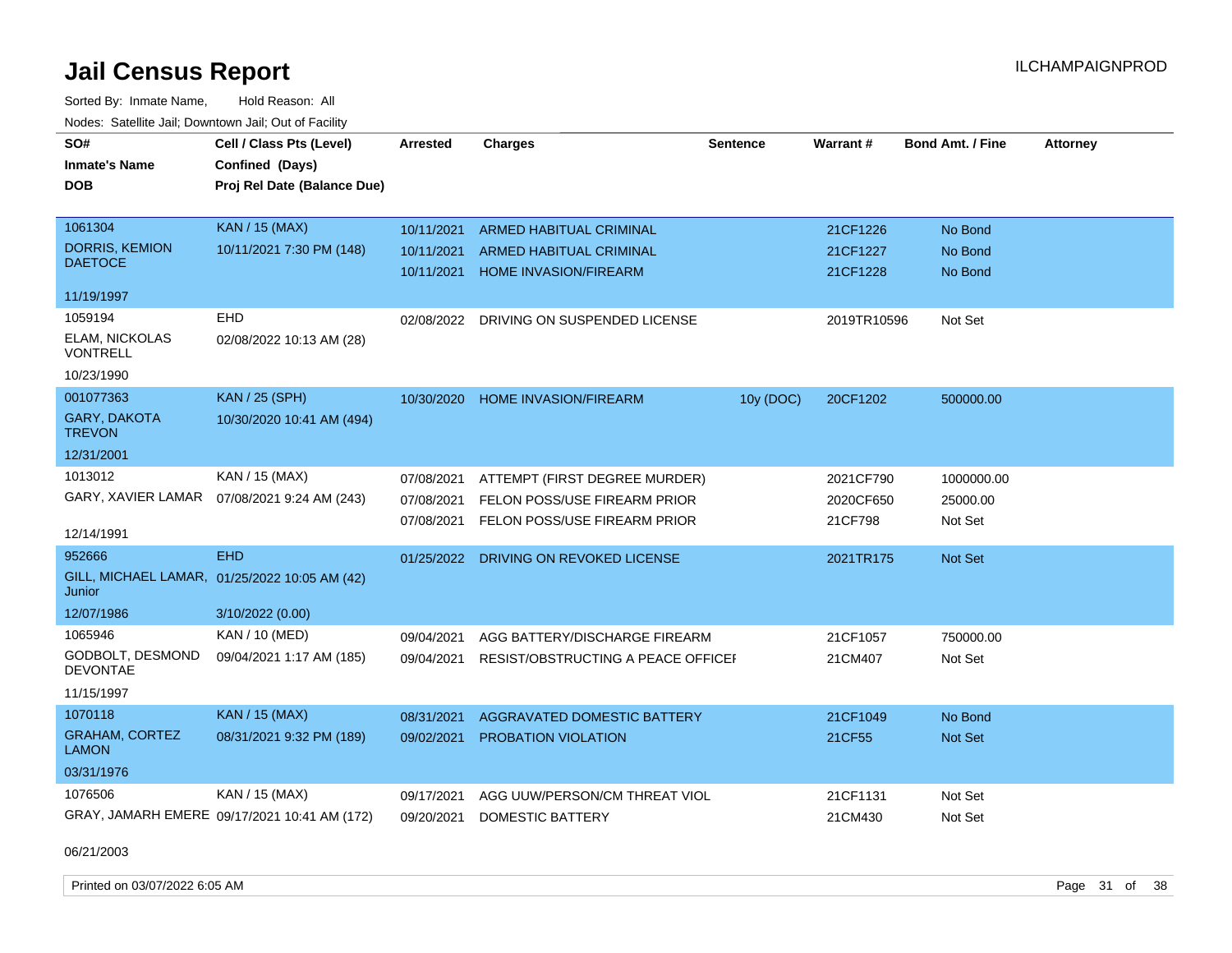| SO#<br><b>Inmate's Name</b><br><b>DOB</b>          | Cell / Class Pts (Level)<br>Confined (Days)<br>Proj Rel Date (Balance Due) | <b>Arrested</b>                    | <b>Charges</b>                                                  | Sentence             | <b>Warrant#</b>         | Bond Amt. / Fine          | <b>Attorney</b> |
|----------------------------------------------------|----------------------------------------------------------------------------|------------------------------------|-----------------------------------------------------------------|----------------------|-------------------------|---------------------------|-----------------|
| 1055117<br><b>GREAM, JOHN</b><br><b>ROBERT LEE</b> | <b>EHD</b><br>02/15/2022 10:44 AM (21)                                     |                                    | 02/15/2022 AGG BATTERY/PUBLIC PLACE                             |                      | 2021CM47                | Not Set                   |                 |
| 08/23/1996<br>1037683                              | 6/13/2022 (0.00)<br><b>EHD</b>                                             |                                    |                                                                 |                      |                         |                           |                 |
| HARRISON, HAROLD<br><b>RAY</b>                     | 02/23/2022 10:01 AM (13)                                                   | 02/23/2022<br>02/23/2022 AGG DUI/3 | AGG DUI/LIC SUSP OR REVOKED                                     |                      | 2020CF350<br>2020CF1351 | Not Set<br>Not Set        |                 |
| 11/30/1963                                         | 5/22/2022 (0.00)                                                           |                                    |                                                                 |                      |                         |                           |                 |
| 1045186                                            | <b>KAN / 15 (MAX)</b>                                                      | 08/16/2021                         | ARMED VIOLENCE/CATEGORY I                                       |                      | 21CF934                 | 1000000.00                |                 |
| HOLBROOK, JOHNNIE<br><b>MATHIS</b>                 | 08/16/2021 11:07 AM (204)                                                  | 08/16/2021<br>08/16/2021           | FELON POSS/USE WEAPON/FIREARM<br>AGG FLEEING POLICE/21 MPH OVER |                      | 19CF968<br>21CF988      | <b>Not Set</b><br>Not Set |                 |
| 07/19/1996                                         |                                                                            | 08/16/2021                         | FELON POSS/USE WEAPON/FIREARM                                   |                      | 21CF989                 | Not Set                   |                 |
| 972300                                             | KAN / 10 (MED)                                                             | 12/22/2021                         | RESIDENTIAL BURGLARY                                            |                      | 18CF1691                | 25000.00                  |                 |
| HOLT, MICHAEL<br><b>TERRELL</b>                    | 12/22/2021 8:36 AM (76)                                                    | 12/22/2021                         | AGG CRIM SEX ABUSE/VICTIM <9                                    |                      | 19CF1277                | 250000.00                 |                 |
| 12/25/1989                                         |                                                                            |                                    |                                                                 |                      |                         |                           |                 |
| 001078146                                          | <b>KAN</b> / 15 (MAX)                                                      | 07/09/2021                         | AGG BATTERY/DISCHARGE FIREARM                                   |                      | 21CF795                 | 1000000.00                |                 |
| HUNT, TEIGAN<br><b>JAZAIREO</b>                    | 07/09/2021 12:41 PM (242)                                                  | 07/09/2021                         | ARMED ROBBERY/ARMED W/FIREARM                                   |                      | 21CF806                 | Not Set                   |                 |
| 05/14/2003                                         |                                                                            |                                    |                                                                 |                      |                         |                           |                 |
| 989743                                             | KAN / 15 (ADS)                                                             | 04/13/2021                         | AGGRAVATED DOMESTIC BATTERY                                     |                      | 21CF399                 | Not Set                   |                 |
| JACKSON, STEVE<br>ALLEN                            | 04/13/2021 2:45 AM (329)                                                   |                                    |                                                                 |                      |                         |                           |                 |
| 06/04/1991                                         |                                                                            |                                    |                                                                 |                      |                         |                           |                 |
| 001078788                                          | <b>KAN / 5 (ADS)</b>                                                       |                                    | 01/21/2022 AGGRAVATED BATTERY                                   |                      | 22CF93                  | Not Set                   |                 |
|                                                    | JOHNSON, BRENTON Z 01/21/2022 8:33 PM (46)                                 |                                    |                                                                 |                      |                         |                           |                 |
| 08/07/1987                                         |                                                                            |                                    |                                                                 |                      |                         |                           |                 |
| 001078401                                          | KAN / 10 (ADS)                                                             | 09/19/2021                         | UNLAWFUL VEHICULAR INVASION                                     | 3y/6m (DOC) 21CF1134 |                         | Not Set                   |                 |
| KNIGHT, ERIC Junior                                | 09/19/2021 7:32 PM (170)                                                   |                                    |                                                                 |                      |                         |                           |                 |
| 07/11/1991                                         |                                                                            |                                    |                                                                 |                      |                         |                           |                 |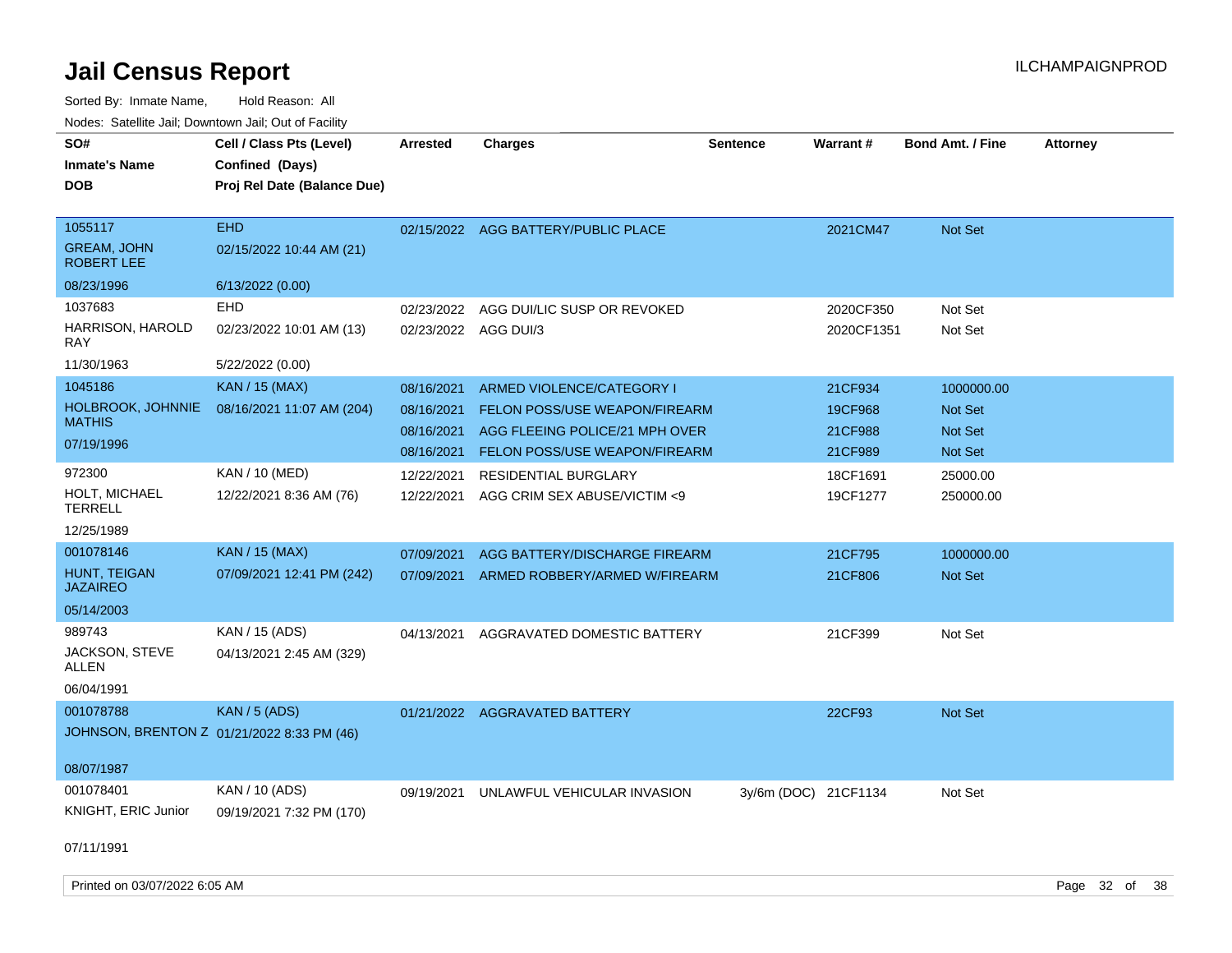| SO#<br><b>Inmate's Name</b><br><b>DOB</b> | Cell / Class Pts (Level)<br>Confined (Days)<br>Proj Rel Date (Balance Due) | <b>Arrested</b>          | <b>Charges</b>                                                | <b>Sentence</b> | <b>Warrant#</b>     | <b>Bond Amt. / Fine</b> | <b>Attorney</b> |
|-------------------------------------------|----------------------------------------------------------------------------|--------------------------|---------------------------------------------------------------|-----------------|---------------------|-------------------------|-----------------|
| 1064445                                   | KAN / 15 (MAX)                                                             | 04/23/2021               | AGG DISCHARGE FIREARM/OCC VEH                                 |                 | 2021CF295           | 500000.00               |                 |
| LARUE, TERENCE<br><b>TRAMEL</b>           | 04/23/2021 11:18 AM (319)                                                  | 04/23/2021<br>04/23/2021 | POSSESS 15<100 GRAMS COCAINE<br>FELON POSS/USE FIREARM/PAROLE |                 | 19CF1052<br>21CF899 | 10000.00<br>Not Set     |                 |
| 12/23/1998                                |                                                                            |                          |                                                               |                 |                     |                         |                 |
| 001078237                                 | KAN / 15 (ADS)                                                             | 08/03/2021               | AGG DISCHARGE FIREARM/OCC VEH                                 |                 | 21CF928             | No Bond                 |                 |
| LAWS, TERON<br><b>RAMONTE</b>             | 08/03/2021 6:29 PM (217)                                                   |                          |                                                               |                 |                     |                         |                 |
| 04/03/2001                                |                                                                            |                          |                                                               |                 |                     |                         |                 |
| 001078470                                 | <b>KAN / 15 (MAX)</b>                                                      | 10/10/2021               | MURDER/INTENT TO KILL/INJURE                                  |                 | 21CF1221            | <b>Not Set</b>          |                 |
| LEE, AMAHRION<br><b>JA'MERE</b>           | 10/10/2021 1:23 PM (149)                                                   |                          |                                                               |                 |                     |                         |                 |
| 11/05/2002                                |                                                                            |                          |                                                               |                 |                     |                         |                 |
| 56792                                     | <b>KAN / 10 (MED)</b>                                                      | 02/02/2021               | ARMED HABITUAL CRIMINAL                                       |                 | 2021CF141           | 500000.00               |                 |
| LILLARD, LAWRENCE<br><b>TYRONE</b>        | 02/02/2021 2:11 PM (399)                                                   | 02/22/2021               | DRIVING ON REVOKED LICENSE                                    |                 | 21TR426             | 5000.00                 |                 |
| 10/20/1982                                |                                                                            |                          |                                                               |                 |                     |                         |                 |
| 1031656                                   | <b>EHD</b>                                                                 |                          | 03/01/2022 CRIM DMG/GOVT PROP/<\$500                          |                 | 2021CF604           | <b>Not Set</b>          |                 |
| LOVE, DARANIECE                           | 03/01/2022 9:23 AM (7)                                                     |                          |                                                               |                 |                     |                         |                 |
| 04/10/1988                                | 3/13/2022 (0.00)                                                           |                          |                                                               |                 |                     |                         |                 |
| 40877                                     | EHD                                                                        | 02/01/2022 AGG DUI/3     |                                                               |                 | 2020CF986           | Not Set                 |                 |
| MABRY-HALL,<br>REBECCA SUE                | 02/01/2022 9:32 AM (35)                                                    |                          |                                                               |                 |                     |                         |                 |
| 03/21/1971                                | 5/1/2022 (0.00)                                                            |                          |                                                               |                 |                     |                         |                 |
| 001078575                                 | <b>KAN / 10 (MED)</b>                                                      | 11/09/2021               | <b>GUNRUNNING</b>                                             |                 | 21CF1330            | 750000.00               |                 |
| <b>MCLAURIN, KEYON A</b>                  | 11/09/2021 12:41 PM (119)                                                  |                          |                                                               |                 |                     |                         |                 |
| 11/19/2002                                |                                                                            |                          |                                                               |                 |                     |                         |                 |
| 1011046                                   | KAN / 15 (ADS)                                                             | 04/10/2021               | ATTEMPT (FIRST DEGREE MURDER)                                 |                 | 21CF392             | Not Set                 |                 |
| MILES, DARRION<br><b>ANTONIO KEVONTA</b>  | 04/11/2021 12:46 AM (331)                                                  |                          |                                                               |                 |                     |                         |                 |
| 03/18/1990                                |                                                                            |                          |                                                               |                 |                     |                         |                 |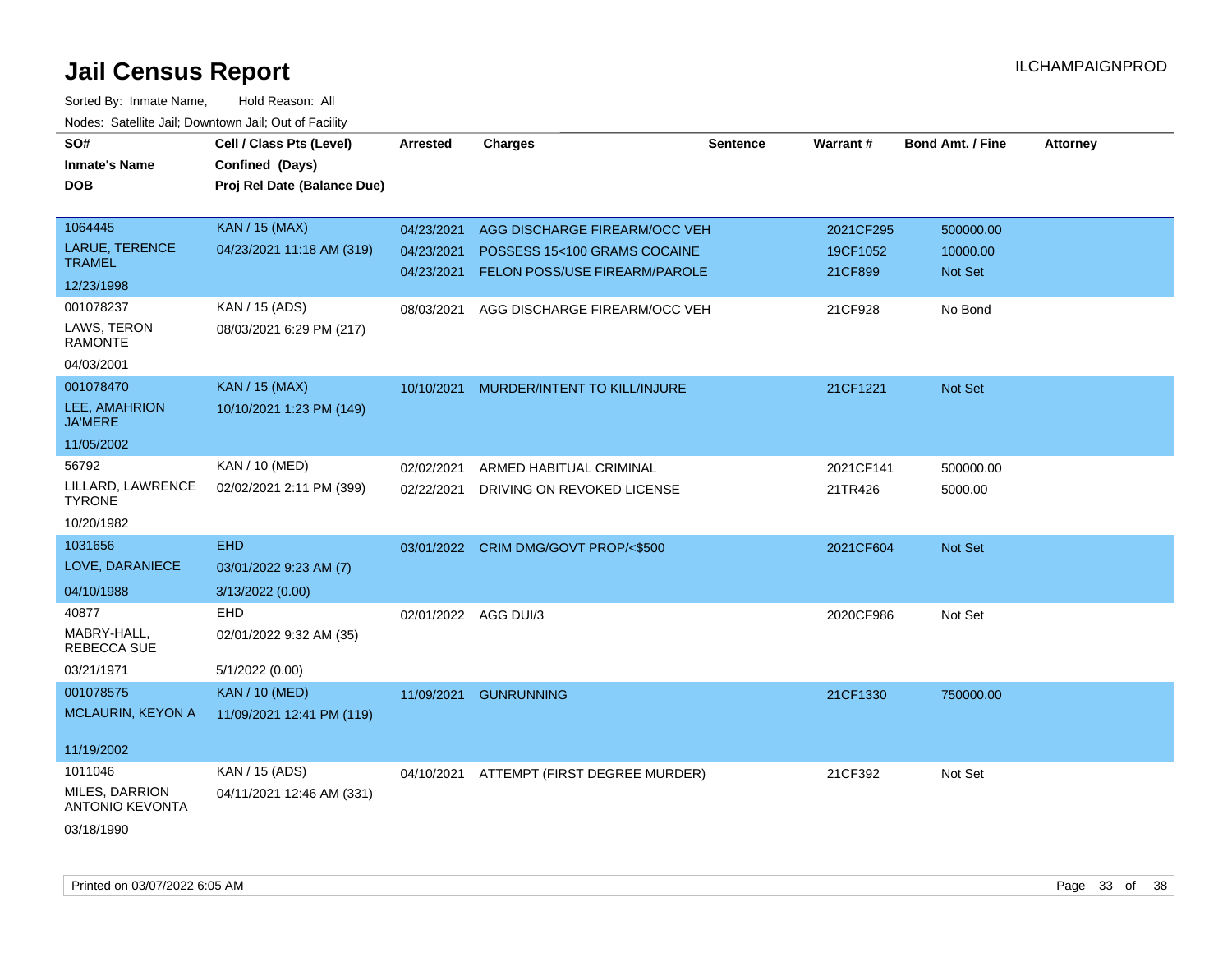| SO#<br><b>Inmate's Name</b><br><b>DOB</b>       | Cell / Class Pts (Level)<br>Confined (Days)<br>Proj Rel Date (Balance Due) | Arrested                 | <b>Charges</b>                                                 | <b>Sentence</b> | <b>Warrant#</b>          | <b>Bond Amt. / Fine</b> | <b>Attorney</b> |
|-------------------------------------------------|----------------------------------------------------------------------------|--------------------------|----------------------------------------------------------------|-----------------|--------------------------|-------------------------|-----------------|
| 001078712<br>MONTGOMERY,<br><b>RASHARD MYKI</b> | <b>KAN / 10 (MED)</b><br>12/23/2021 4:27 PM (75)                           | 12/23/2021               | AGG DISCH FIREARM/1ST AID PERS                                 |                 | 21CF1581                 | Not Set                 |                 |
| 11/05/2001                                      |                                                                            |                          |                                                                |                 |                          |                         |                 |
| 1026477<br>NEWBILL, DEVONTRE<br><b>LAMONT</b>   | KAN / 15 (ADS)<br>09/21/2021 2:27 AM (168)                                 | 09/21/2021<br>09/22/2021 | AGG DISCHARGE FIREARM/OCC VEH<br>PROBATION VIOLATION           |                 | 21CF1138<br>20CF577      | Not Set<br>Not Set      |                 |
| 11/22/1993<br>1072907                           | <b>KAN</b>                                                                 |                          |                                                                |                 |                          |                         |                 |
| NIKOLAEV, YEVGENIY                              | 07/14/2021 10:10 PM (237)                                                  | 07/14/2021<br>07/14/2021 | ATTEMPT (FIRST DEGREE MURDER)<br>CRIMINAL DAMAGE <\$500/SCHOOL |                 | 2021-CF-832<br>2021CF840 | 2000000.00<br>5000.00   |                 |
| 10/06/1983                                      |                                                                            |                          |                                                                |                 |                          |                         |                 |
| 001078558<br>PARRISH, DOMINIC<br>WALTER         | KAN / 10 (MED)<br>11/03/2021 1:25 PM (125)                                 | 11/03/2021               | UNLAWFUL USE OF A WEAPON                                       |                 | 21CF1352                 | Not Set                 |                 |
| 08/23/2001                                      |                                                                            |                          |                                                                |                 |                          |                         |                 |
| 001078063                                       | <b>KAN / 15 (MAX)</b>                                                      | 06/15/2021               | AGG CRIM SEX ASSAULT/WEAPON                                    |                 | 2021CF678                | 1000000.00              |                 |
|                                                 | PERRY, ROBERT Junior 06/15/2021 4:37 PM (266)                              | 06/15/2021               | <b>ROBBERY</b>                                                 |                 | 2021CF159                | 25000.00                |                 |
| 12/21/1990                                      |                                                                            |                          |                                                                |                 |                          |                         |                 |
| 37559                                           | <b>EHD</b>                                                                 |                          | 01/12/2022 DRIVING ON REVOKED LICENSE                          |                 | 2021TR2685               | Not Set                 |                 |
| PICKENS, DAVID<br>EUGENE                        | 01/12/2022 10:16 AM (55)                                                   |                          |                                                                |                 |                          |                         |                 |
| 02/01/1973                                      | 3/12/2022 (0.00)                                                           |                          |                                                                |                 |                          |                         |                 |
| 001078799                                       | <b>KAN / 10 (MED)</b>                                                      |                          | 01/27/2022 FIREARM/FOID INVALID/NOT ELIG                       |                 | 22CF116                  | <b>Not Set</b>          |                 |
| PURNELL, MARKISE<br><b>MONROE</b>               | 01/27/2022 9:50 AM (40)                                                    |                          |                                                                |                 |                          |                         |                 |
| 07/13/2002                                      |                                                                            |                          |                                                                |                 |                          |                         |                 |
| 001077614<br><b>DEVON</b>                       | KAN / 15 (MAX)<br>ROBINSON, DONTRELL 01/17/2021 3:08 PM (415)              |                          | 01/17/2021 ATTEMPT (FIRST DEGREE MURDER)                       |                 | 21CF66                   | Not Set                 |                 |
| 09/22/2002                                      |                                                                            |                          |                                                                |                 |                          |                         |                 |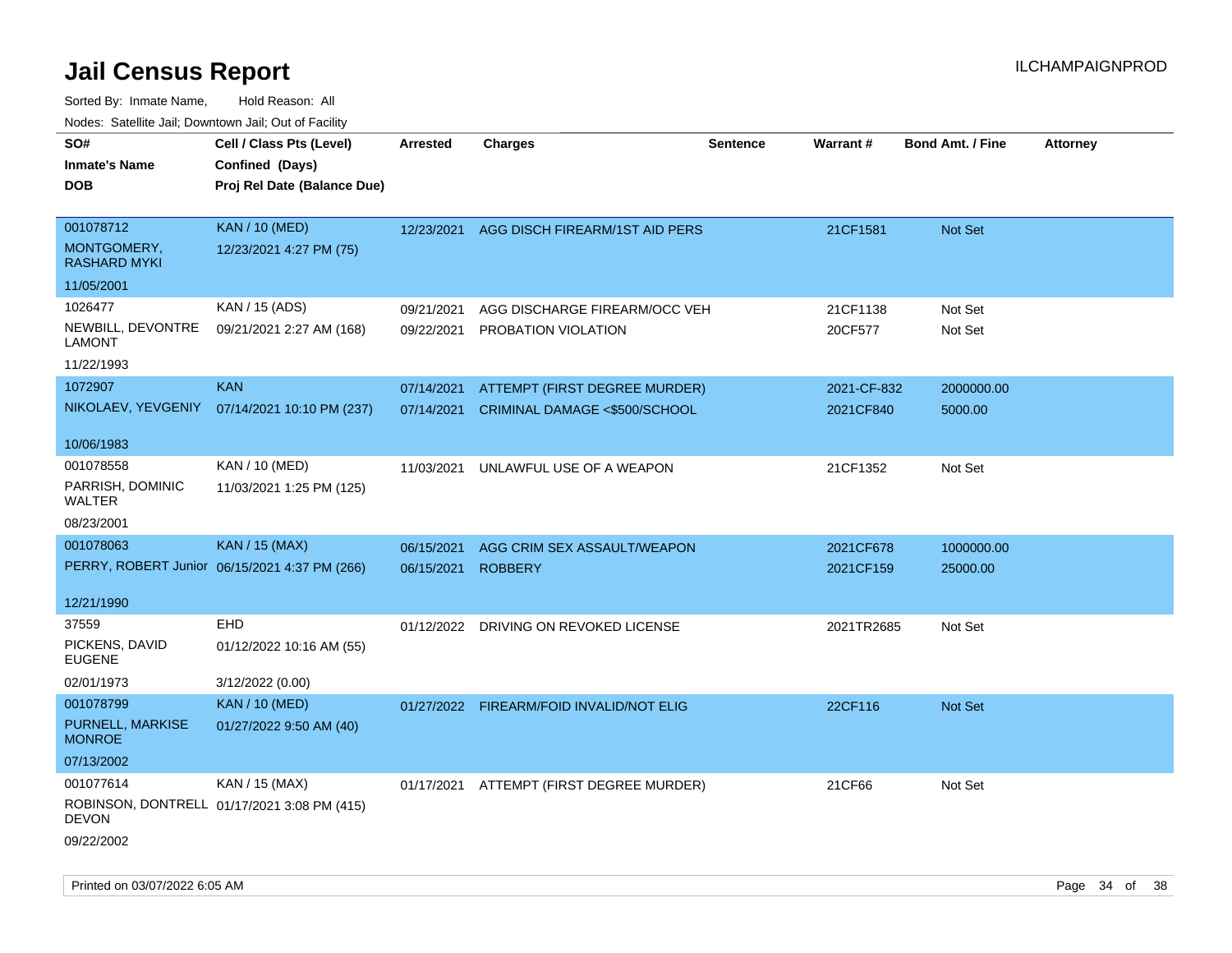| SO#<br><b>Inmate's Name</b><br><b>DOB</b>                  | Cell / Class Pts (Level)<br>Confined (Days)<br>Proj Rel Date (Balance Due) | Arrested   | <b>Charges</b>                      | <b>Sentence</b> | Warrant#    | Bond Amt. / Fine | <b>Attorney</b> |
|------------------------------------------------------------|----------------------------------------------------------------------------|------------|-------------------------------------|-----------------|-------------|------------------|-----------------|
| 1061216<br>RUNGE, ANDRE<br><b>MARSEAN</b>                  | <b>KAN / 10 (MED)</b><br>06/22/2021 4:42 PM (259)                          | 06/22/2021 | HOME INVASION/FIREARM               |                 | 21CF727     | Not Set          |                 |
| 12/05/1997                                                 |                                                                            |            |                                     |                 |             |                  |                 |
| 650295                                                     | <b>PIA / 50 (MAX)</b>                                                      | 04/22/2020 | <b>CRIMINAL SEXUAL ASSAULT</b>      |                 | 2020-CF407  | 750000.00        |                 |
| SANDAGE, JERALD<br><b>EUGENE</b>                           | 04/22/2020 6:30 AM (685)                                                   | 04/22/2020 | CRIMINAL SEXUAL ASSAULT             |                 | 2020-CF408  | 750000.00        |                 |
| 06/07/1971                                                 |                                                                            | 04/22/2020 | <b>CRIMINAL SEXUAL ABUSE</b>        |                 | 2020-CF409  | 750000.00        |                 |
|                                                            |                                                                            | 04/22/2020 | CRIMINAL SEXUAL ASSAULT             |                 | 2020-CF410  | 750000.00        |                 |
|                                                            |                                                                            | 04/22/2020 | OFFICIAL MISCONDUCT                 |                 | 2019-CF1811 | 25000.00         |                 |
| 59178<br><b>SANDERS, MICHAEL</b><br><b>JEAN</b>            | <b>KAN / 15 (MAX)</b><br>12/13/2021 4:17 PM (85)                           | 12/13/2021 | AGG DISCHARGE FIREARM/OCC VEH       |                 | 21CF1274    | 1500000.00       |                 |
| 12/22/1967                                                 |                                                                            |            |                                     |                 |             |                  |                 |
| 001078704<br>SHORTER, JAQUAN<br><b>MAURICE</b>             | KAN / 15 (MAX)<br>12/23/2021 1:23 AM (75)                                  | 12/21/2021 | MURDER/INTENT TO KILL/INJURE        |                 | 21CF1575    | Not Set          |                 |
| 10/08/1998                                                 |                                                                            |            |                                     |                 |             |                  |                 |
| 1062194                                                    | <b>KAN / 15 (MAX)</b>                                                      | 02/27/2020 | MURDER/OTHER FORCIBLE FELONY        |                 | 20CF-247    | 1000000.00       |                 |
| SIMMONS, MICHAEL<br><b>JAMAL</b>                           | 02/27/2020 1:11 PM (740)                                                   | 09/23/2020 | AGG BATTERY/DISCHARGE FIREARM       |                 | 20CF1061    | Not Set          |                 |
| 11/03/1997                                                 |                                                                            |            |                                     |                 |             |                  |                 |
| 001078115<br>SMITH, JAMES<br>NASHAUN, Junior<br>09/18/2000 | KAN / 15 (MAX)<br>07/01/2021 2:44 PM (250)                                 | 07/01/2021 | ARMED VIOLENCE/CATEGORY I           | 5y (DOC)        | 21CF772     | Not Set          |                 |
| 1038158                                                    | <b>KAN / 10 (MED)</b>                                                      | 02/04/2022 | <b>CRIMINAL SEX ASSAULT/CONSENT</b> |                 | 22CF146     | Not Set          |                 |
| SMITH, RASHAD<br><b>JARECE</b>                             | 02/04/2022 11:42 PM (32)                                                   |            |                                     |                 |             |                  |                 |
| 09/16/1995                                                 |                                                                            |            |                                     |                 |             |                  |                 |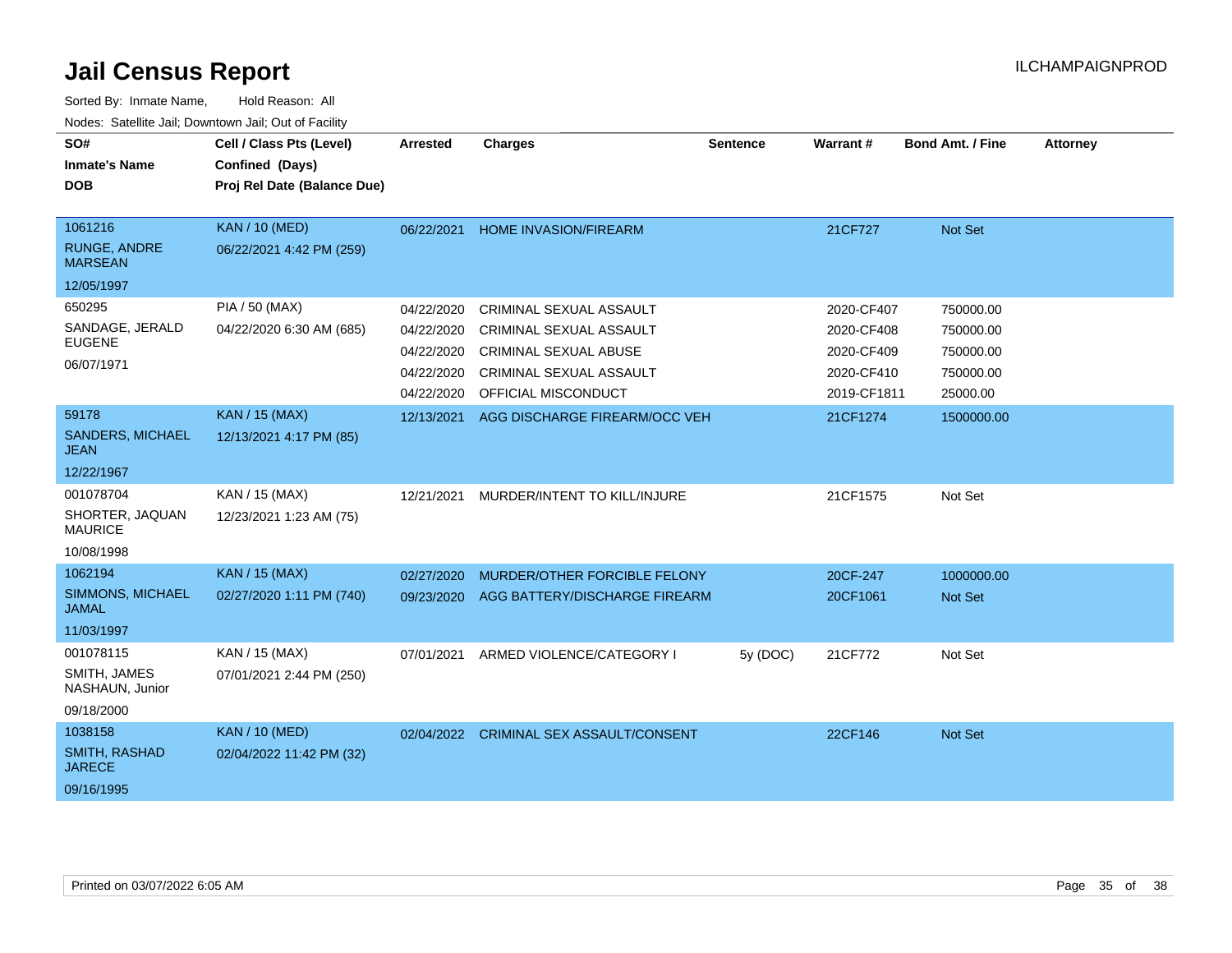Sorted By: Inmate Name, Hold Reason: All Nodes: Satellite Jail; Downtown Jail; Out of Facility

| SO#                                  | Cell / Class Pts (Level)                      | Arrested   | <b>Charges</b>                            | <b>Sentence</b> | Warrant#   | <b>Bond Amt. / Fine</b> | <b>Attorney</b> |
|--------------------------------------|-----------------------------------------------|------------|-------------------------------------------|-----------------|------------|-------------------------|-----------------|
| <b>Inmate's Name</b>                 | Confined (Days)                               |            |                                           |                 |            |                         |                 |
| <b>DOB</b>                           | Proj Rel Date (Balance Due)                   |            |                                           |                 |            |                         |                 |
|                                      |                                               |            |                                           |                 |            |                         |                 |
| 001077868                            | <b>KAN / 15 (MAX)</b>                         | 04/21/2021 | ARMED ROBBERY/ARMED W/FIREARM             |                 | 21CF445    | Not Set                 |                 |
| SPEARMENT,<br><b>KENTRELL</b>        | 04/21/2021 9:48 PM (321)                      | 08/19/2021 | FLEEING/ATTEMPT ELUDE OFFICER             |                 | 2021TR1053 | 1000.00                 |                 |
| 01/21/2002                           |                                               |            |                                           |                 |            |                         |                 |
| 11979                                | <b>EHD</b>                                    |            | 01/11/2022 AGG FLEEING POLICE/21 MPH OVER |                 | 2021CF629  | Not Set                 |                 |
| STARK, JACK LYNN                     | 01/11/2022 10:13 AM (56)                      |            |                                           |                 |            |                         |                 |
| 12/31/1955                           | 4/9/2022 (0.00)                               |            |                                           |                 |            |                         |                 |
| 001077854                            | <b>EHD</b>                                    | 09/15/2021 | DRIVING RVK/SUSP DUI/SSS 4-9              |                 | 2021CF306  | Not Set                 |                 |
| STUKINS, DANNY RAY                   | 09/15/2021 10:17 AM (174)                     |            |                                           |                 |            |                         |                 |
|                                      |                                               |            |                                           |                 |            |                         |                 |
| 07/05/1985                           | 3/13/2022 (0.00)                              |            |                                           |                 |            |                         |                 |
| 1043842                              | <b>EHD</b>                                    |            | 03/02/2022 AGG DUI/NO VALID DL            |                 | 2021CF285  | Not Set                 |                 |
| STURKEY, ROBERT<br>LASHAWN           | 03/02/2022 10:56 AM (6)                       |            |                                           |                 |            |                         |                 |
| 11/21/1995                           | 3/9/2022 (0.00)                               |            |                                           |                 |            |                         |                 |
| 65920                                | <b>KAN / 15 (MAX)</b>                         | 12/21/2021 | ARMED ROBBERY/ARMED W/FIREARM             |                 | 21CF1543   | 100000.00               |                 |
| TAPSCOTT,<br><b>CORNELIUS</b>        | 12/21/2021 10:57 PM (77)                      |            |                                           |                 |            |                         |                 |
| 07/14/1985                           |                                               |            |                                           |                 |            |                         |                 |
| 1046632                              | KAN / 15 (MAX)                                | 09/14/2021 | ARMED VIOLENCE/CATEGORY II                |                 | 21CF912    | 750000.00               |                 |
|                                      | TATE, JAVON MARQUIS 09/14/2021 12:10 PM (175) |            |                                           |                 |            |                         |                 |
| 08/10/1996                           |                                               |            |                                           |                 |            |                         |                 |
| 1033031                              | <b>KAN / 15 (MAX)</b>                         | 08/19/2020 | *AGG BATTERY W/FIREARM/PERSON             |                 | 2020-CF923 | 500000.00               |                 |
| <b>TOMS, ANDREW</b><br><b>CHUCKY</b> | 08/19/2020 5:59 PM (566)                      |            |                                           |                 |            |                         |                 |
| 09/28/1978                           |                                               |            |                                           |                 |            |                         |                 |
|                                      |                                               |            |                                           |                 |            |                         |                 |
| 1004142                              | KAN / 15 (MAX)                                | 10/27/2021 | POSSESSION OF METH/15<100GRAMS            |                 | 2021CF1298 | 1500000.00              |                 |
| TOY, KAYON LARENZ                    | 10/22/2021 1:01 PM (137)                      |            |                                           |                 |            |                         |                 |
|                                      |                                               |            |                                           |                 |            |                         |                 |

09/12/1991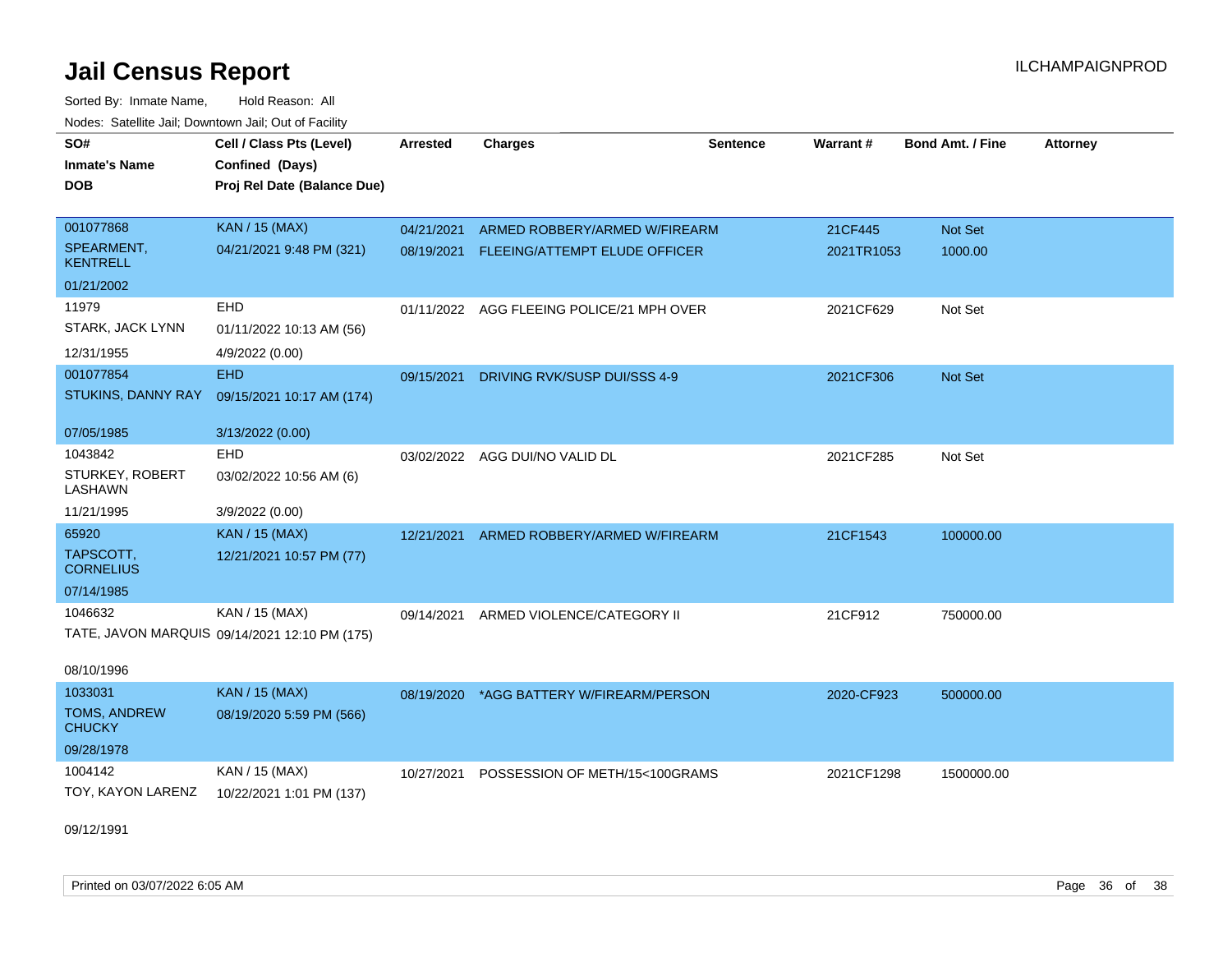| SO#                                    | Cell / Class Pts (Level)    | <b>Arrested</b> | <b>Charges</b>                        | <b>Sentence</b> | Warrant#      | <b>Bond Amt. / Fine</b> | <b>Attorney</b> |
|----------------------------------------|-----------------------------|-----------------|---------------------------------------|-----------------|---------------|-------------------------|-----------------|
|                                        |                             |                 |                                       |                 |               |                         |                 |
| <b>Inmate's Name</b>                   | Confined (Days)             |                 |                                       |                 |               |                         |                 |
| <b>DOB</b>                             | Proj Rel Date (Balance Due) |                 |                                       |                 |               |                         |                 |
|                                        |                             |                 |                                       |                 |               |                         |                 |
| 001078386                              | <b>KAN / 10 (MED)</b>       | 09/14/2021      | POSSESSION OF STOLEN FIREARM          |                 | 2021CF1099    | 250000.00               |                 |
| <b>TURNER, AMARIO</b>                  | 09/14/2021 11:42 PM (175)   |                 |                                       |                 |               |                         |                 |
| 09/23/2002                             |                             |                 |                                       |                 |               |                         |                 |
| 1011886                                | <b>EHD</b>                  |                 | 01/12/2022 AGG FLEEING/2+ CON DEVICES |                 | 2021CF378     | Not Set                 |                 |
| TURNER, SHAWNTAY<br><b>EUGENE</b>      | 01/12/2022 9:25 AM (55)     |                 |                                       |                 |               |                         |                 |
| 01/09/1992                             | 3/11/2022 (0.00)            |                 |                                       |                 |               |                         |                 |
| 961786                                 | <b>KAN / 15 (ADS)</b>       |                 | 01/24/2022 ARMED HABITUAL CRIMINAL    |                 | 22CF104       | Not Set                 |                 |
| <b>WARREN, DESIE</b><br><b>ARNEZ</b>   | 01/24/2022 7:23 AM (43)     |                 |                                       |                 |               |                         |                 |
| 04/28/1988                             |                             |                 |                                       |                 |               |                         |                 |
| 1062558                                | KAN / 10 (MED)              | 10/02/2021      | FELON POSS/USE WEAPON/FIREARM         |                 | 21CF1185      | Not Set                 |                 |
| <b>WELLS, JIAMANTE</b><br><b>AMORE</b> | 10/02/2021 8:29 PM (157)    |                 |                                       |                 |               |                         |                 |
| 09/02/1995                             |                             |                 |                                       |                 |               |                         |                 |
| 1002033                                | <b>KAN / 15 (MAX)</b>       | 09/08/2021      | DRIVING ON SUSPENDED LICENSE          |                 | 2019-TR-11944 | 5000.00                 |                 |
| <b>WEST, ANTONIO</b>                   | 09/08/2021 11:01 PM (181)   | 09/08/2021      | ARMED ROBBERY/ARMED W/FIREARM         |                 | 2020-CF-1406  | 500000.00               |                 |
| <b>DEONTA</b>                          |                             | 09/08/2021      | AGG UNLAWFUL USE OF WEAPON/VEH        |                 | 2021-CF-AWOW  | <b>Not Set</b>          |                 |
| 04/15/1992                             |                             | 09/08/2021      | OBSTRCT JUSTICE/LEAVE STATE           |                 | 2021-CF-AWOW  | <b>Not Set</b>          |                 |
|                                        |                             | 09/08/2021      | ARMED VIOLENCE/CATEGORY I             |                 | 2021-CF-AWOW  | <b>Not Set</b>          |                 |
| 1022068                                | KAN / 15 (ADS)              | 10/10/2021      | FELON POSS/USE WEAPON/FIREARM         |                 | 21CF1212      | Not Set                 |                 |
| <b>WILKINS, MICHAEL</b><br>CARL        | 10/10/2021 5:07 AM (149)    |                 |                                       |                 |               |                         |                 |
| 07/10/1992                             |                             |                 |                                       |                 |               |                         |                 |
| 001078709                              | <b>KAN / 15 (MAX)</b>       | 12/22/2021      | ARMED VIOLENCE/CATEGORY I             |                 | 21CF1586      | <b>Not Set</b>          |                 |
| <b>WILLIAMS, DAVID LEE</b>             | 12/22/2021 11:00 AM (76)    |                 |                                       |                 |               |                         |                 |
|                                        |                             |                 |                                       |                 |               |                         |                 |
| 12/18/1989                             |                             |                 |                                       |                 |               |                         |                 |